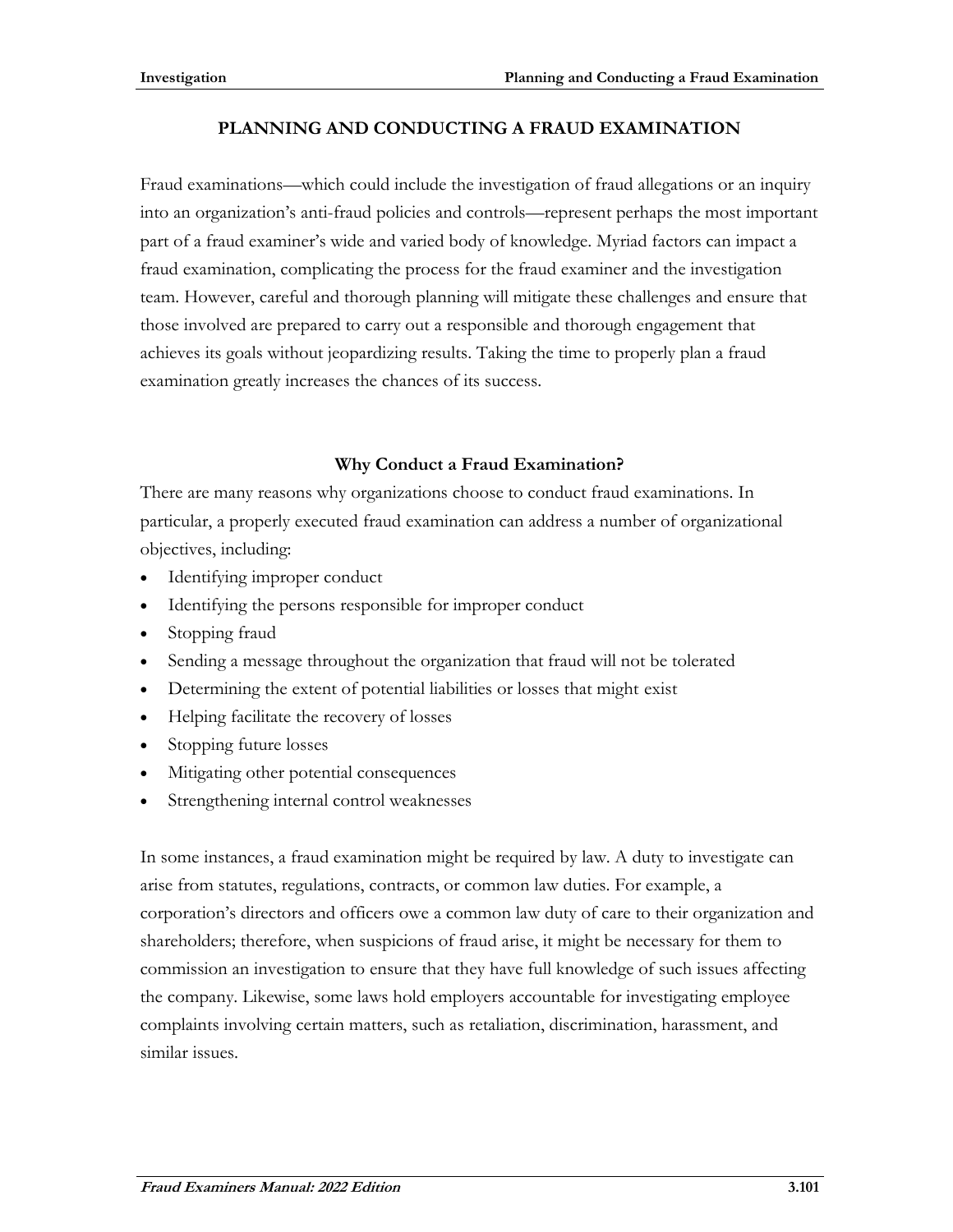#### **Tips**

Fraud can be discovered in several ways; it can be discovered via a tip or complaint or through an auditing procedure or monitoring. Fraud is even discoverable by chance. According to the ACFE 2020 *Report to the Nations*, approximately 43% of all internal investigations originate with a tip from an employee, customer, or vendor. Management review and internal audit initiate approximately 12% and 15% of internal investigations, respectively, while the remainder are discovered through other means.

Because tips are the most valuable resource for discovering internal fraud, companies should encourage them by implementing easily accessible and anonymous (where permitted by law) fraud reporting tools, such as a tip hotline or dedicated web page. Additionally, these reporting programs should be designed to accept tips from external sources such as customers and vendors.

Not all tips are valid, and while it is important to consider the motives of individuals willing to supply information of this kind, all tips must be approached as if they will provide useful information. In many instances, the tipster provides information that is of value in commencing an internal fraud examination.

#### **What Fraud Examination Entails**

The term *fraud examination* refers to a process of resolving allegations of fraud from inception to disposition, and it is the primary function of the anti-fraud professional. The fraud examination process encompasses a variety of tasks that might include:

- Obtaining evidence
- **Reporting**
- Testifying to findings
- Assisting in fraud detection and prevention

#### **Obtaining Evidence**

The value of a fraud examination rests on the credibility of the evidence obtained. Evidence of fraud usually takes the form of documents or statements by witnesses; therefore, fraud examiners must know how to properly and legally obtain documentary evidence and witness statements.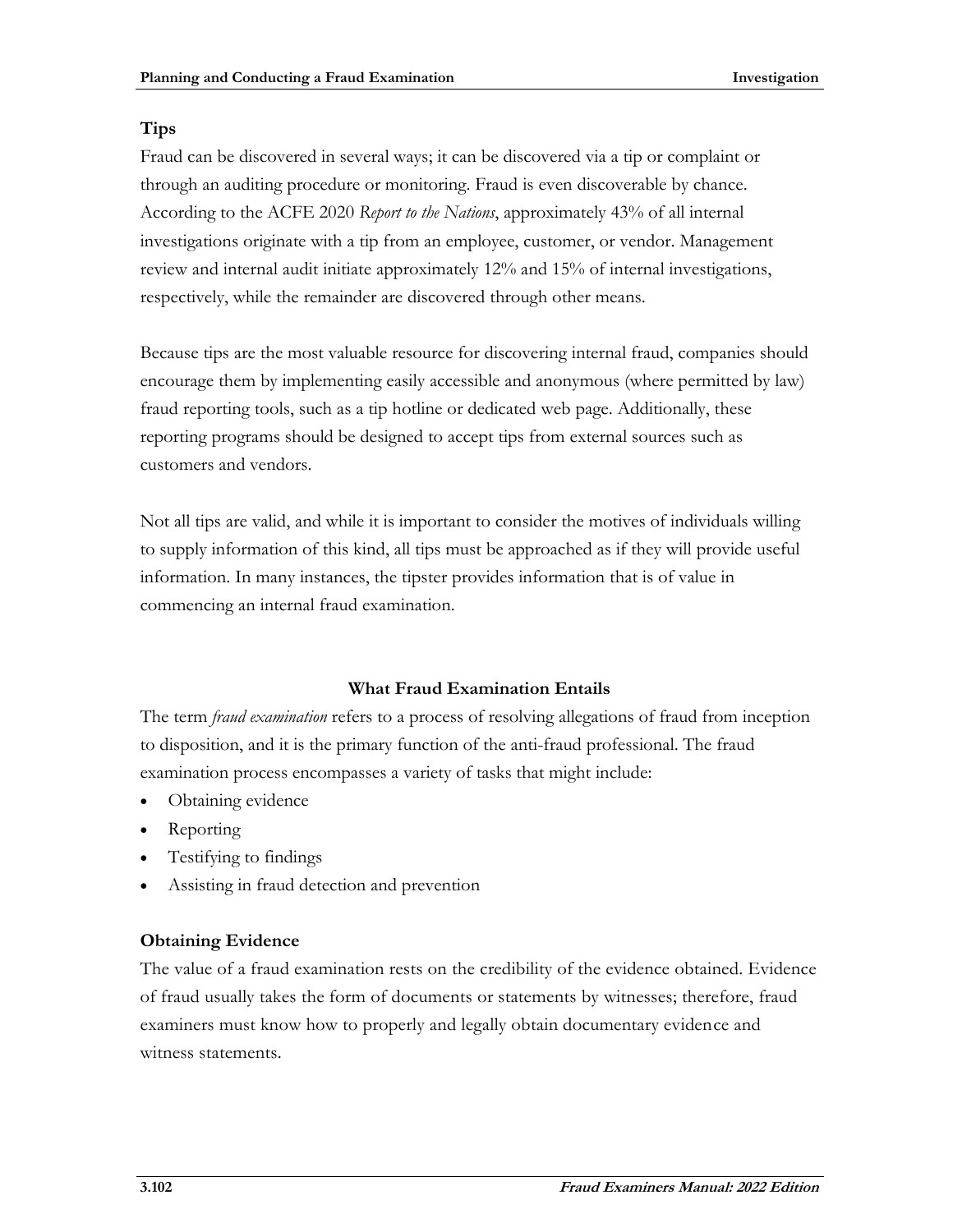# **Reporting**

Once evidence has been obtained and analyzed, and findings have been drawn from it, the fraud examiner must report the results to the designated individuals (e.g., management, the board, or the audit committee). A fraud examination report is a narration of the fraud examiner's specific activities, findings, and, if appropriate, recommendations.

Such communications are necessary so that management can determine the appropriate course of action.

The results of an examination can be communicated in various ways. The appropriate method of communication depends on the facts at issue and the audience, but most reports are communicated orally or in writing.

When communicating the results of a fraud examination, the fraud examiner is responsible for providing clear, accurate, and unbiased reports reflecting the fraud examination results. This need arises from the possibility that such results might end up being read or used by various groups of people, such as organization insiders, attorneys, defendants, plaintiffs, witnesses, juries, judges, and the media.

# **Testifying to Findings**

Often, fraud examiners are called upon to provide testimony and report their findings at a deposition, trial, or other legal proceeding. When providing testimony, fraud examiners must be truthful. They should also communicate in a clear and succinct manner.

### **Assisting in Fraud Detection and Prevention**

Fraud examiners are not solely responsible for the prevention of fraud; such responsibilities typically belong to management or other appropriate authorities. Nevertheless, fraud examiners are generally expected to actively pursue and recommend appropriate policies and procedures to detect and prevent fraud, especially when their examinations identify issues with fraud controls.

Because of their education, experience, and training, CFEs are uniquely qualified to assist organizations in the prevention and detection of fraud.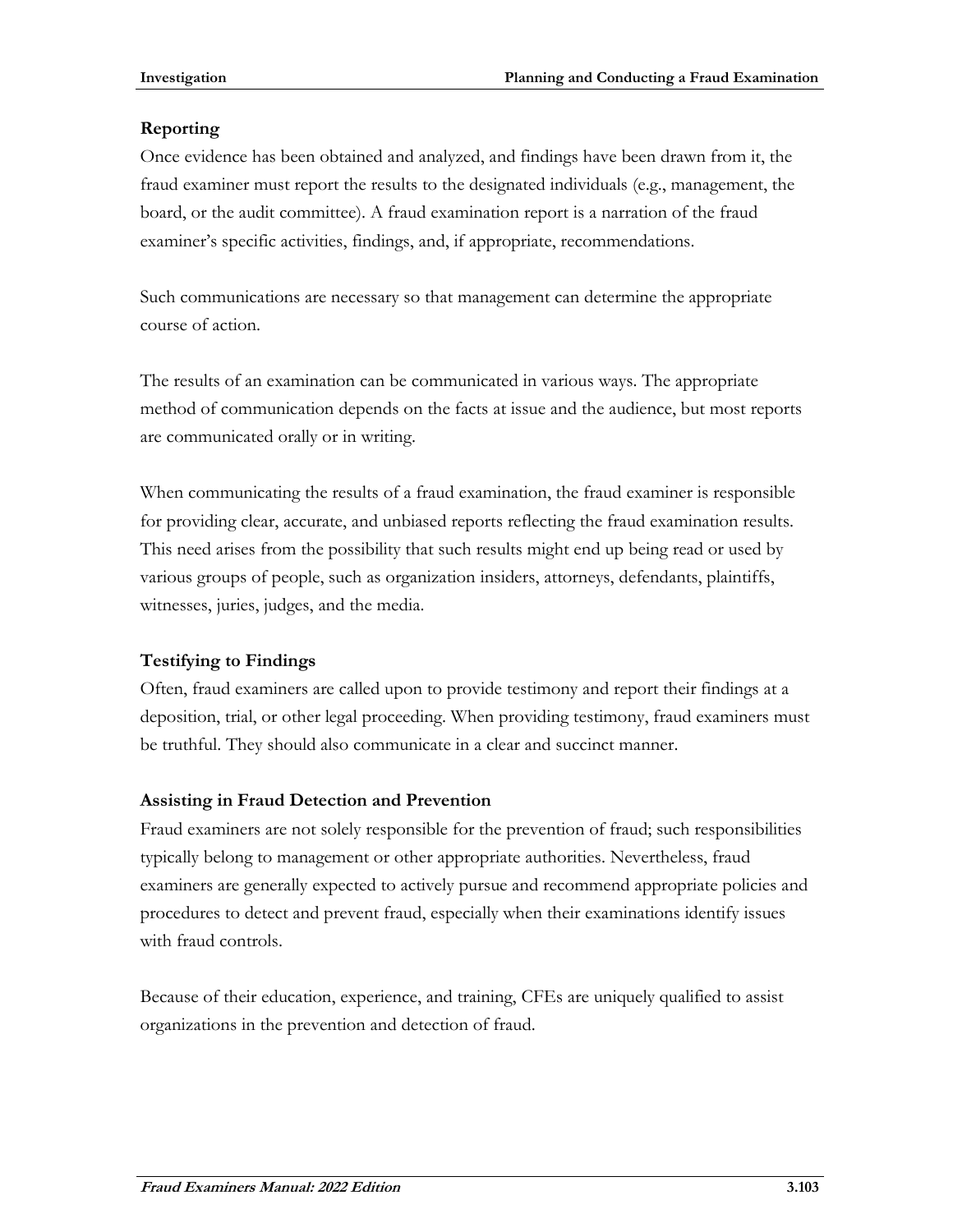#### **Fraud Examination and Forensic Accounting**

Although fraud examination shares certain characteristics with forensic accounting, they are not the same discipline.

Forensic accounting is the use of professional accounting skills in matters involving potential or actual civil or criminal litigation. The word *forensic* is defined by Merriam-Webster.com as "used in, or suitable to courts of judicature or to public discussion or debate." Therefore, *forensic accounting* is actually litigation support involving accounting.

Accordingly, many fraud examinations can be considered forensic accounting, but not all forensic accounting is fraud examination. For example, an individual hired to appraise property in a minority shareholder derivative suit would engage in forensic accounting even if the engagement does not involve fraud.

While fraud examinations can be conducted by either accountants or non-accountants, forensic accounting work can only be performed by accountants. In addition, while forensic accounting is litigation support work that involves accounting, fraud examinations only involve anti-fraud matters.

Forensic accounting can include many professional services. Typically, forensic accountants perform assignments involving:

- Bankruptcies, insolvencies, and reorganizations
- Workplace fraud investigations
- Calculations of economic losses
- Business valuations
- Professional negligence

#### **Fraud Examination Methodology**

Fraud examination is a methodology of resolving signs or allegations of fraud from inception to disposition. The fraud examination methodology establishes a uniform, legal process for resolving signs or allegations of fraud on a timely basis. It provides that fraud examinations should move in a linear order, from the general to the specific, gradually focusing on the perpetrator through an analysis of evidence.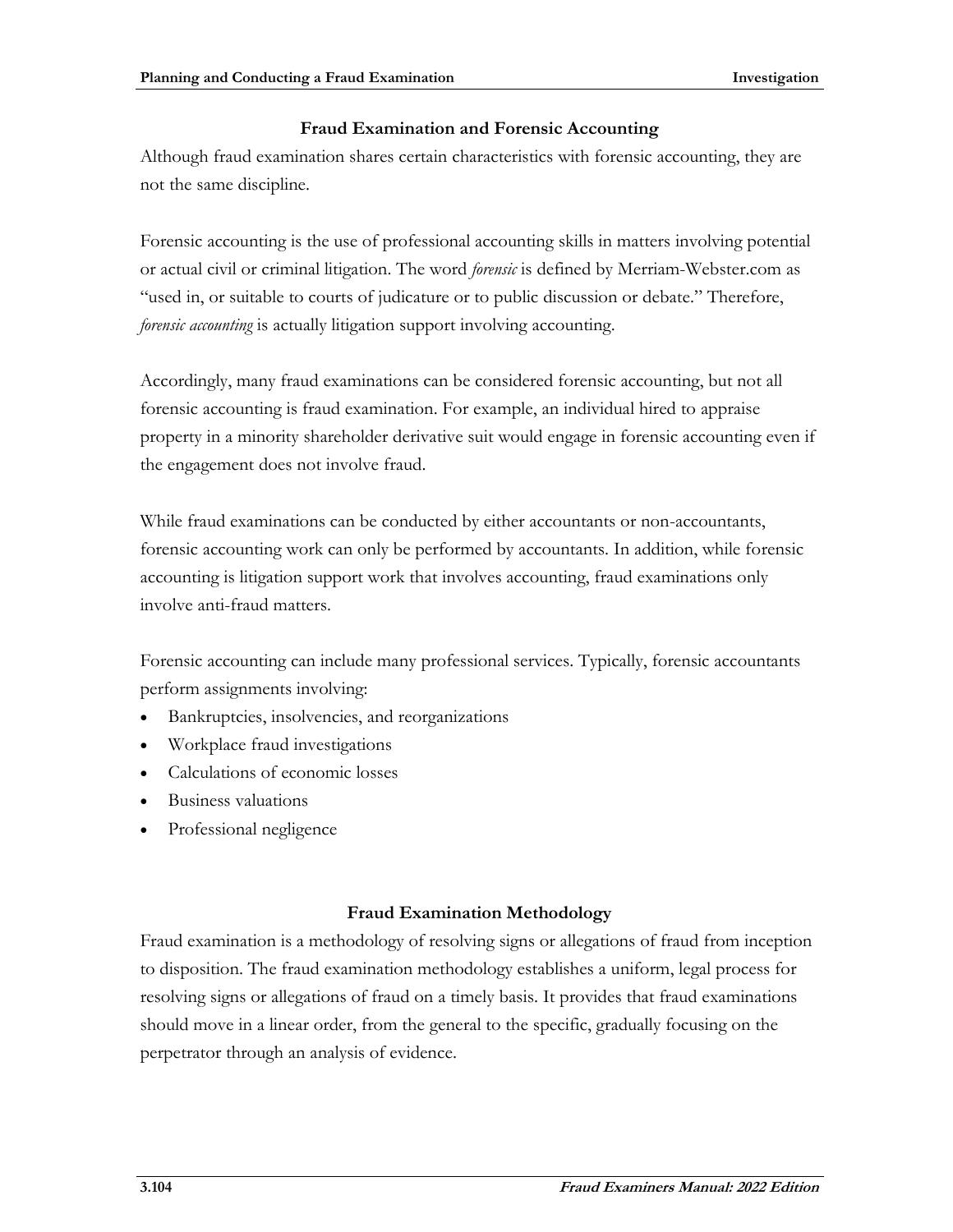Fraud examinations involve efforts to resolve allegations or signs of fraud when the full facts are unknown or unclear; therefore, fraud examinations seek to obtain facts and evidence to help establish what happened, identify the responsible party, and provide recommendations where applicable.

When conducting a fraud examination, the fraud examiner should do the following:

- Assume litigation will follow.
- Act on predication.
- Approach investigations from two perspectives.
- Move from the general to the specific.
- Use the fraud theory approach.

### **Assume Litigation Will Follow**

Each fraud examination should be conducted with the assumption that the case will end in litigation. This will ensure that the fraud examiner maintains compliance with the proper rules of evidence and remains well within the guidelines established by the legal systems.

### **Act on Predication**

Fraud examinations must adhere to the law; therefore, fraud examiners should not conduct or continue fraud examinations without proper predication. *Predication* is the totality of circumstances that would lead a reasonable, professionally trained, and prudent individual to believe that a fraud has occurred, is occurring, or will occur. In other words, predication is the basis upon which a fraud examination, and each step taken during the examination, is commenced.

A fraud examiner acts on predication when there is a sufficient basis and legitimate reason to take each step in an examination.

Accordingly, fraud examiners should begin a fraud examination only when there are circumstances that suggest fraud has occurred, is occurring, or will occur, and they should not investigate beyond the available predication. If fraud examiners cannot articulate a factual basis or good reason for an investigative step, they should not do it. Therefore, fraud examiners should reevaluate the predication as the fraud examination proceeds. That is, as a fraud examination progresses and new information emerges, fraud examiners should continually reevaluate whether there is adequate predication to take each additional step in the examination.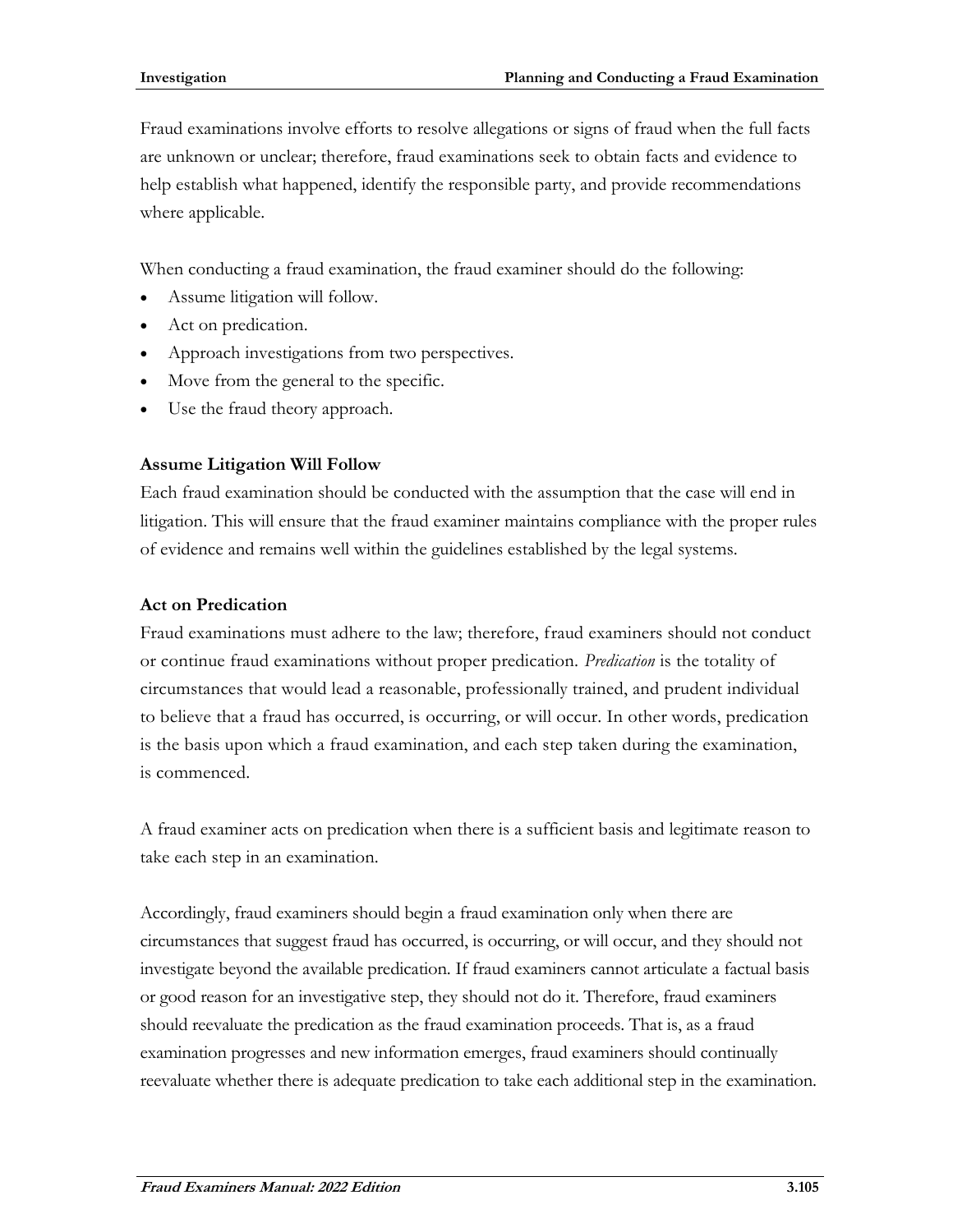If fraud examiners act without predication, they might expose themselves and their clients or employers to liability.

The requirement for predication, however, does not bar fraud examiners from accepting other forms of engagements in circumstances where predication is lacking. For example, if employees appear to be living beyond their means (i.e., living a more extravagant lifestyle than their income would seem to allow), there could be many reasons other than fraud to explain the disparity, such as an inheritance, a higher-earning spouse, or royalties received from mineral rights; however, in such circumstances, a fraud examiner can conduct a fraud risk assessment for consulting purposes even if there is not necessarily reason to believe a fraud has occurred, is occurring, or will occur.

### **Approach Investigations from Two Perspectives**

Fraud examiners should approach investigations from two perspectives: (1) by seeking to prove that fraud has occurred and (2) by seeking to prove that fraud has not occurred. To prove that a fraud *has* occurred, the fraud examiner must seek to prove that fraud has *not* occurred. The reverse is also true. To prove fraud *has not occurred*, the fraud examiner must seek to prove that fraud *has* occurred. The reasoning behind this two-perspective approach is that both sides of fraud must be examined because in most legal systems*, proof of fraud must preclude any explanation other than guilt*. Additionally, approaching fraud examinations from two perspectives preserves the fraud examiner's objectivity and helps ensure that bias does not influence an examination's results.

### **Move from the General to the Specific**

Fraud examinations commence when the full facts are unknown or unclear; therefore, they should proceed from the general to the specific. That is, fraud examinations should begin with general information that is known, starting at the periphery, and then move to the more specific details.

For example, consider the order of interviews in fraud examinations. In most examinations, fraud examiners should start interviewing at the periphery of all possible interview candidates and move toward the witnesses who appear more involved in the matters that are the subject of the examination. Thus, the usual order of interviews is as follows:

• Neutral third-party witnesses, starting with the least knowledgeable and moving to those who are more knowledgeable about the matters at issue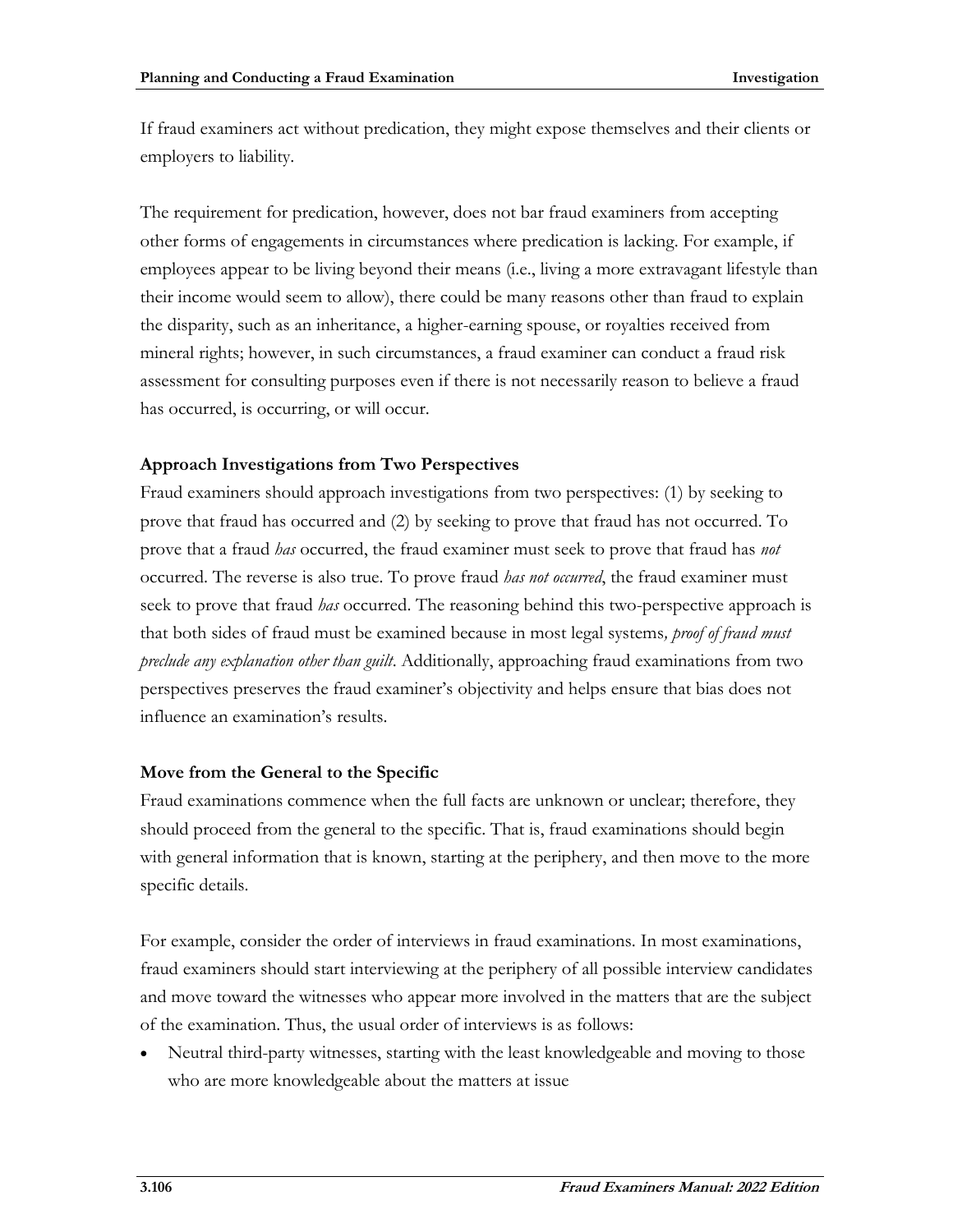- Parties suspected of complicity, starting with the least culpable and moving to the most culpable
- The primary suspect(s) of the examination

### **Use the Fraud Theory Approach**

When conducting fraud examinations, fraud examiners should adhere to the fraud theory approach. The *fraud theory approach* is an investigative tool designed to help fraud examiners organize and direct examinations based on the information available at the time.

The fraud theory approach provides that, when conducting investigations into allegations or signs of fraud, fraud examiners should make a hypothesis (or theory) of what might have occurred based on the known facts. Once fraud examiners have created a hypothesis, they should test it through the acquisition of new information (or correcting and integrating known information) to determine whether the hypothesis is provable. If, after testing a hypothesis, fraud examiners determine that it is not provable, they should continually revise and test their theory based on the known facts until it is provable, they conclude that no fraud is present, or they find that the fraud cannot be proven.

Simply put, the fraud theory approach involves the following steps:

- Analyzing available data
- Creating a hypothesis
- Testing the hypothesis
- Refining and amending the hypothesis

The following internal fraud case study illustrates the concepts involved in the fraud examination process. Although the case study is based on an actual incident, the names and certain other facts have been changed for purposes of illustration.

#### LINDA REED COLLINS CASE STUDY

*Linda Reed Collins is purchasing manager for Bailey Books Incorporated in St. Augustine, Florida. Bailey, with \$226 million in annual sales, is one of the country's leading producers of textbooks for the college and university market, as well as technical manuals for the medical and dental professions.*

*Bailey's headquarters consists of 126 employees, plus numerous sales personnel in the field. Because of the competitive nature of the textbook business, the company's profit margins are*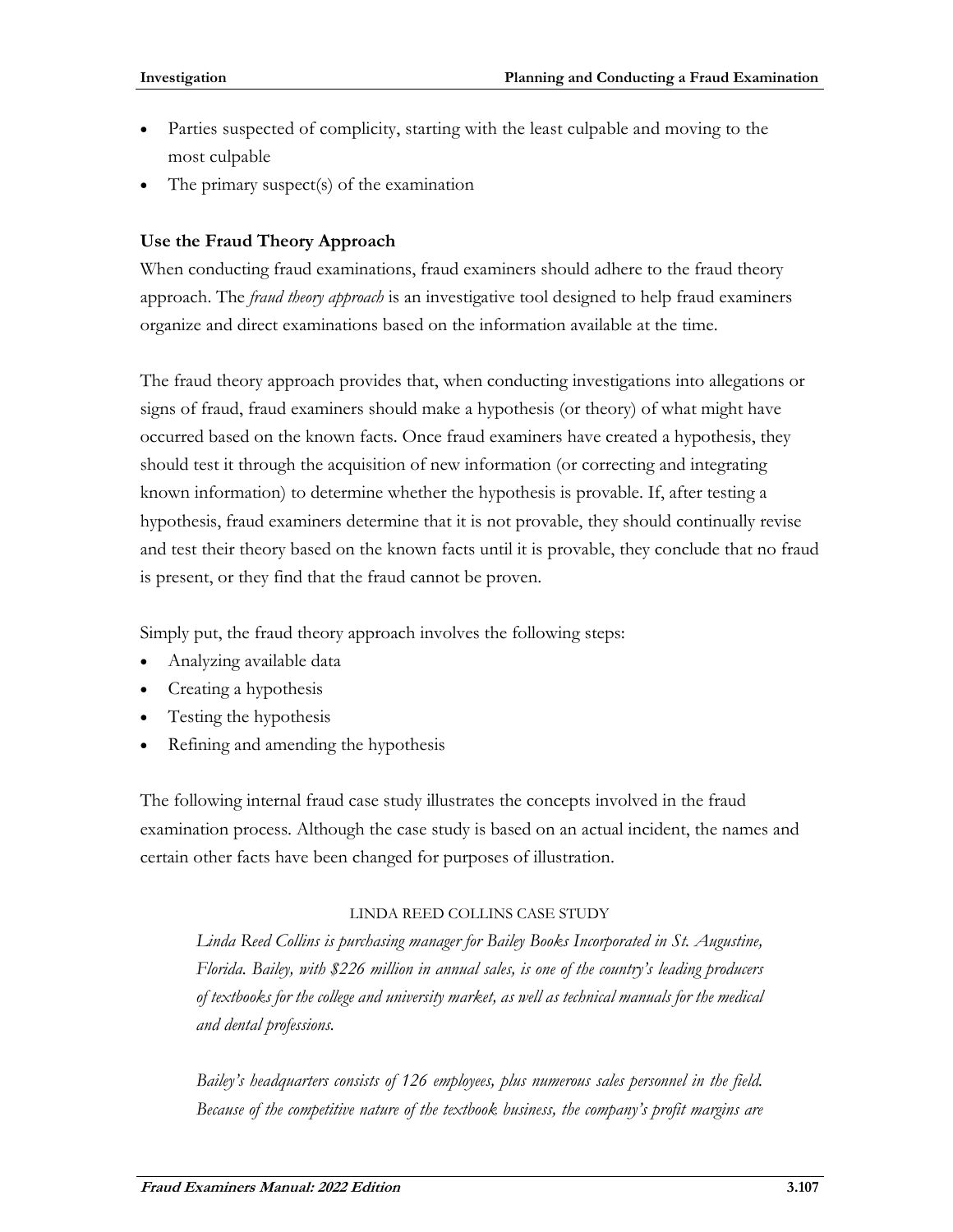*quite thin. Bailey's purchases average about \$75 million annually, consisting mostly of paper stock and covering used in the manufacturing process. The great majority of the manufacturing is done in Mexico through contracts with the Mexican government.*

*The purchasing function is principally handled by three purchasing agents. Linda Reed Collins is the purchasing manager and has two other buyers who report to her, plus another 18 clerical and support personnel.*

*Because Bailey Books is required by investors and lenders to have audited annual financial statements, Bailey employs a large regional certified public accountant (CPA) firm to conduct its annual audit and has a staff of five internal auditors.* 

*All internal fraud matters within Bailey are referred to Loren D. Bridges, a CFE. Often, internal fraud issues at Bailey involve skimming by Bailey's cashiers, but Bridges also receives a constant stream of complaints alleging misconduct by Bailey Books' salespeople and distributors.*

*On January 28, Bridges received a telephone call in which the caller, who was male, wanted to keep his identity hidden. The caller, however, claimed to have been a "long-term" supplier of books, sundries, and magazines to Bailey. The caller said that ever since Linda Reed Collins took over as purchasing manager for Bailey several years ago, he has been systematically forced out of doing business with Bailey. Although Bridges queried the caller for additional information, the caller hung up the telephone.*

Under the facts in this case study, there could be many legitimate reasons why a supplier to Bailey would feel unfairly treated. Linda Reed Collins could be engaged in fraud, as the caller claimed, or the caller could be someone who has a personal vendetta against Collins and wants to get her fired. That is, Bridges does not have enough information to know if the caller was forced out of doing business with Bailey or why this might have been the case. Because Bridges does not have all of the facts, he should investigate the matter using the fraud theory approach.

#### **Analyzing Available Data**

Under the fraud theory approach, Bridges should begin by analyzing the available data so he can create a preliminary hypothesis as to what has occurred.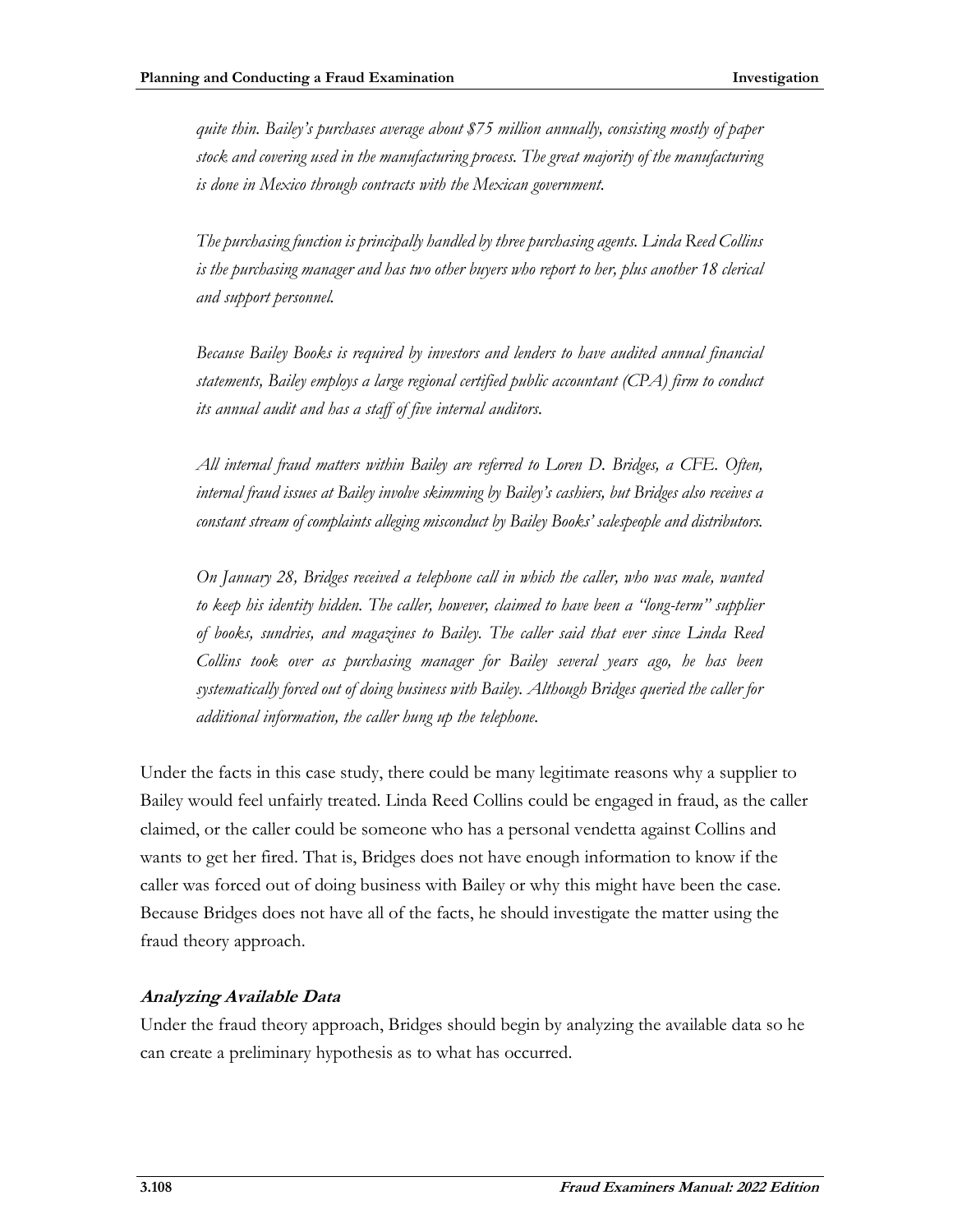Also, if those responsible determined that an audit of the entire purchasing function is warranted, the audit would be conducted at the time this determination is made. When conducting the audit, the internal auditors should keep in mind that there is a possibility that fraud might exist.

# **Creating a Hypothesis**

Once Bridges has analyzed the available data, he should create a preliminary hypothesis as to what has occurred. The hypothesis should be a worst-case scenario. That is, based on the caller's statements, Bridges should determine the worst possible outcome. Under these facts, the worst possible outcome would be that one of Bailey's purchasing agents has been accepting kickbacks to steer business to a particular vendor.

Fraud examiners can create hypotheses for any specific allegation (e.g., a bribery or kickback scheme, embezzlement, conflict of interest, or financial statement fraud).

# **Testing the Hypothesis**

Once Bridges has created a hypothesis, he should test it through the acquisition of new information or by correcting and integrating known information.

Testing a hypothesis involves creating a what-if scenario. For example, in the facts of the Linda Reed Collins case study, Bridges hypothesizes that, based on the anonymous tip, a vendor is bribing a purchasing agent to receive more business that previously went to other vendors. He would test this hypothesis by looking for some or all of the following facts:

- A vendor is receiving an unusually large amount of business.
- Purchases of high-priced, low-quality goods or services over an extended period.
- A purchasing agent has a personal relationship with a vendor.
- A purchasing agent with the ability to steer business toward a favored vendor.
- A purchasing agent's lifestyle suggests unexplained wealth or outside income.

Bridges could readily look for facts indicating a bribery scheme. He could readily establish whether a vendor is receiving an unreasonably large proportion of Bailey Book's business when compared to similar vendors. Bridges could ascertain whether Bailey Books was paying too much for a particular product, such as paper, by simply calling other vendors and determining competitive pricing. He could determine whether a vendor has a personal relationship with a purchasing agent by discreet observation or inquiry. Bridges could determine whether a particular purchasing agent had the ability to steer business toward a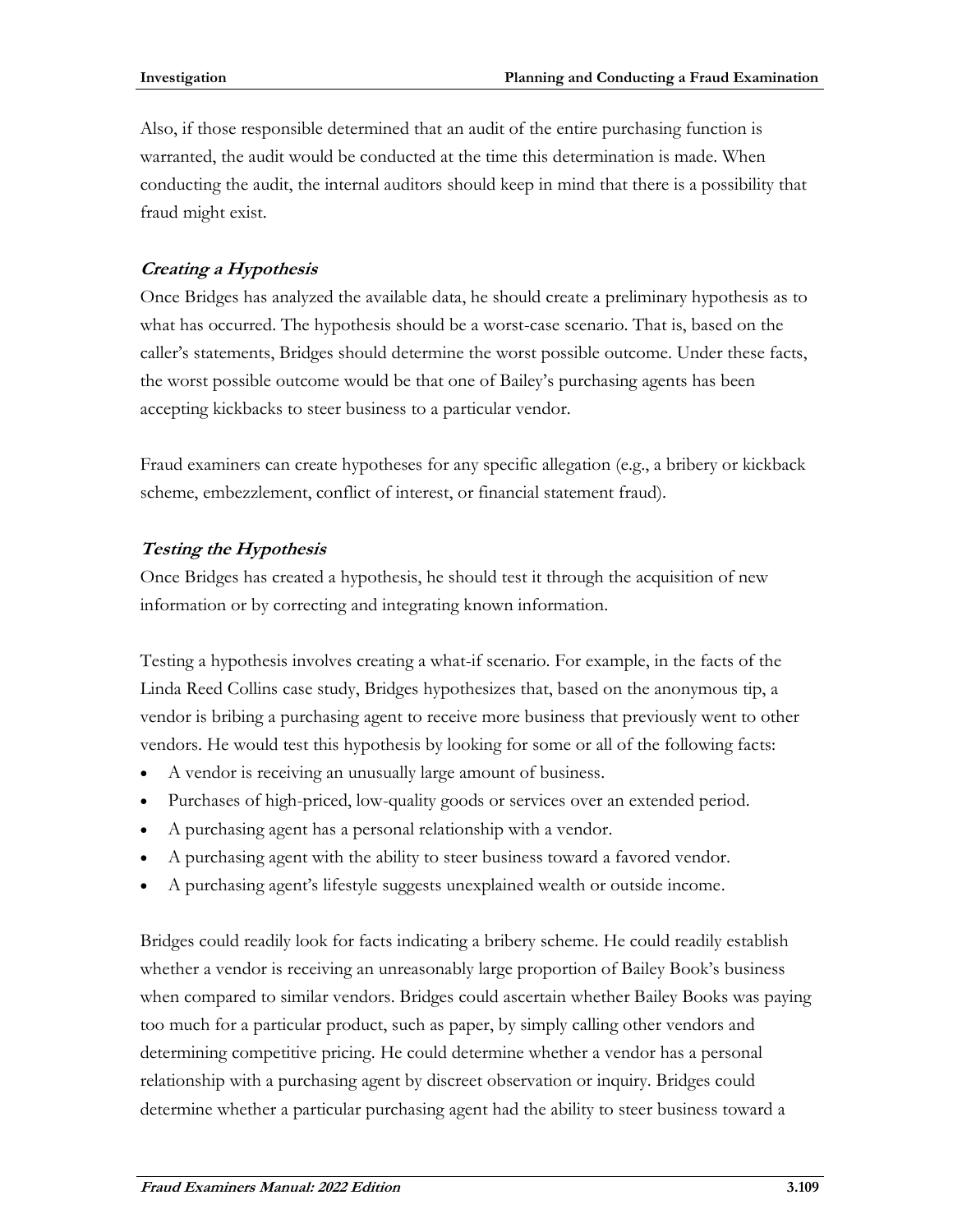favored vendor by determining who is involved in the decision-making process. Also, he could learn about the agent's lifestyle by examining public documents such as real estate records and vehicle titles or by looking at the agent's social media accounts.

# **Refining and Amending the Hypothesis**

If, after testing a hypothesis, the fraud examiner determines that it is not provable, the fraud examiner should continually revise and test it based on the known facts. For example, if Bridges tests his hypothesis that a vendor is bribing a purchasing agent of Bailey Books and learns that the facts do not fit the presence of a bribery scheme, he should revise his hypothesis and retest it. (Obviously, if a fraud examiner tests their hypothesis and determines that the facts do not fit the presence of a bribery scheme, it could be that no fraud is present or that the fraud cannot be proven.)

The following flowchart sets forth how the fraud examination process is used to resolve signs or allegations of fraud.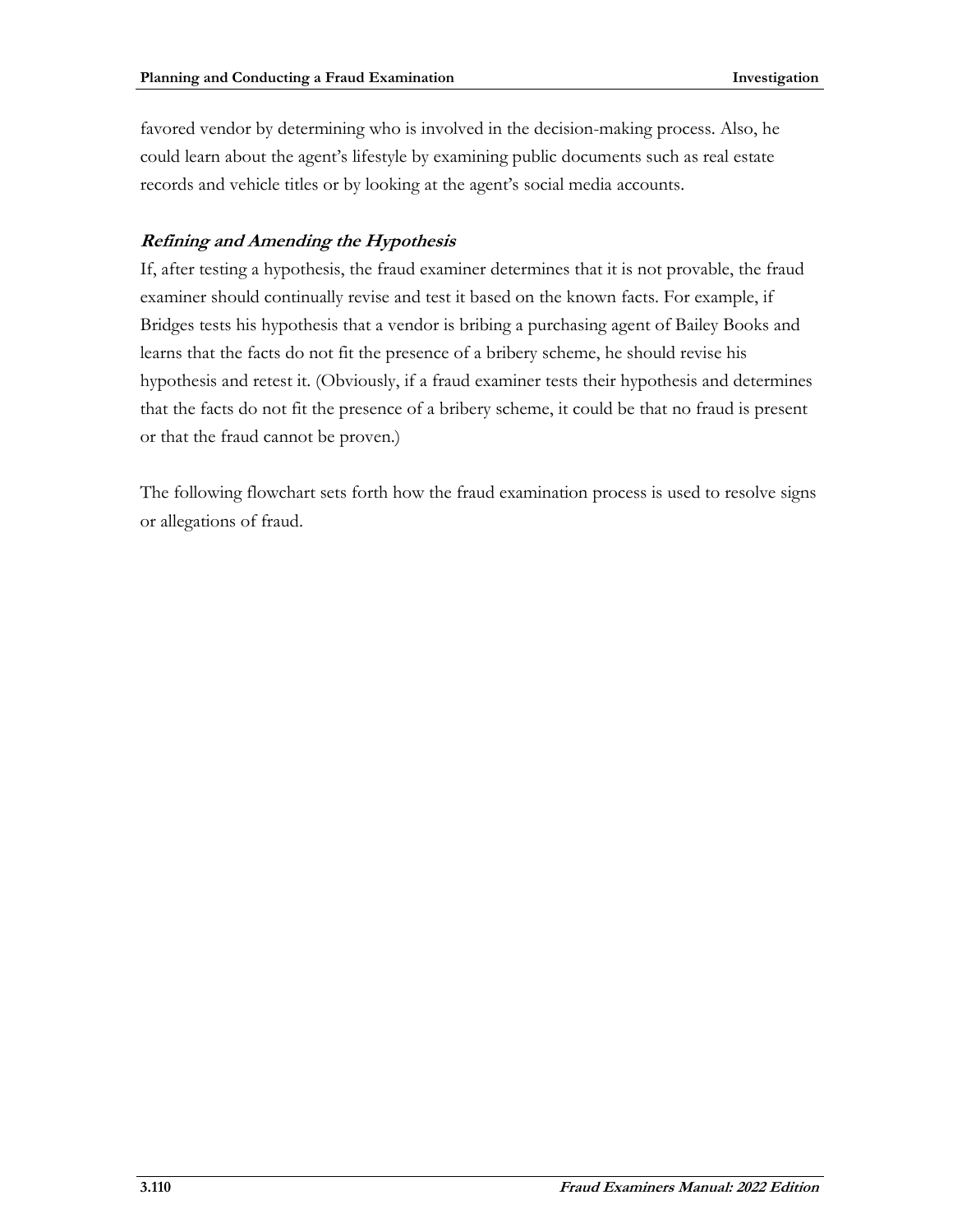

‒ Observations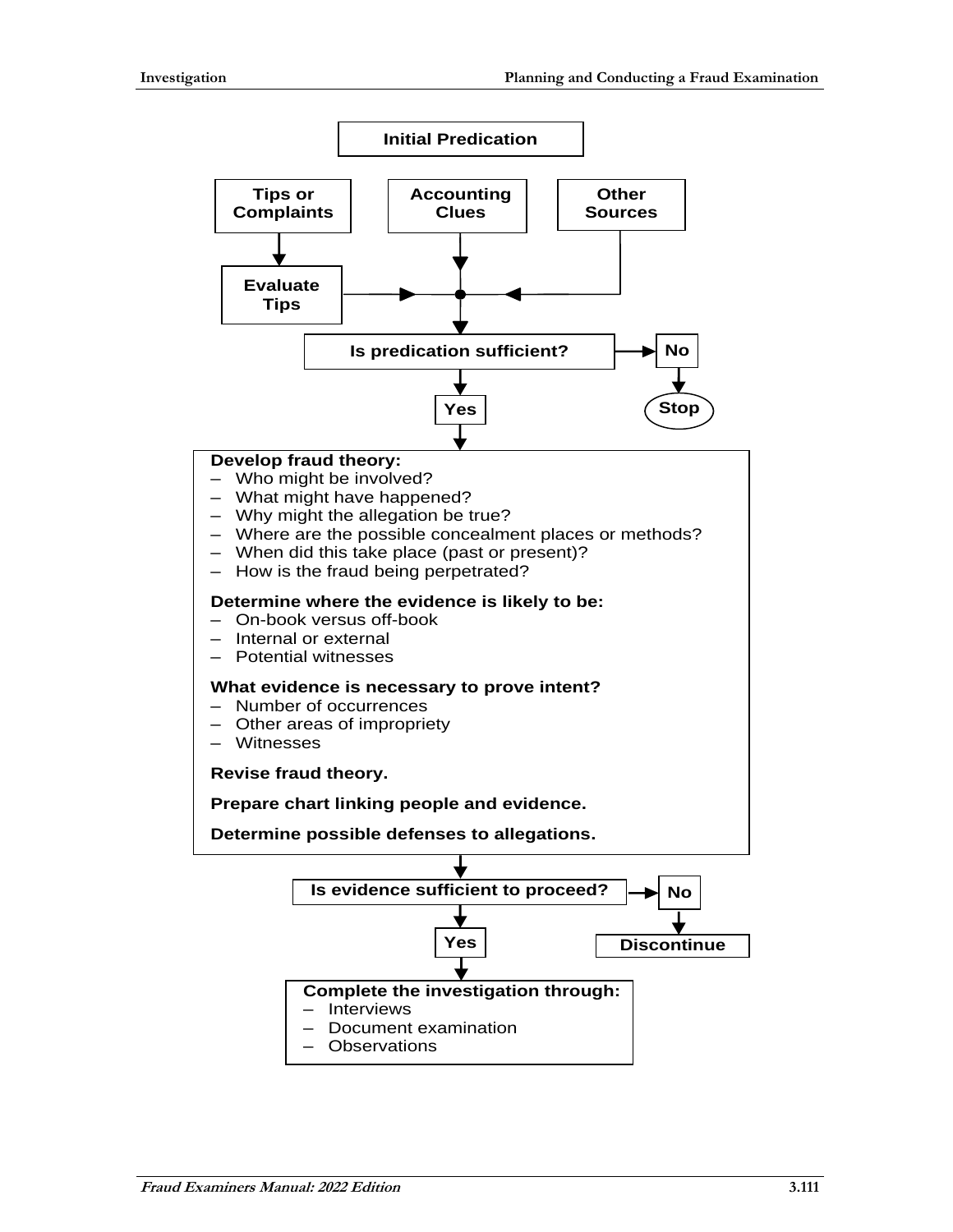### **Develop a Fraud Response Plan**

When evidence of misconduct arises, management must respond in an appropriate and timely manner. During the initial response, time is critical. To help ensure that an organization responds to suspicious fraud-related activity efficiently and effectively, management should have a response plan in place.

A *fraud response plan* outlines the actions that members of an organization will take when suspicions of fraud have arisen. Because every fraud is different, the response plan should not specify how every fraud examination should be conducted. Instead, it should help organizations manage their responses and create environments to minimize risk and maximize the potential for success.

Additionally, a response plan allows management to respond to suspected and detected incidents of fraud in a consistent and comprehensive manner. Having a response plan in place sends a message that management takes fraud seriously.

More specifically, the fraud response plan should guide the necessary action when potential fraud is reported or identified.

Also, a response plan should not be unduly complicated; for a response plan to work in highpressure and time-sensitive situations, it must be simple to understand and administer.

While the appropriate response will vary based on the event, management should include a range of scenarios in the response plan, taking into consideration previous frauds within the organization and fraud risks specific to the industry or business sector in which it operates.

Organizations without a fraud response plan might not be able to respond to issues properly and will likely expend more resources and suffer greater harm than those that have such a plan in place. Conversely, having a response plan puts an organization in the best position to respond promptly and effectively.

This section explores the elements of a fraud response plan, which include:

- Reporting protocols
- A response team responsible for conducting an initial assessment
- Factors used to determine the course of action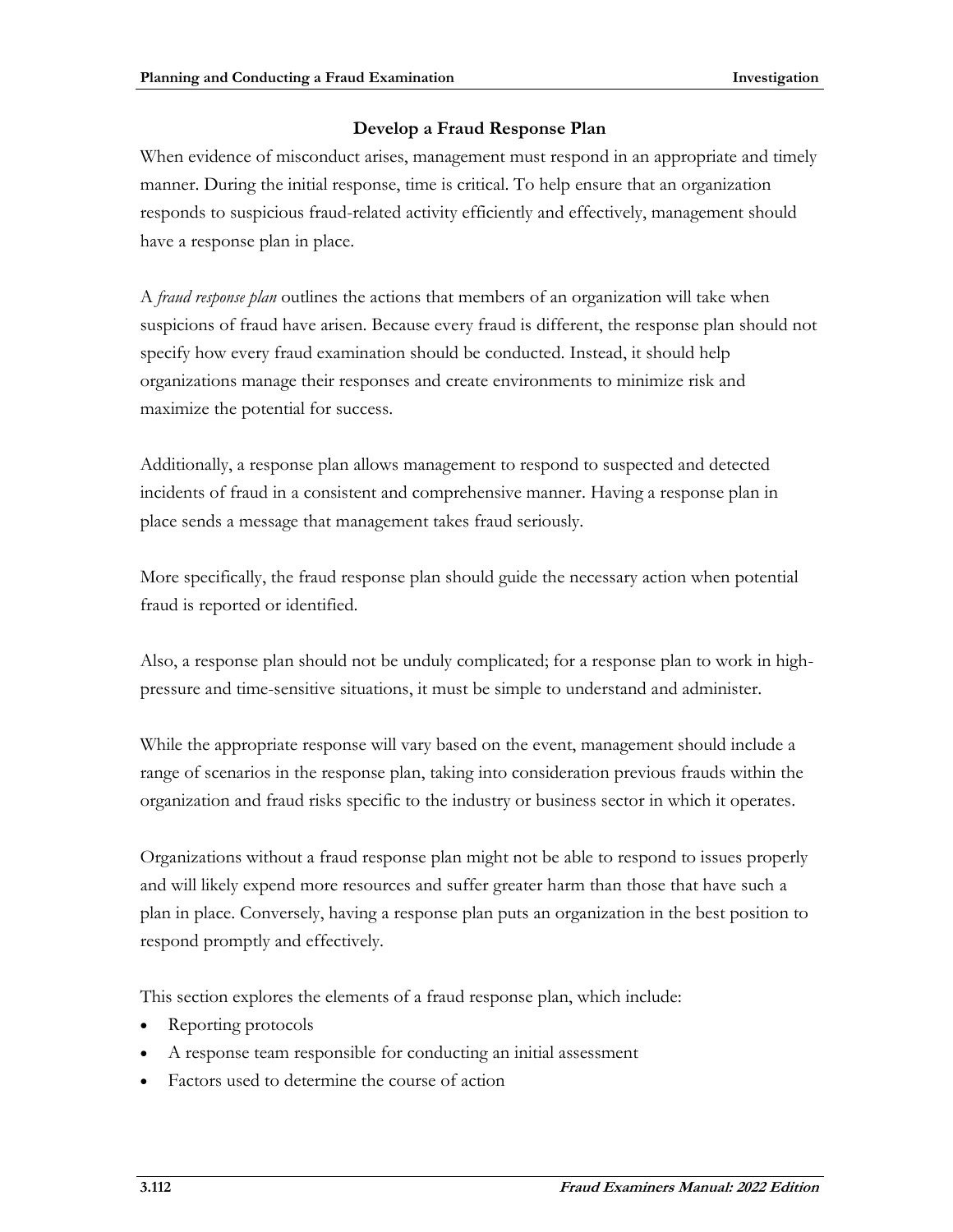- Litigation hold procedures
- Principles for documenting the response plan
- A template or form to report fraud incidents

### **Reporting Protocols**

One of the first steps when developing a response plan is to establish reporting protocols for tips, matters, allegations, and other indicators of improper activity. Reporting protocols are necessary to ensure that designated individuals are notified immediately to enable a prompt response.

Reporting protocols should outline notification principles and escalation triggers, depending on the nature and severity of the allegations. That is, they should indicate how to communicate the incidents to the appropriate level of management. For example, a fraud response plan might instruct employees to report suspicions of fraud to their manager (if possible), a designated human resources (HR) or compliance officer, or the head of audit and enforcement.

Next, the issue should be reported to the party or parties responsible for conducting an initial assessment to determine how to respond and whether a full investigation is necessary.

Additionally, organizations should provide multiple channels for reporting concerns about fraud, including a whistleblower program that allows for anonymous reporting, where possible, and should at least implement a whistleblower protection policy.

### **A Response Team**

No single person can effectively address every fraud-related issue. Therefore, the fraud response plan must identify key individuals who might be required to respond to a particular fraud. The response team members will vary depending on the facts and the potential severity of the suspected fraud, but the team might include:

- Legal counsel
- A representative of management
- A CFE
- The finance director
- A representative of internal audit
- Audit committee members
- A C-level executive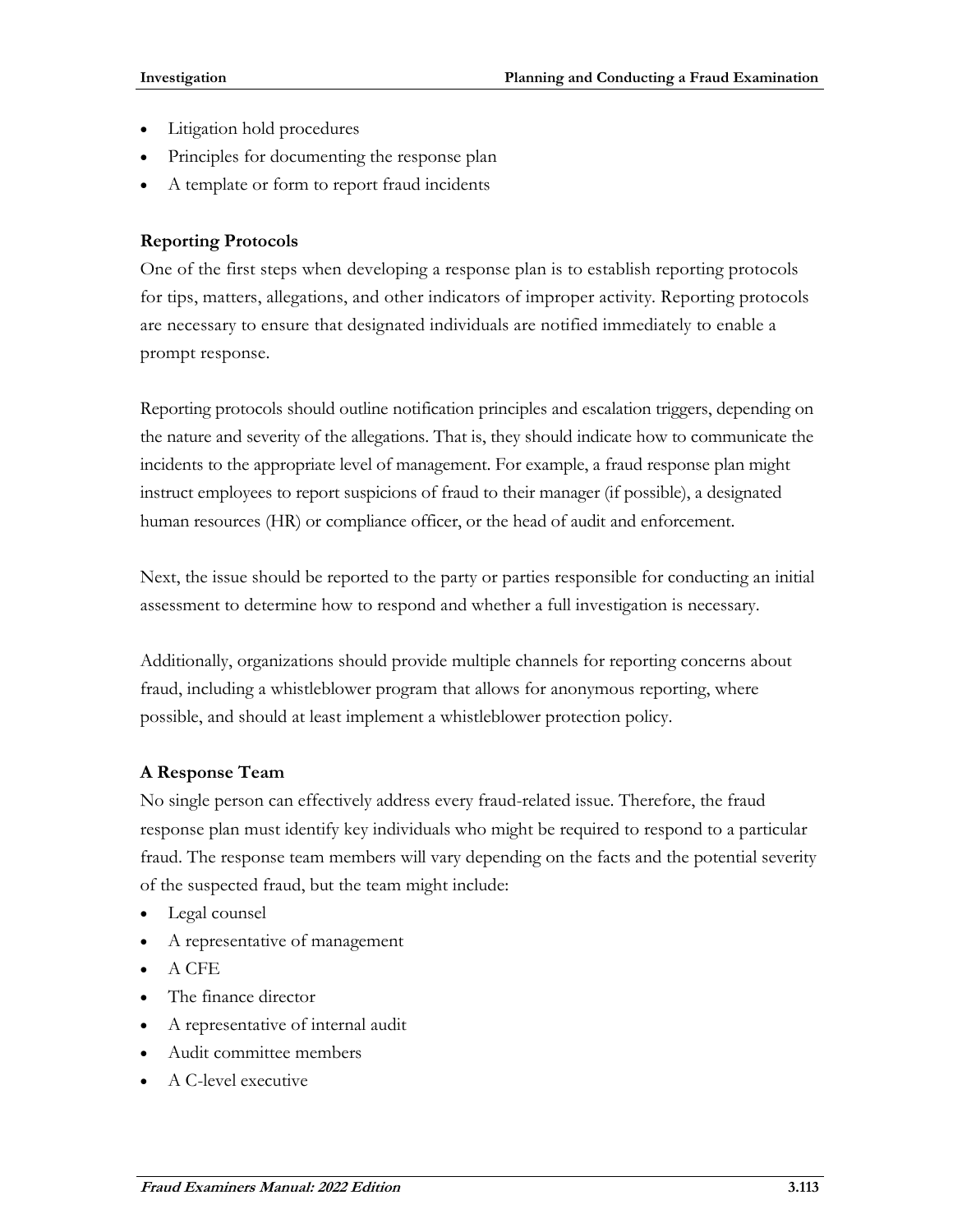- IT personnel
- An HR representative
- Security personnel

# **Factors Used to Determine the Course of Action**

Again, the response team should determine the appropriate course of action when fraud is suspected. In general, if an allegation of fraud-related misconduct arises, management should conduct an investigation, but there are other courses of action it might decide to take. To help decide the best course of action, management should identify a list of factors it will use to make this decision. Identifying such factors will help the response team determine whether to escalate an incident into an investigation.

Each organization will have different criteria for deciding whether allegations or suspicions qualify for a formal investigation, but common considerations include:

- Credibility of the allegation
- Type of incident
- The subject of the allegation
- The business purpose of the activity at issue
- Seriousness or severity of the allegation
- Potential negative impact
- Likelihood that the incident will end up in court
- The ways in which prior, similar incidents were handled

### **Litigation Hold Procedures**

If an organization does not already have litigation hold procedures in place following a credible allegation of fraud, management should institute them immediately. A *litigation hold*  refers to the steps an organization takes to notify employees to suspend the destruction of potentially relevant records when the need to preserve information arises.

Litigation hold procedures are necessary to ensure that potentially responsive documents are not destroyed once evidence of misconduct arises. The failure to preserve relevant evidence could have several adverse consequences, including, but not limited to, the government's questioning of the integrity of any fraud investigation, monetary fines and sanctions, adverse inference jury instruction sanctions, or dismissal of claims or defenses.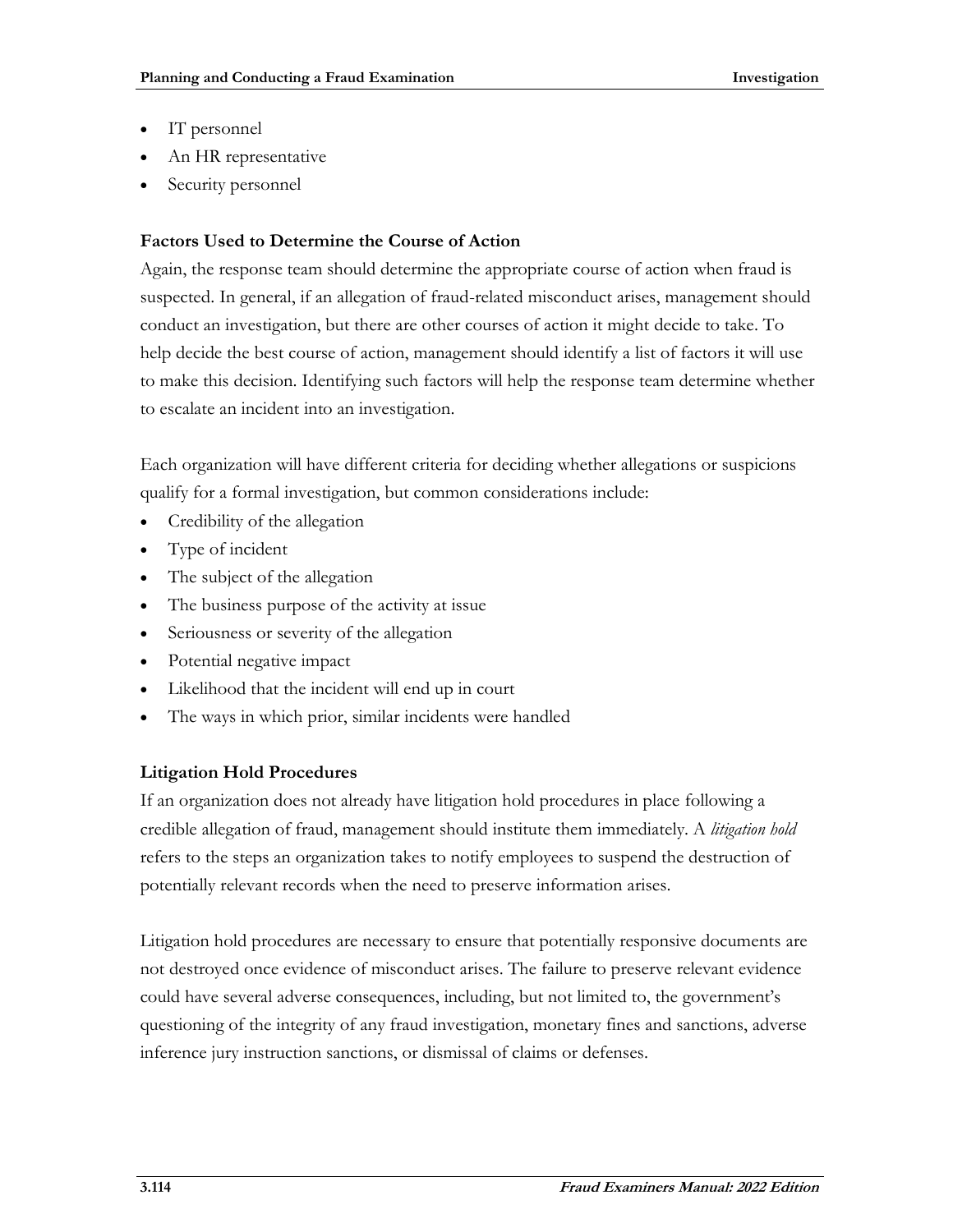To establish litigation hold procedures, management should:

- Identify the scope of litigation hold procedures (i.e., the locations that the litigation hold procedures will cover).
- Examine how information moves through the organization.
- Determine how to identify relevant documents.
- Develop a process to ensure such information is preserved.

Litigation hold procedures should apply to individual communications (e.g., email, chat messages, voice recordings), data on shared devices (e.g., network folders), system backup files, and archived data.

In general, litigation hold policies should be developed so the organization can:

- Promptly notify employees who might possess relevant documents.
- Issue a preliminary hold order to all individuals and employees who might possess relevant information.
- Promptly notify IT personnel and get their involvement if electronic data are at issue.
- Notify employees and IT personnel of their duty to preserve.
- Suspend any deletion protocols.
- Prohibit the destruction, loss, or alteration of any potentially relevant documents.
- Prohibit employees from destroying, hiding, or manipulating documents.
- Alert employees regarding the risk to the company and its employees if they fail to heed the litigation hold request.

Moreover, establishing litigation hold procedures will help those involved in an investigation identify the relevant sources of information quickly, and it will help them understand the technology options available for searching, analyzing, and reviewing data.

Even though litigation holds should apply to both electronic data and physical documents, electronic data contain certain attributes that make executing a timely litigation hold more difficult. Specifically, electronic data might only be available for a temporary period, as business practices are often designed to free up storage space by deleting this type of information. Electronic data can reside in numerous locations, and identifying relevant electronic data within today's large and complex data systems can be challenging and costly. A key objective of a litigation hold is to suspend any automatic document deletion programs or rules that might be in place.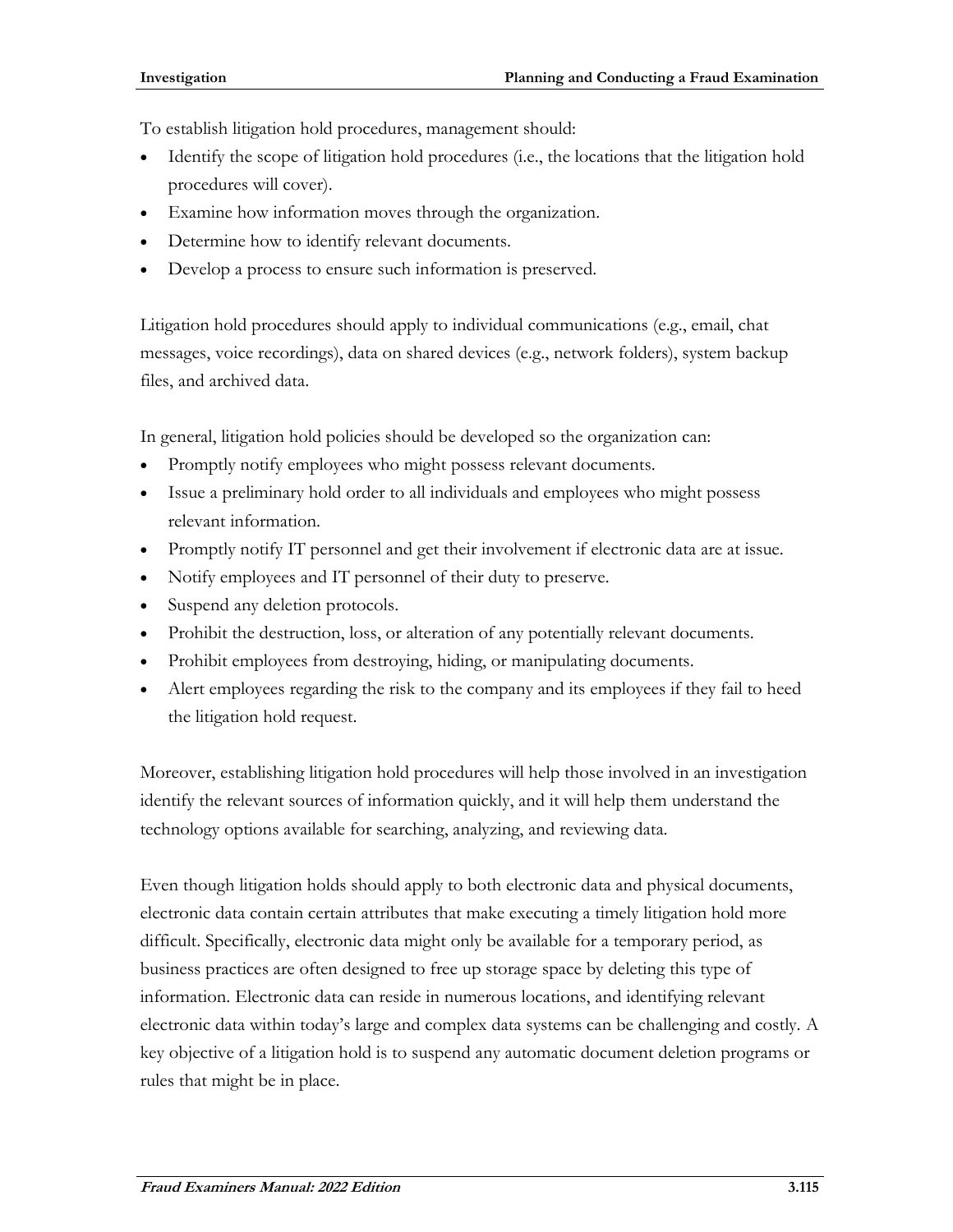If an organization operates internationally, it is more difficult to execute a timely hold. In such cases, management should consider retaining an outside expert to help with the data search and preservation.

#### **Principles for Documenting the Investigation**

Management should establish principles in the response plan for documenting information during each phase of a fraud investigation. The principles should be designed to record all information relevant to or created during each phase of a fraud investigation, including the initial response, that is used to support decision-making.

#### **A Fraud Incident Report Log**

Management should also develop a fraud incident report log of all suspicions of fraud, including those not investigated, to serve as a record of the organization's response efforts. Once a suspicion of fraud arises, the issue should be recorded and detailed in the log, and as the issue progresses, the log should be modified. Ultimately, it should contain details of actions taken and conclusions reached.

The report log should include information on the following items:

- How the organization became aware of the suspected fraud, including the name of any complaining party
- The date the issue was raised or reported
- The nature of the suspected fraud
- Department or divisions involved
- Suspect employees or parties
- Actions taken

### **Initial Response to Suspicions or Allegations of Fraud**

When responding to suspected and detected incidents of fraud, time is critical. Management and fraud examiners must be prepared to address a number of issues in a short amount of time, sometimes under stressful conditions.

This section explores the first steps that management and fraud examiners should take when a fraud-related incident becomes known, and it provides a list of tips for managing and organizing the process of responding to suspected and detected incidents of fraud.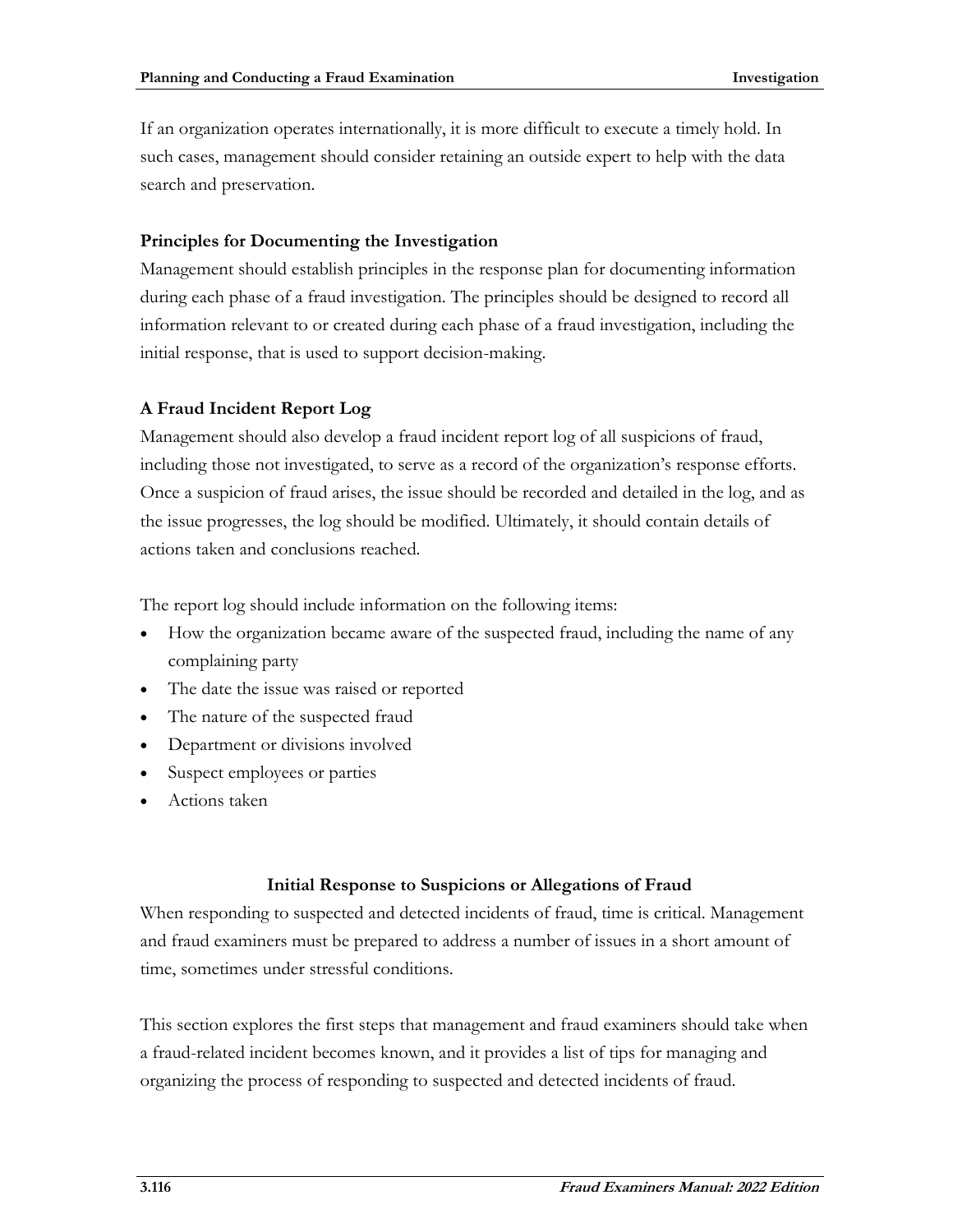Initially, when a suspicion or allegation of fraud arises, management must respond quickly. Failure to do so could result in litigation, enhanced penalties, and enforcement actions by government regulators.

The appropriate response varies depending on the facts, such as the underlying evidence, who is implicated, how the evidence came about (e.g., internal sources, civil lawsuit, investigation by the government), and so on. When evidence of fraud arises, management generally should respond by engaging in the following actions:

- Activating the response team
- Engaging legal counsel, if necessary
- Contacting the insurance providers, if it makes sense to do so
- Addressing immediate concerns (e.g., preserving relevant documents and identifying who should be informed)
- Conducting an initial assessment to determine the appropriate response
- Documenting the initial response

# **Activating the Response Team**

When evidence of fraud arises, management must activate the fraud response team—the group of people tasked with responding to incidents of fraud. When activated, the response team should seek to answer the following questions:

- Is a formal investigation necessary?
- If a formal investigation is necessary, who will lead it?
- Is there a need for immediate police involvement?
- Is there an immediate need for legal assistance or advice?
- Is there a need for external support (e.g., forensics specialists)?
- Is there a need for additional support (e.g., access to IT facilities or a secure room, support from administration)?
- Is there a need to devise a media strategy to deal with the issue?
- Is there a need to report the issue to an external third party?
- Should the audit committee be informed?

# **Engaging Legal Counsel**

Because of the legal uncertainties associated with certain instances of fraud, management should consult with internal and possibly external local legal counsel before making any decisions or taking any action concerning the suspected conduct. Typically, the general counsel should be made aware of any significant fraud that might result in legal action.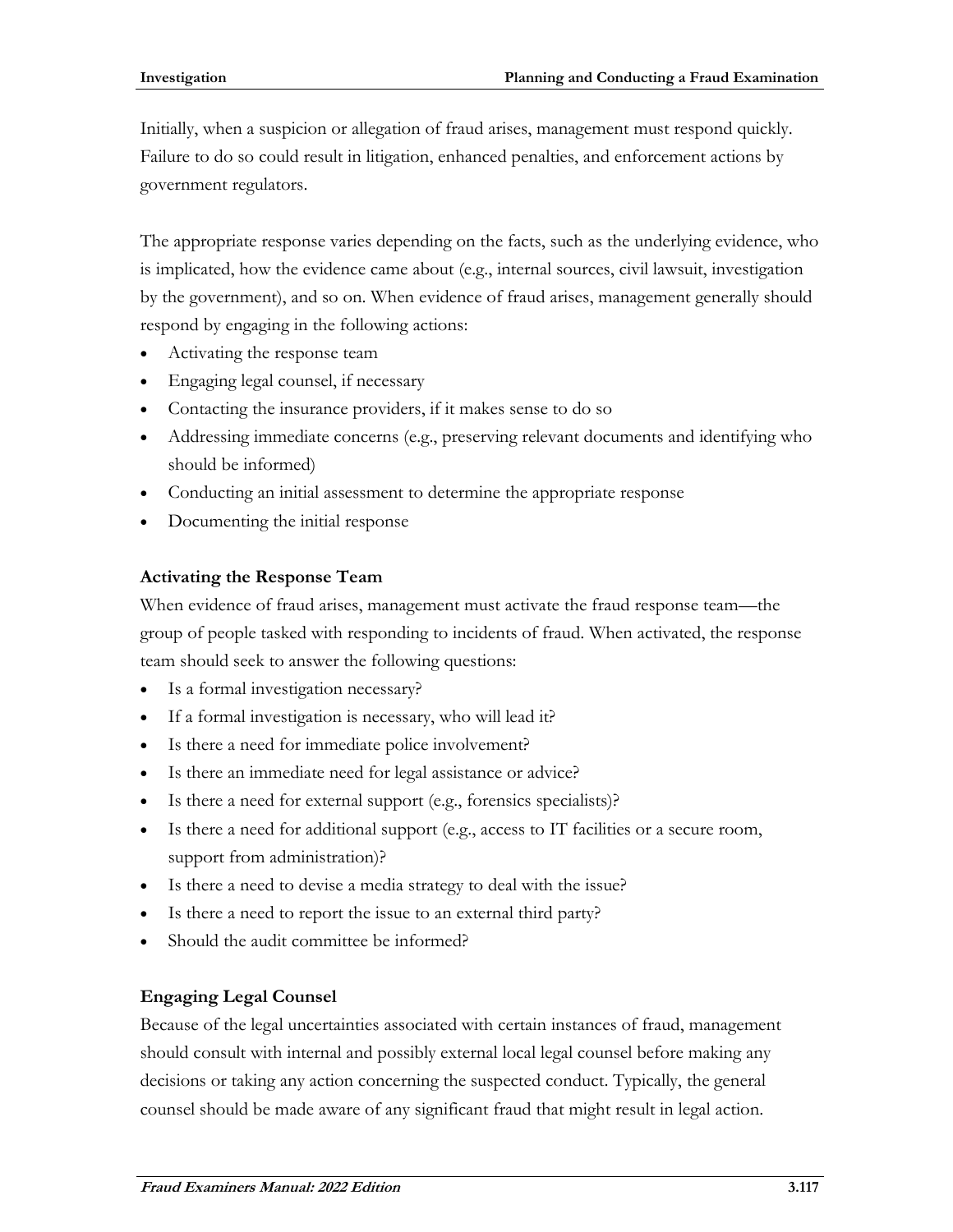### **Contacting the Insurance Providers**

When evidence of fraud arises, it is generally impossible to know whether the incident will result in an insurance claim, but even so, many insurance policies require timely notice of potential claims. Therefore, an organization should consider putting its insurer on notice to preserve a potential insurance claim.

### **Addressing Immediate Concerns**

Also, when evidence of fraud arises, management and the response team should address immediate concerns, which might include:

- Preserving relevant documents
- Identifying who should be informed

# **Preserving Relevant Documents**

When evidence of fraud arises, management should seek to preserve all relevant documents, especially those that an employee might want to hide or destroy. In a fraud investigation context, the term *documents* typically refers to, but is not limited to, contracts, invoices, correspondence, memoranda, weekly reports, presentations, telephone messages, emails, reports, performance reviews, performance improvement plans, medical records, and other written or recorded material.

When evidence is misplaced, lost, or destroyed, it becomes more difficult to conduct an investigation. Thus, the response team and management must take action to preserve evidence as soon as the decision to investigate is made. There are a number of steps that management should take to preserve relevant documents. For one thing, management should work with legal counsel to issue a litigation hold to notify employees to suspend the destruction of potentially relevant records. Furthermore, management should temporarily suspend the organization's record retention policy to avoid evidence accidentally being destroyed.

Also, management could restrict access to emails or digital files that employees might want to conceal or destroy. Digital information can be found in virtually any type of media, and it is more fragile than tangible evidence. Therefore, employees can destroy this type of information if it is not protected properly. Often, when fraudsters become aware of an investigation, they try to destroy evidence in their computers or sabotage other evidence that could be used against them. Accordingly, it is generally a good idea to have IT personnel involved in this process each time the organization decides to conduct an investigation.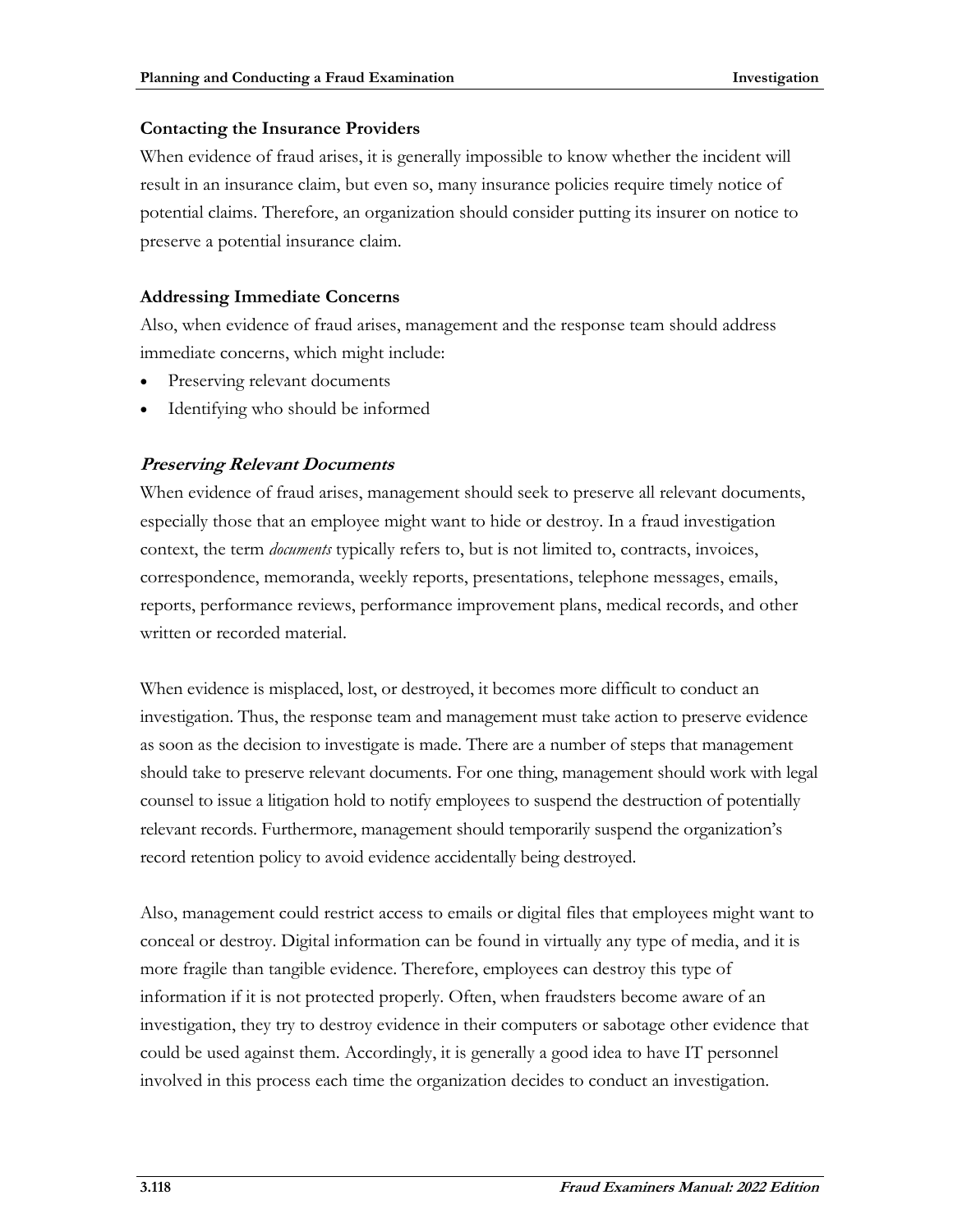The failure to preserve documents could have several adverse consequences. First, it could cast doubt on the integrity of any fraud investigation. Second, documents destroyed when litigation is expected, or in progress, might result in obstruction charges or allegations of spoliation, which, if proven, could lead to the imposition of sanctions. *Spoliation* is broadly defined as "the intentional or negligent destruction or alteration of documents relevant to litigation."

In today's digital environment, digital spoliation is a major concern for organizations involved in litigation. When compared to the spoliation of tangible documents, digital spoliation carries additional risks. Management often lacks sufficient knowledge of the inventory of digital information, and electronic data might only be available for a brief time, as described earlier in this chapter in the "Litigation Hold Procedures" section.

# **Identifying Who Should Be Informed**

Management and the response team should identify whom to inform. Depending on the facts, several departments should be interested in a potential fraud allegation, including legal, human resources (HR), internal audit, security, risk management, and loss prevention. When responding to an allegation of fraud, it is important to consider the interests of each of these departments to ensure that designated employees are notified immediately and to enable a prompt response. Information about incidences, however, should be shared only on a needto-know basis.

HR personnel address issues involving unfair treatment, discrimination, harassment, substance abuse, or concerns about corporate policies. Therefore, the HR department should be informed of fraud that involves or affects any such areas.

Both the HR and legal departments should be involved to ensure that the right people receive information in a timely manner. Also, other departments, such as loss prevention and risk management, audit, and security might need to be involved. Although the development of information distribution rules requires the participation of several departments, it is best to have these rules set before investigation protocols are in place.

Another department that typically needs to be involved is the IT department. The IT department might need to be part of an investigation to safeguard data until the information can be analyzed. IT personnel can also help identify what data are available and where, and they might be able to function as forensic investigators if licensed to do so. If a member of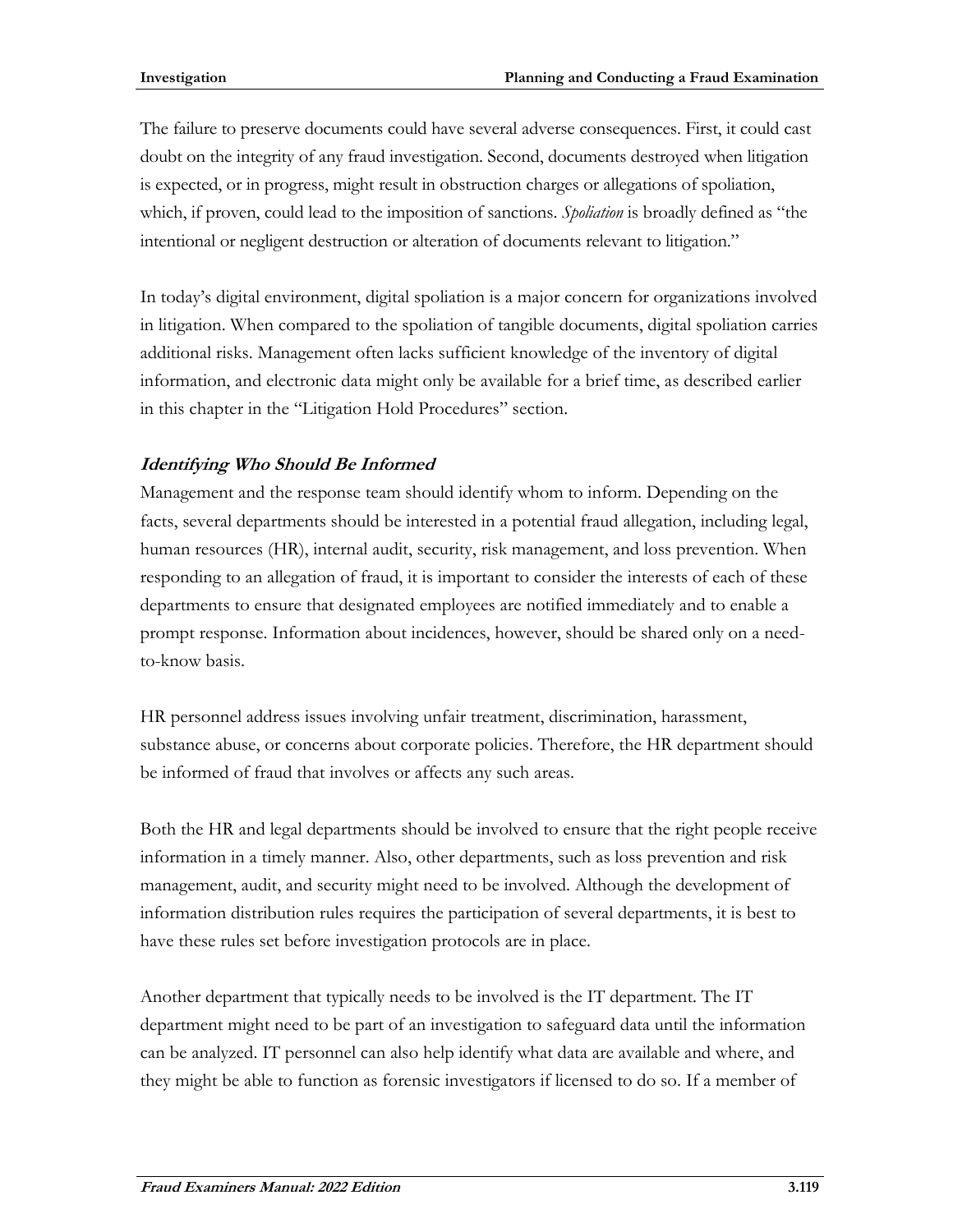the IT department is suspected of being involved in a fraud, extra care should be taken to ensure that engaging the department does not tip off the suspect and create opportunity for the deletion or spoliation of digital evidence.

Again, management must restrict access to certain pieces of information on a need-toknow basis.

### **Conducting an Initial Assessment to Determine the Appropriate Response**

Usually, when an allegation of fraud arises, there are not enough known and verified facts to begin a formal investigation; therefore, management and the response team should conduct an initial assessment to determine whether an investigation is needed and what steps, if any, are required to respond in an appropriate manner. This is perhaps the most critical question that management must answer when an allegation of fraud arises.

An initial assessment should be quick and, unless complications arise, completed within a few days. Ideally, action should be taken within three days of learning about an incident.

The initial assessment should be a limited fact-finding analysis focused on the specific allegation or incident. Unlike a formal investigation, it does not require an investigation plan or report. Thus, the initial assessment should seek to:

- Determine if fraud occurred.
- Identify the status of the fraud (e.g., When did it begin? Was it internal or external? Is it still occurring? If it is no longer occurring, when did it stop?).
- Identify potential claims and offenses.

To conduct an initial assessment and determine the appropriate response, the personnel specified in the response plan should take the following steps:

- Understand the context.
- Review any applicable policies and procedures.
- Investigate the allegations.

### **Understand the Context**

Next, those responsible should gain an understanding of all the circumstances leading up to the current situation. Often, the context is necessary to determine the best approach to dealing with a tip or suspicion, and it can provide clues that are helpful in other areas. Efforts to understand the context should seek to obtain the initial facts and circumstances about: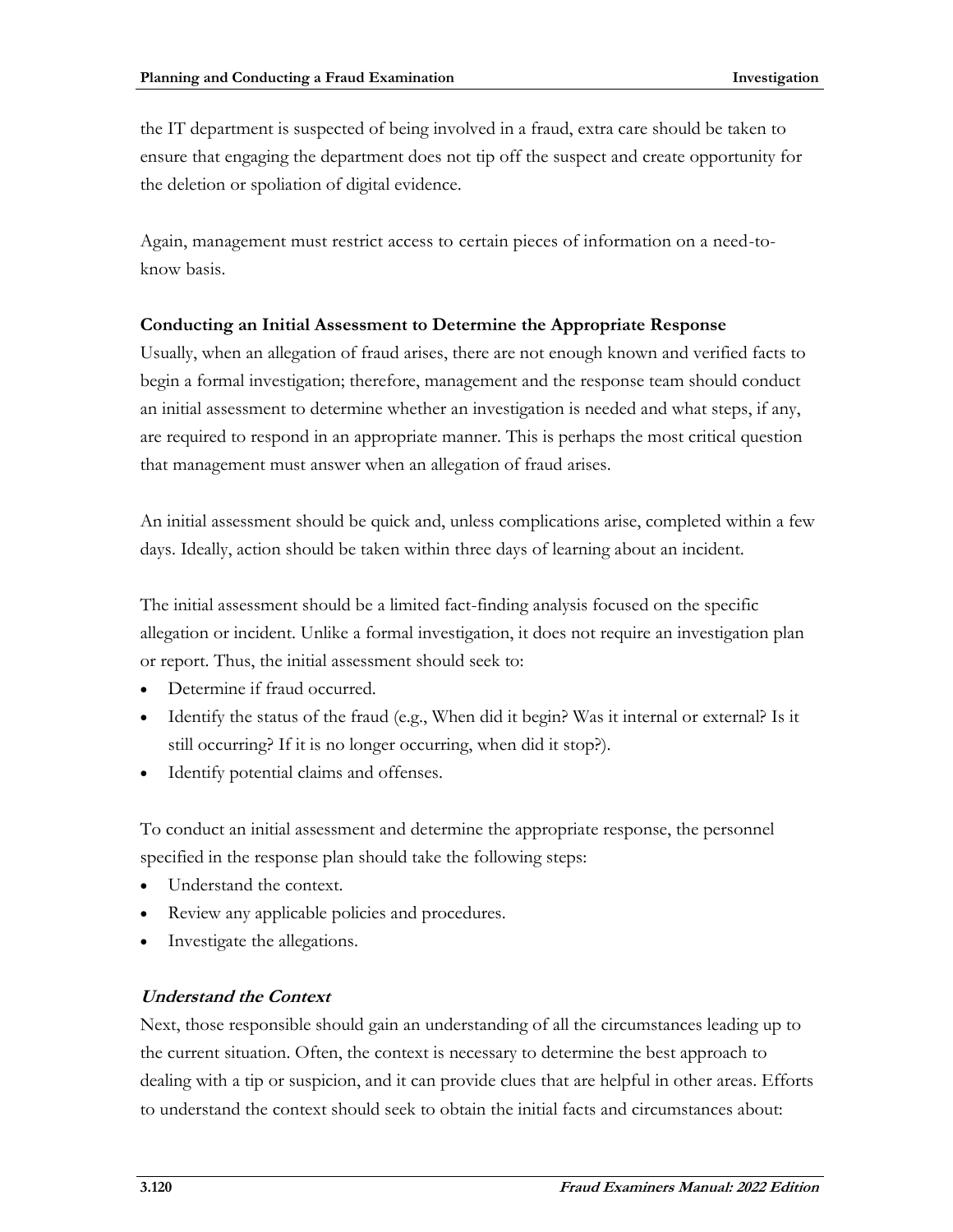- The manner in which the suspicions became known
- The date suspicions became known
- The areas to which the suspicions pertain
- The source of the information
- The allegations at issue

#### **Review Any Applicable Policies and Procedures**

Those involved in the initial assessment must also review any applicable internal controls and organizational policies, including any anti-fraud auditing and testing policies and procedures, to determine the best method and processes for continuing the investigation.

#### **Investigate the Allegations**

An initial assessment should be a limited, fact-finding analysis, and it should focus on investigating the specific allegation or incident. More specifically, to determine the appropriate response, the assessment should, if possible, seek to answer a number of questions regarding the allegation, including:

- Is the allegation credible?
- Who is the subject of the allegation, and what is their relationship to the company?
- When did the alleged misconduct occur, and how often did it occur?
- What was the business purpose of the activity related to the allegation?
- How serious is the allegation?
- What levels of employees, if any, are alleged to be involved in the misconduct (i.e., officers, directors, or managers)?
- What individuals might have pertinent information about the matter that would tend to support or refute the complainant's position, and what facts do these individuals purportedly know?
- Did any third parties receive any direct or indirect benefit from the misconduct, and if so, who are they?
- If a third party is involved, is the third party a government official?
- How was the matter recorded on the company's books and records, if applicable?
- Can it be determined whether the person in question acted with fraudulent intent?
- Is it possible that the issue might be larger than reported?
- Were there any whistleblowers, and if so, how should they be dealt with?
- What measures should the company take to document how the initial evidence of wrongdoing was handled?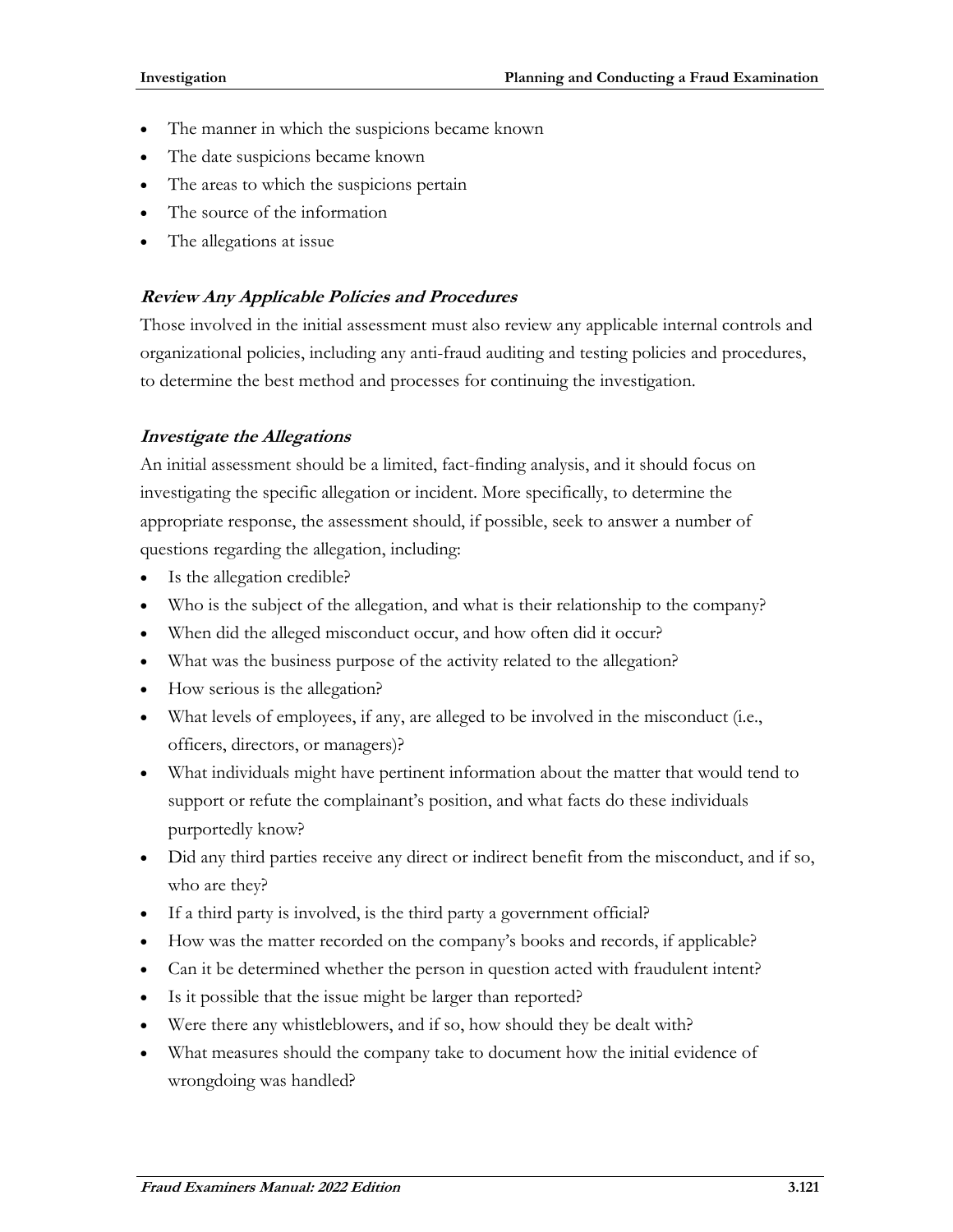- Is the government already involved, and if not, is it likely that the government will become involved?
- Is it likely that the matter will have a significant negative impact on shareholder value?

These questions are important because the response should be proportional to the potential scale of the fraud in terms of its value, frequency, potential damage, the individuals involved, the number of people involved, and so on.

In addition, the decision as to the appropriate response might be influenced by other factors. As with any business decision, the cost of conducting an investigation must be considered, and management might also consider whether, and to what extent, an investigation will interrupt business activity.

Generally, the investigation portion of the initial assessment involves:

- Contacting the source, if the investigation was triggered by a report or complaint
- Interviewing key individuals
- Reviewing key evidence

#### **CONTACTING THE SOURCE**

If the evidence came in through a tip from an identified source, those responsible should contact the source to find out additional information and confirm the source's willingness to help throughout the investigation. When contacting the source, the interviewer should encourage the complainant to provide a narrative description of the report. After the source provides the narrative, the interviewer should ask clarifying questions and then summarize the key points.

An interview with the source should seek to answer the following questions:

- What does the individual know?
- How did the individual get the information?
- Who were the key individuals involved?
- When did the alleged events occur (e.g., dates, times, and locations)?
- What are the details (e.g., who, what, when, where, why, and how much) of the allegations?
- What are the dates (or period) of the key events?
- What evidence exists to corroborate the alleged events, where is the evidence located, and how can the evidence be accessed?
- What witnesses can corroborate the alleged events?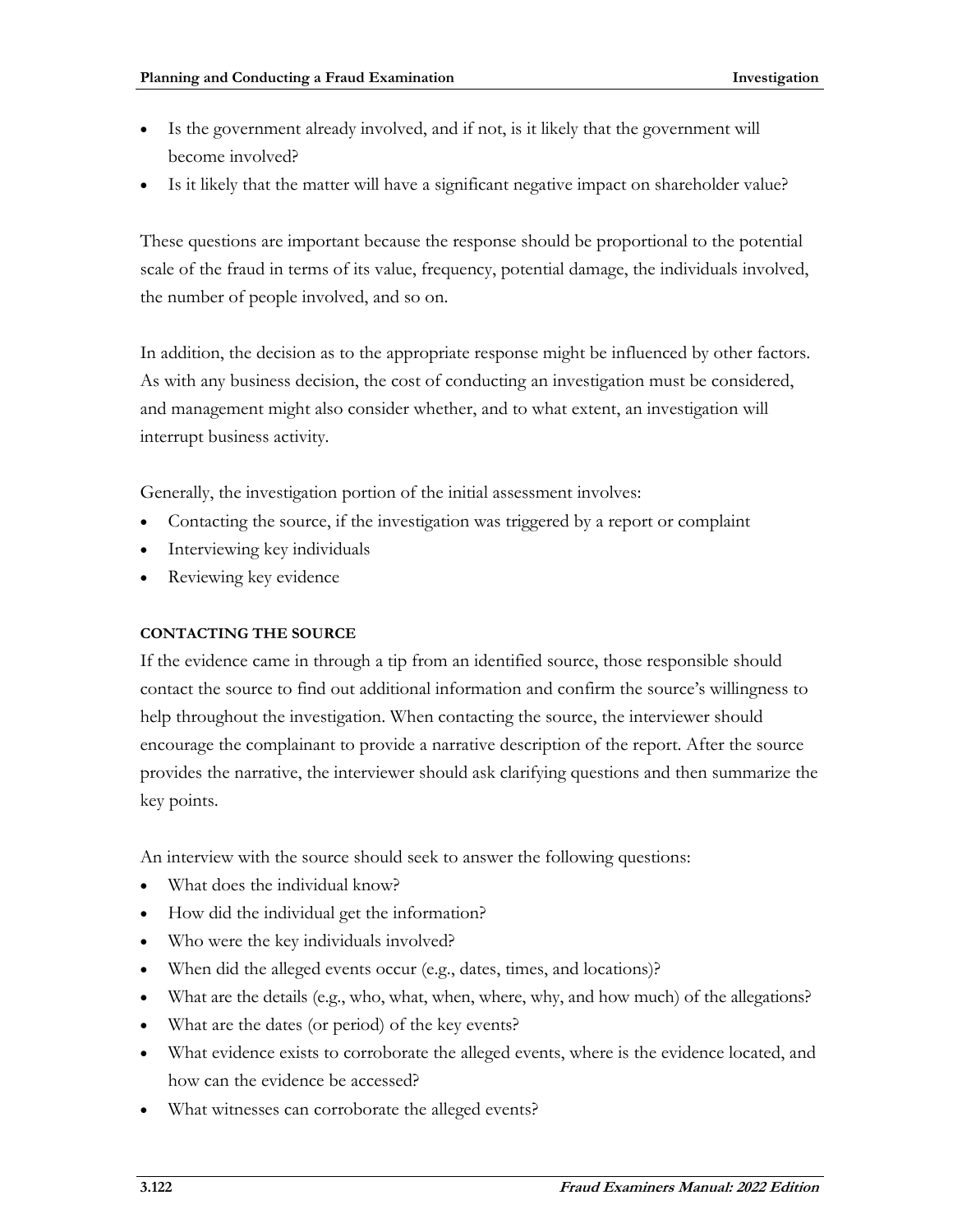- Which individuals might have pertinent information about the matter that would tend to support or refute the complainant's position, and what facts do these individuals purportedly know?
- What was the motivation behind the alleged events?
- Why were the alleged actions improper?
- If the scheme is ongoing, do the subjects know of the complainant's report?
- What is the complainant's motivation for making the report (e.g., What prompted you to report this?)?

When interviewing the source, the interviewer should seek to determine whether there is any reason to suspect the complainant's credibility. Also, if there are any weaknesses in the complainant's information, the interviewer should ask the complainant to explain what they expect the subject would say in defense of the allegations and ask the complainant to explain why such a response is not sufficient to dispose of the matter. Additionally, the interviewer should ask the source what they want or expect the organization to do about the complaint. The response to such an inquiry will help the team focus its efforts.

#### **INTERVIEWING KEY INDIVIDUALS**

Those responsible for the investigative portion of the initial assessment should interview key individuals for information about the suspicious conduct and the subject(s). Interviewing individuals with personal knowledge is critical.

Also, they should interview witnesses as early as possible because it limits the harm arising from loss of memory, witnesses becoming unavailable, and inadvertent loss or destruction of key evidence.

#### **REVIEWING THE EVIDENCE**

Another crucial part of the initial assessment includes the review of relevant documents and files, which might include personnel files, the organization's employee handbook, accounting records, vendor activity reports, budget reports, fixed asset records, expense reimbursement records, leasing documents, rental agreements, payroll records, purchasing requisitions, purchase contracts, inventory records, shipping and receiving reports, emails, telephone records, documents from external sources, and so on.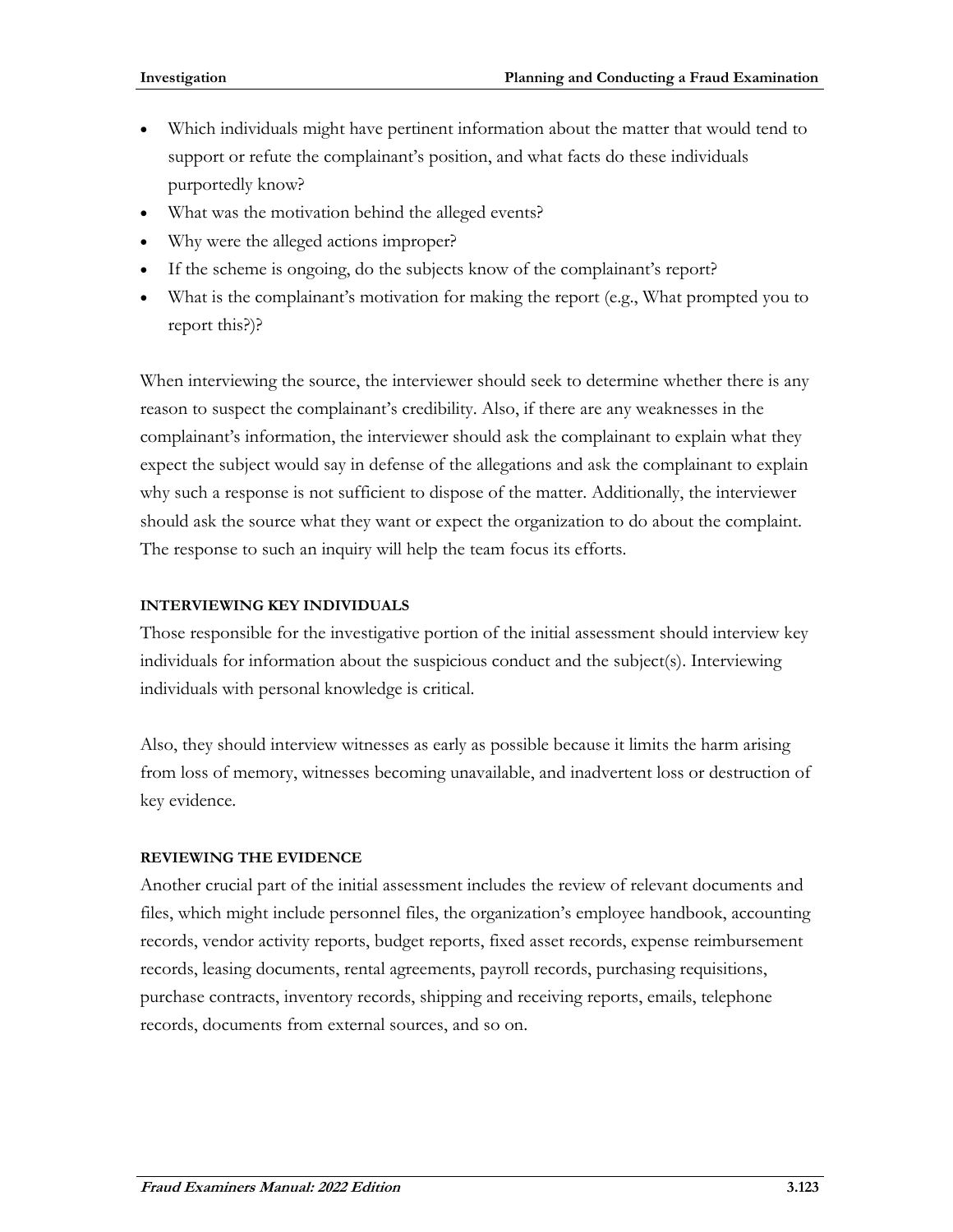Obtaining and reviewing these documents will assist in understanding the chronology of events and might put the responsible parties on notice as to certain strengths or weaknesses of the investigation.

### **Documenting the Initial Response**

To avoid any real or perceived minimization of the matter's significance and any attempts at willful ignorance (i.e., consciously avoiding important facts to avoid criminal liability), the actions and findings of the initial assessment should be documented. In addition, management must document its initial response and the reasons behind it. Thus, if management decides against conducting an investigation, it must document the reasons why.

Again, as soon as a suspicion of fraud arises, management should document the organization's initial response in an incident report log that serves as a record of the organization's response efforts. As the issue progresses, the log should be modified and, ultimately, it should contain details of actions taken and conclusions reached.

The incident report log should contain all information relevant to or created during the initial response that is used to support management's decision-making.

### **Planning and Conducting a Formal Investigation**

Once it is determined that an allegation or issue will be investigated, those responsible must begin the formal investigation. Typically, the steps involved in this process include:

- Completing engagement letters or contracts
- Issuing advisory letters
- Assembling an investigation team
- Learning about the organization at issue
- Developing an investigation plan

# **Completing Engagement Letters or Contracts**

CFEs are sometimes hired for specific engagements, and in such cases, it might be preferable to document the engagement in a formal written contract or a client engagement letter. (In some circumstances, an oral understanding might be sufficient.)

Engagement letters or retainer agreements are beneficial for various reasons. For one thing, they maximize a fraud examiner's protection in the event of a client dispute or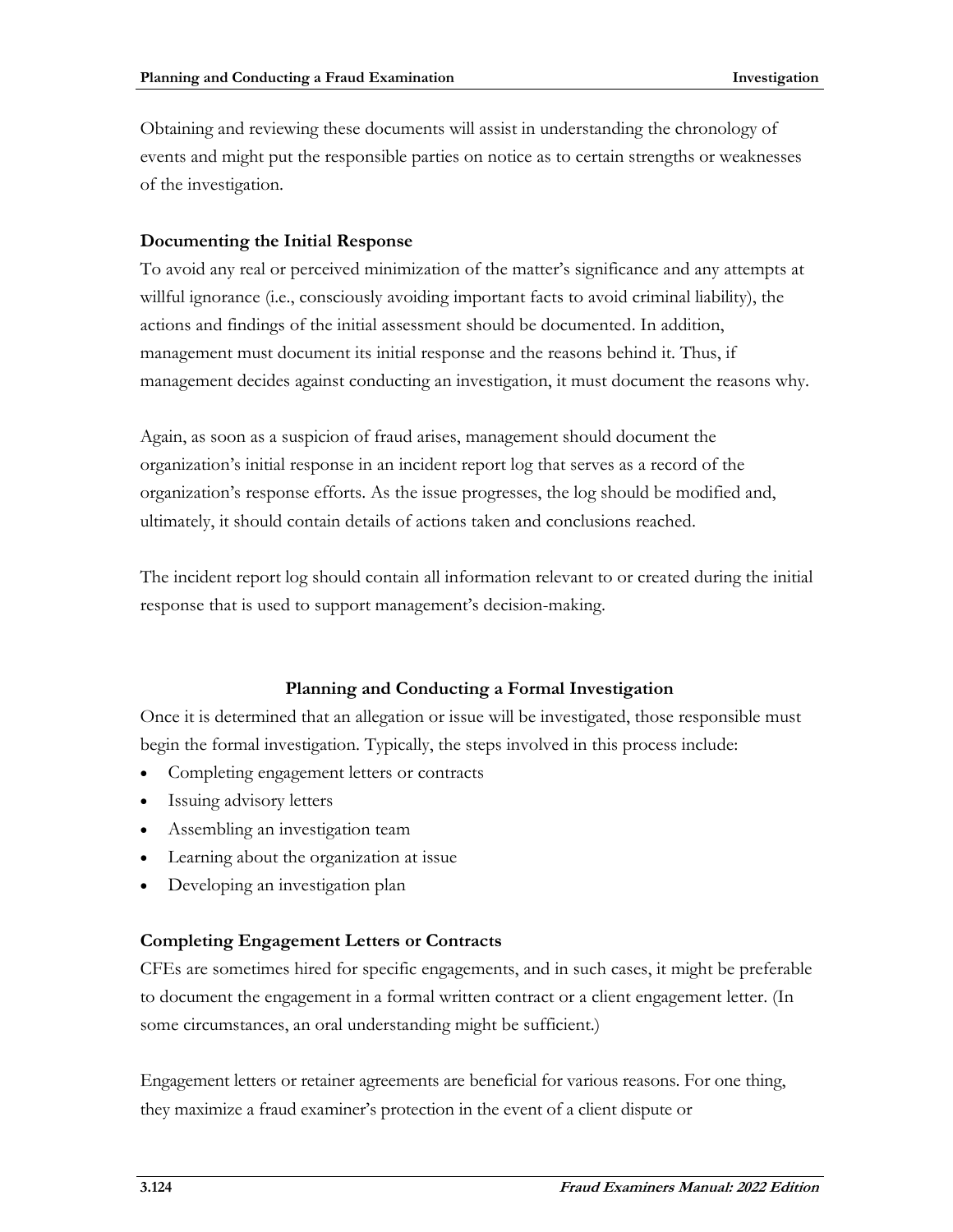misunderstanding, making later disputes about the engagement's terms easier to resolve. For another thing, they help manage client expectations by making the assignment's objectives and the fraud examiner's authorizations and responsibilities clear. It is important to note, however, that although formal, written agreements might be preferable, they are not always practical.

Engagement letters should be written with certain standards in mind, and they should address a variety of items. Those items include, but are not limited to, the client's identity, the scope of the services, the timing of the work, deliverables, payment terms and fee structure, communication with the client, non-guarantee, governing law, jurisdiction, termination, and a limitation of liability through indemnity clause.

Examples of engagement letters can be found in Appendix A (located in the Investigation section of the *Fraud Examiners Manual*).

Engagement letters contain the following basic parts:

- Opening
- Body
- Terms
- Indemnity clause
- Close

# **Opening**

The opening paragraph should state the purpose of the engagement. It should be specific as to whether the letter is an engagement or a proposal letter.

# **Body**

In the body of the engagement letter, the fraud examiner typically describes the procedures and scope of an examination to the extent appropriate for the individual engagement. The amount of detail regarding the described procedures depends on the type of engagement; engagements that require the investigation of fraud allegations and a concluding opinion on the existence of fraud will typically feature a shorter body that focuses more on the allegations prompting the engagement rather than specific procedures the fraud examiner expects to perform.

At the onset, the fraud examiner might not know what procedures will be necessary to resolve the allegation, and in such circumstances, it is difficult to describe the anticipated procedures with any precision. Therefore, the body of the engagement letter might state that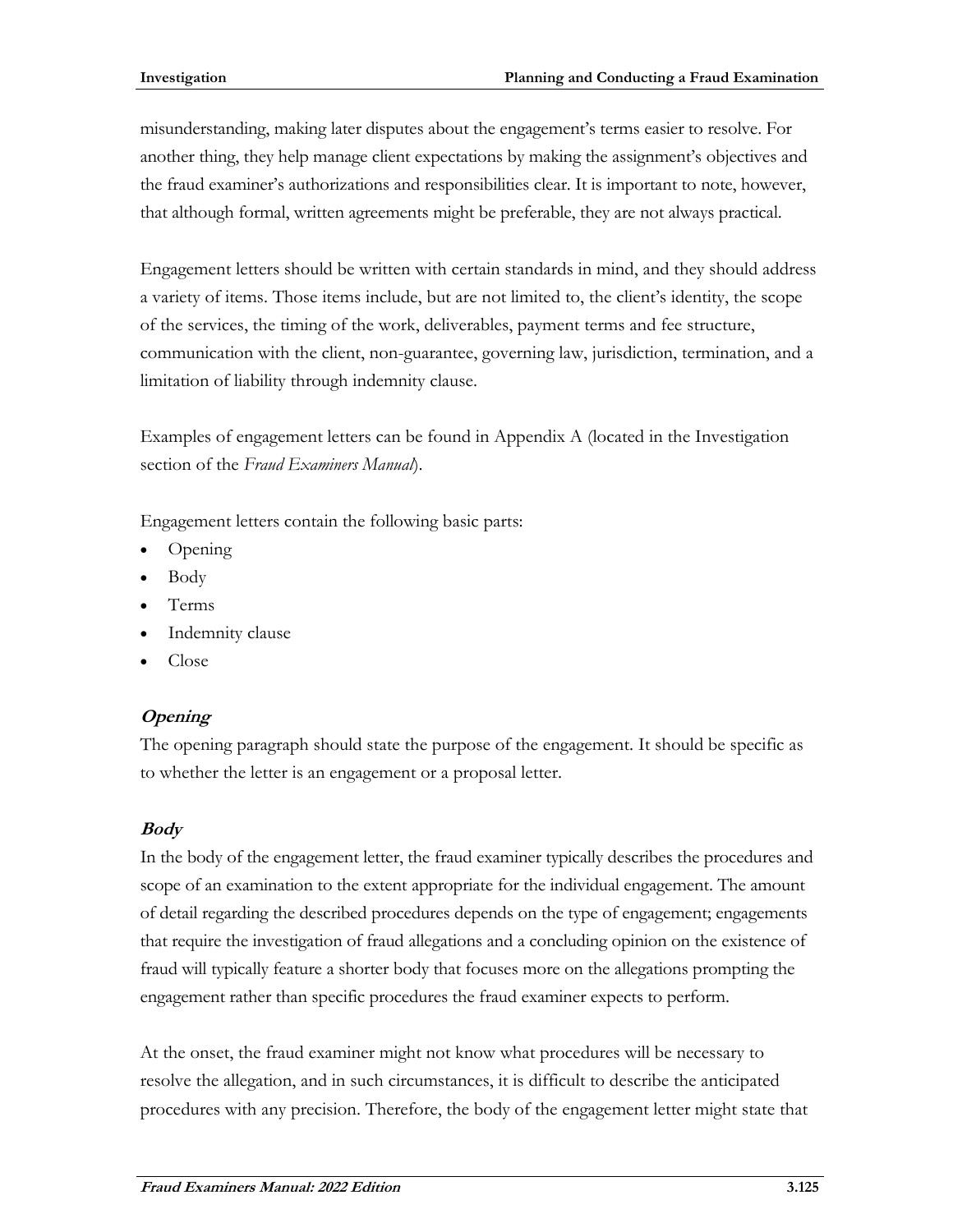the services will include an investigation of a fraud allegation received over the hotline, by an anonymous tip, or by an audit anomaly. It might also confirm whether the fraud examiner has access to any personnel or documentation deemed necessary to execute the assignment.

An engagement letter for a review of an organization's anti-fraud policies and controls might feature a longer body that specifically describes procedures to be performed and limits the scope of the examination to the procedures mentioned.

### **Terms**

The terms paragraph of an engagement letter should include the payment terms; fee structure; method of payment; a retainer, if needed; and how many hours of examination time the client initially agreed upon.

Additionally, this section should describe the billing procedures and a statement regarding payment methods.

Also, the terms should address out-of-pocket expenses. If travel is required, for example, the terms should discuss the anticipated cost of travel and the number of trips.

This section should include things such as:

- The fraud examiner(s) assigned to the case.
- The fraud examiner's hourly rate (if billing at a flat rate).
- If there is a retainer, the terms section should include a statement regarding the exhaustion of the retainer, what expenses will be reimbursed if there are unused retainer proceeds, and when and how such reimbursements will be refunded.
- A policy regarding past due invoices and late fees, including finance charges if applicable.
- Rates for any additional services or expenses that might be needed.

### **Indemnity Clause**

In letters of engagement, there should be an indemnity clause to protect the fraud examiner if the subject, a witness, or a third party sues the client and includes the fraud examiner as a party to the suit. The clause should not be boilerplate; it should be tailored to fit the particular terms of the engagement.

The indemnity must be broad enough to cover the fraud examiner's legal expenses, provide for independent counsel, and protect the fraud examiner from liability in case of an adverse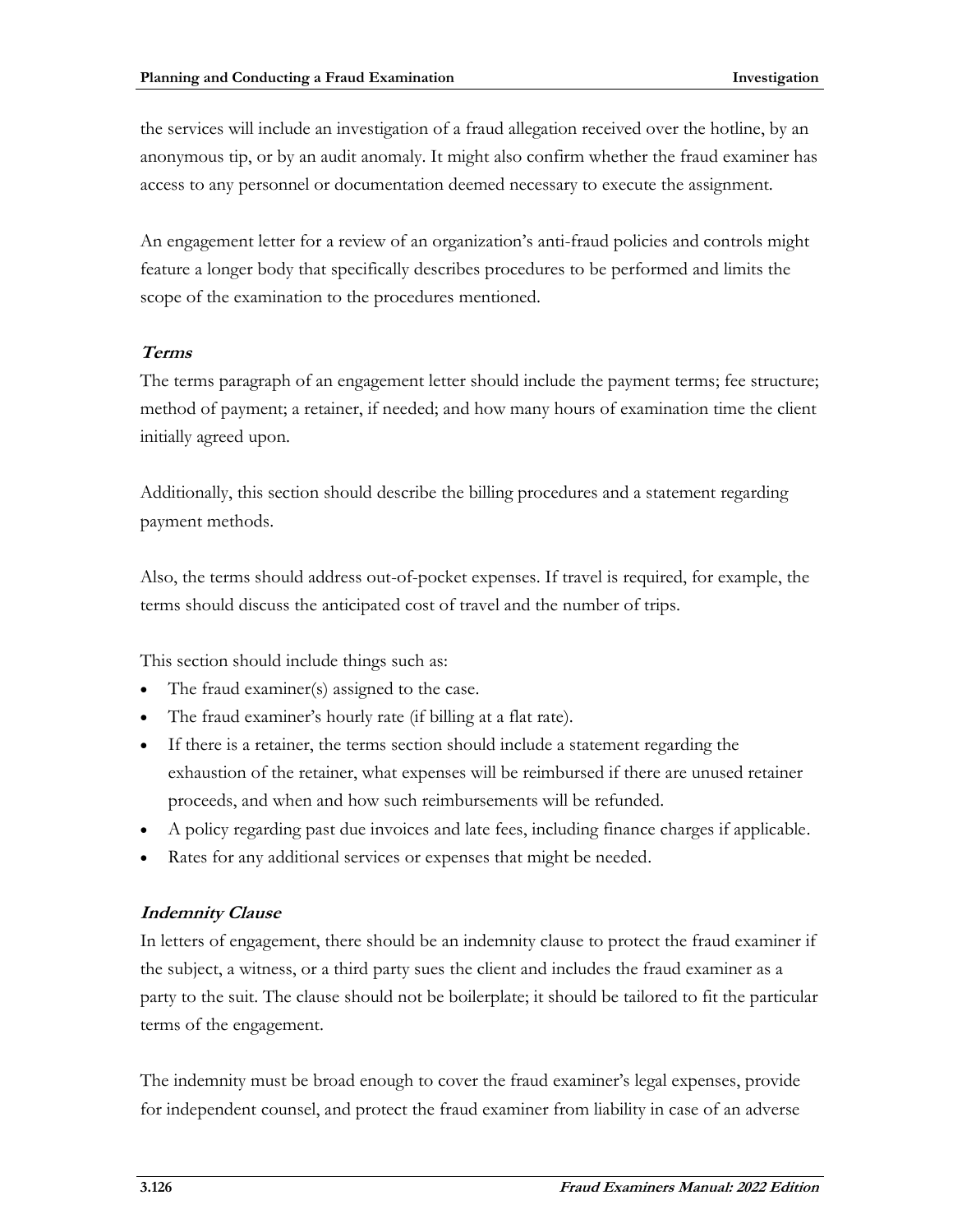finding, but it should also provide for the cost of time and expenses of the fraud examiner at the fraud examiner's usual hourly rate.

It can be frustrating and expensive to spend days in court working on someone else's case with no retainer.

#### SAMPLE INDEMNITY CLAUSE

*[Client company] agrees to indemnify and hold harmless [fraud examiner's company], its personnel, agents, subcontractors, and consultants from and against any and all claims, liabilities, cost, and expenses, including labor arbitration or related proceedings, (including without limitation, independent legal representation of [fraud examiner's company]'s choice, attorney's fees, and the time of [fraud examiner's company] personnel, operatives, and consultants involved to defend or appear at any judicial or quasi-judicial proceedings), brought against, paid, or incurred by [fraud examiner's company] as a result of any of its services provided to [client company] in this project.*

*This includes, but is not limited to, any claims arising from violations of any laws relating to personal injury or property damage whatsoever suffered by [client company], its employees, or third parties. This provision shall survive the termination of this agreement.*

### **Close**

The closing section should conclude the letter. It should thank the addressee for the opportunity, and it should include the fraud examiner's contact information.

Also, the closing should include the date of agreement, client's signature, printed name, client's contact information, and the fraud examiner's signature. The fraud examiner should ask the addressee to sign one copy and return it in a self-addressed stamped envelope.

# **Issuing Advisory Letters**

An individual or organization can use an advisory letter to convey information intended to inform or state an opinion about an issue relevant to a client or member-base. These letters include an auditor's formal opinion concerning a company's financial operations, an attorney's opinion regarding a particular point of law, or a fraud examiner's general findings as to the presence of fraud—or lack thereof. Several examples of fraud examination advisory letters can be found in Appendix A.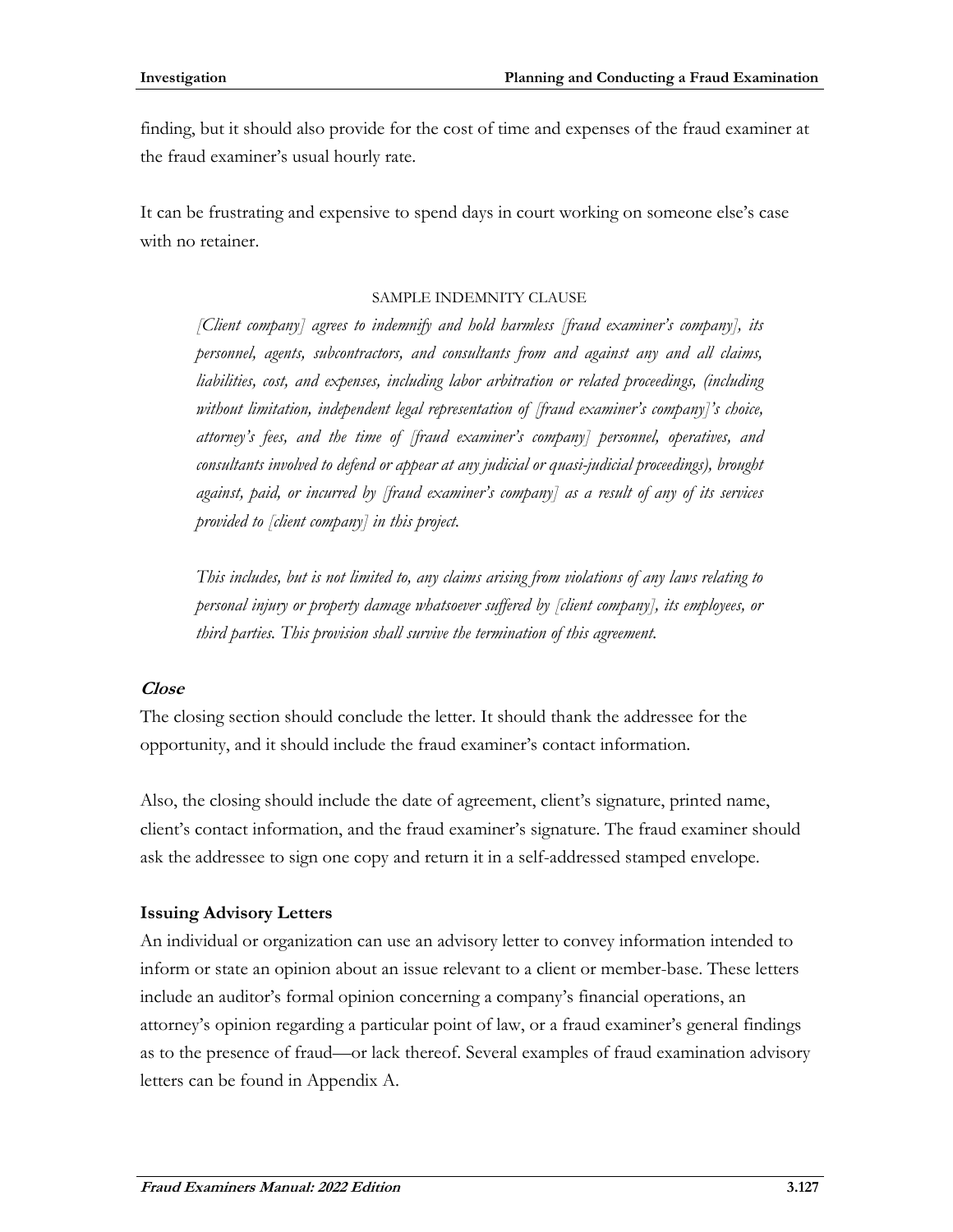### **Assembling an Investigation Team**

Fraud examinations usually require a cooperative effort among different areas of expertise; therefore, if members of management decide to investigate suspicions of fraud, they must determine who should lead and be involved in the investigation.

To determine this, management must identify the needed skills. Typically, fraud investigations require skills across different areas of expertise and industry sectors. Auditors, fraud examiners, managers, attorneys, IT personnel, security personnel, and others are frequently associated with fraud investigations.

Selecting the right team members is essential for an effective fraud examination. Accordingly, when choosing the participants in an investigation team, it is critical to identify those who can legitimately assist in the investigation and who have a legitimate interest in its outcome. These persons should be included on the investigation team, and all other personnel should be excluded from the team.

Also, when organizing the team, it is important to consider all of the implications that might arise from an investigation. These implications include the business, legal, human resources (HR), and operational factors that arise when an investigation commences. Addressing these potential issues before the investigation begins ensures that significant factors (e.g., the team members' abilities, the leading executives, and the assurance of independent action and reporting) are considered.

Furthermore, the team should comprise professionals with the skills needed to help solve various types of incidents. To acquire the appropriate level and combination of skills, the team should include internal resources (if available) and external resources, if needed or appropriate.

Typically, team members should have:

- Accounting and audit knowledge
- Knowledge of the industry
- Knowledge of the organization
- Knowledge of the law and the rules of evidence in the jurisdiction(s) where the fraud occurred
- Knowledge of privacy issues in the jurisdiction(s) where the fraud occurred and where the investigation will occur
- An understanding of psychology and motivational factors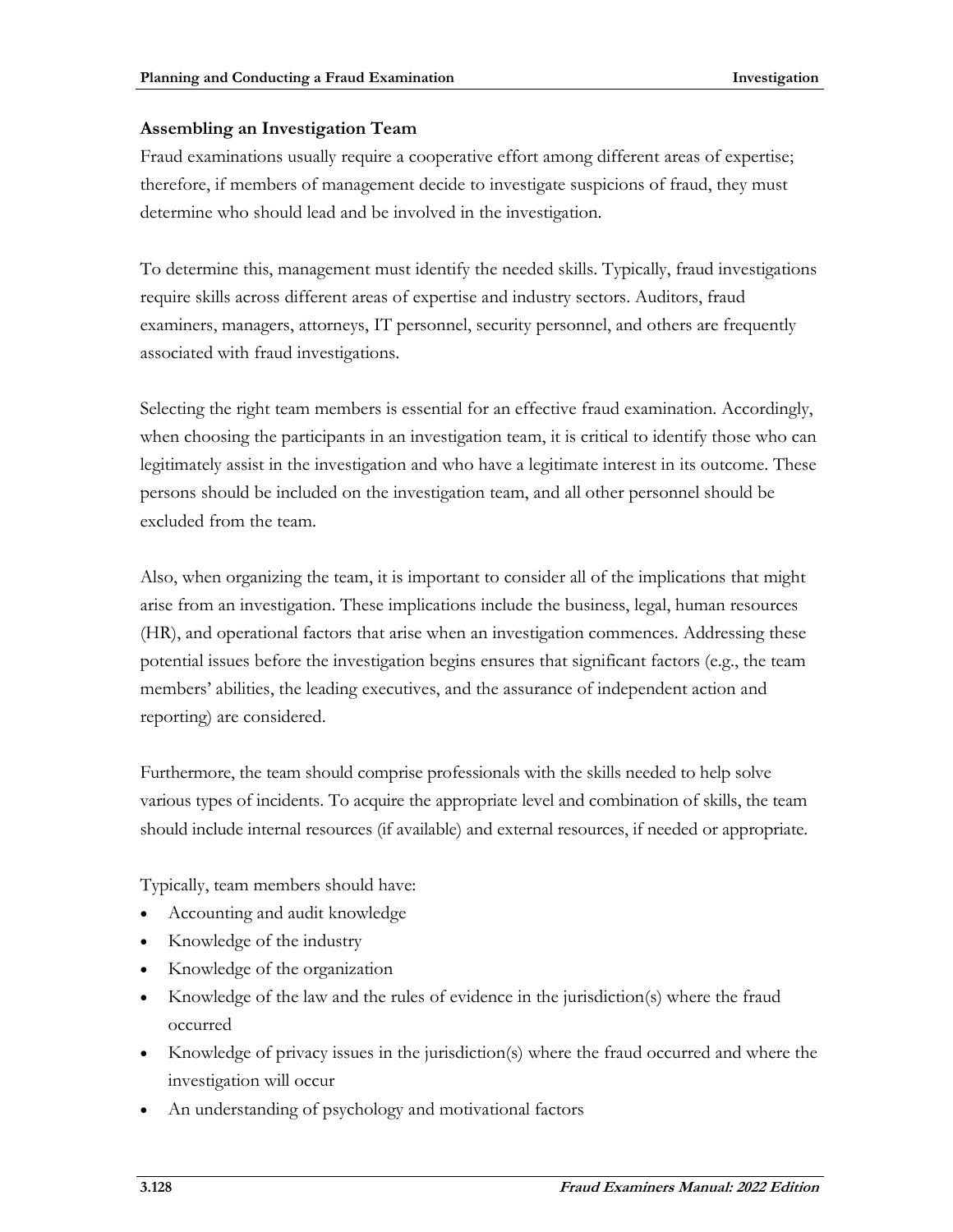- Interviewing skills—in the relevant language(s)
- Communication skills
- Computer skills

A successful fraud examination, however, depends not only on the knowledge and skills of individual members, but also on the individual team members' characteristics that facilitate team interaction and functioning. These characteristics are especially critical for teams that require more coordination.

After identifying the necessary skills and characteristics, management must determine who possesses them and begin selecting the team. Each team varies, depending on the goals, circumstances, and people involved.

### **Common Types of Professionals**

A typical fraud examination team might include the following types of professionals:

- CFEs
- Legal counsel
- Local international counsel
- Accountants or auditors (internal or external)
- Forensic accounting investigators
- Audit committee members
- Security personnel
- HR personnel
- A management representative
- IT personnel
- Digital forensic experts
- Data analytics specialists
- External consultants
- Industry specialists

#### **CERTIFIED FRAUD EXAMINERS**

CFEs are trained to conduct complex fraud cases from beginning to end. A CFE has training in all aspects of a fraud examination and can therefore be valuable in bringing together the financial examination and the more traditional investigative techniques.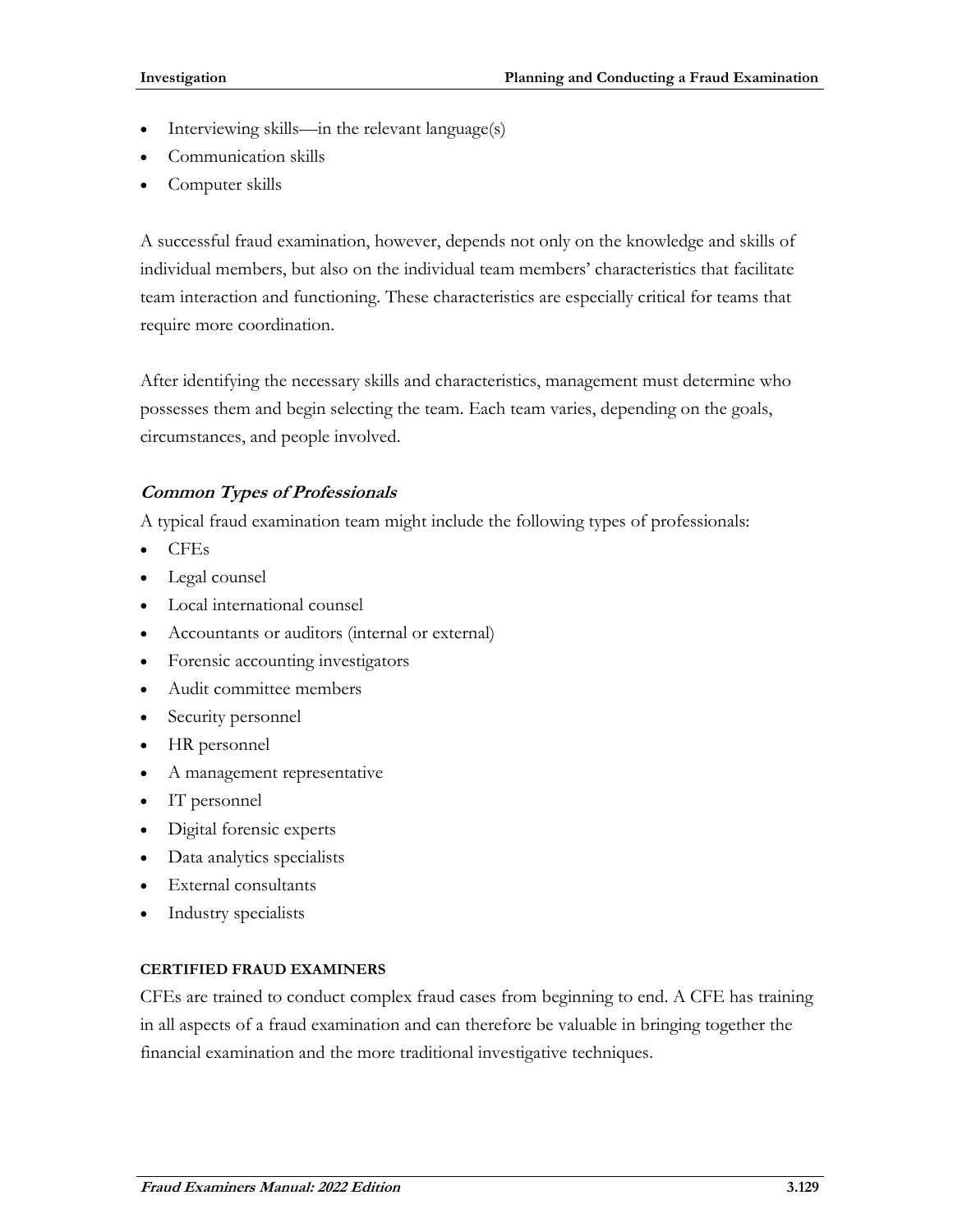#### **LEGAL COUNSEL**

It is crucial to have legal counsel involved in, and in most cases, leading fraud examinations, at least with regard to the legal aspects of the process are concerned (e.g., reporting results, preserving confidentiality, avoiding lawsuits, or terminating employees for wrongful misconduct). This is because a fraud examination can generate many legal questions, and the team must have legal counsel available to help answer these questions. Otherwise, the investigating organization risks exposing itself to greater danger than the threat it is investigating.

In addition, by having an attorney leading the investigation, or overseeing an investigation requested by the attorney, the company might be able to protect the confidentiality of its investigation under certain evidentiary privileges (e.g., the attorney-client privilege in the United States and the legal advice privilege in the United Kingdom) and similar forms of protection that shield certain types of evidence from being discovered or produced during trial.

#### **LOCAL INTERNATIONAL COUNSEL**

Management should obtain the help of local international counsel before beginning a fraud investigation involving work abroad.

Local international counsel is needed to help resolve a number of issues that occur when working in foreign jurisdictions. For example, local counsel can provide advice concerning applicable privileges. Likewise, consulting with local counsel can provide guidance as to whether local laws afford employees privacy rights that might interfere with the investigation.

#### **ACCOUNTANTS OR AUDITORS (INTERNAL OR EXTERNAL)**

As knowledge of accounting and auditing is necessary to most fraud examinations, a team might include accountants or auditors, whether internal or external. Auditors can support the investigation with information on company procedures and controls. Internal auditors are often used to review internal documentary evidence, evaluate tips or complaints, estimate losses, and provide assistance in technical areas of the company's operations. Additionally, auditors can assess the probable level of complicity within the organization, and they can help design procedures to identify the perpetrators and help determine the extent of the fraud.

#### **FORENSIC ACCOUNTING INVESTIGATORS**

A forensic accountant can provide various services, including audits; accountant performance reviews; and examinations of financial documents for fraud, misconduct, or industry standard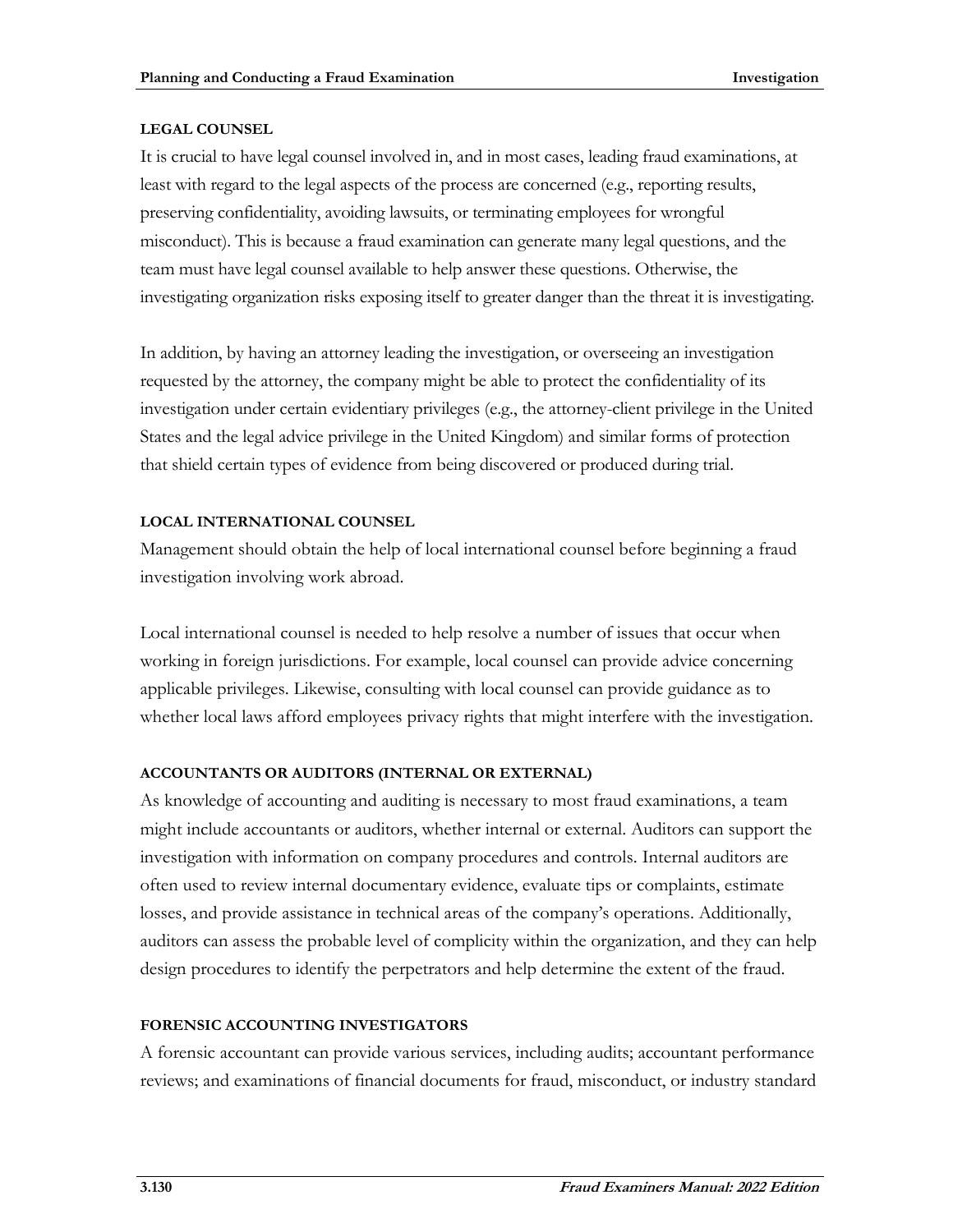violations. Moreover, these experts can mine and analyze large amounts of data to identify potentially irregular transactions and high-risk relationships.

#### **AUDIT COMMITTEE MEMBERS**

As a result of the passage of the Sarbanes-Oxley Act (SOX) in the United States and similar legislation in many other countries, audit committees are taking a more active role in internal investigations. This has occurred, in part, because such legislation mandates that audit committees for publicly traded companies be directly responsible for two key components of an effective fraud prevention program—outside audits and internal reporting mechanisms. Accordingly, a company's audit committee might actively oversee a fraud examination or require that the investigation team report directly to it.

#### **SECURITY PERSONNEL**

Security department investigators are often assigned the investigation's fieldwork responsibilities, including interviewing outside witnesses and obtaining public records and other documents from third parties.

#### **HUMAN RESOURCES PERSONNEL**

The HR department should be consulted to ensure that the laws or internal policies governing the rights of employees in the workplace are not violated. Such involvement will lessen the possibility of a wrongful discharge suit or other civil action by employees. Also, involving HR personnel can help provide access to the organization's policies and any employee information that might be needed. Moreover, HR can help the team understand office procedures, and if necessary, place suspect employees on paid leave.

Although the team might need advice or assistance from an HR specialist, normally this person would not directly participate in the investigation.

#### **MANAGEMENT REPRESENTATIVE**

A representative of management or, in significant cases, the audit committee of the board of directors should be kept informed of the progress of the investigation and should be available to lend necessary assistance.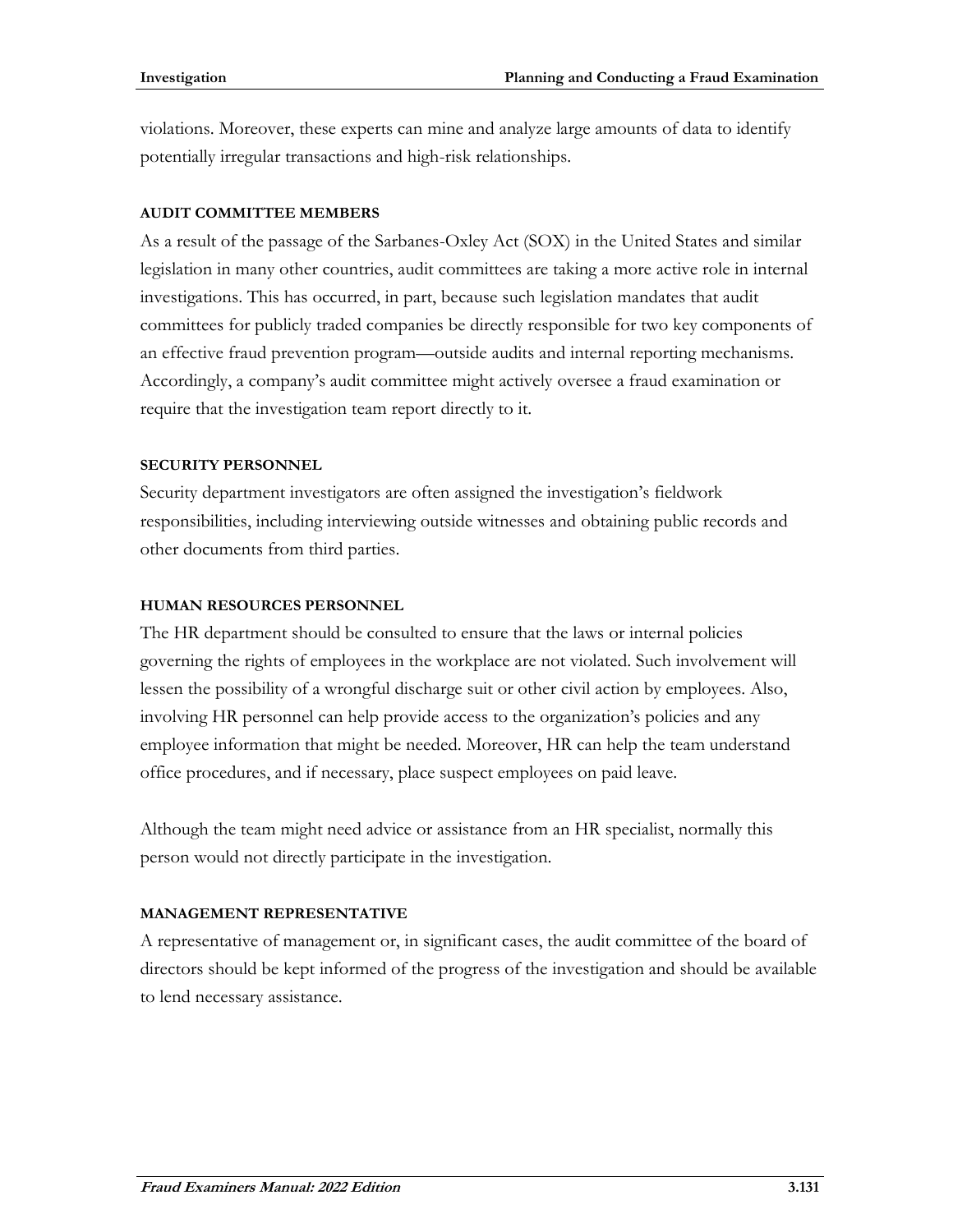#### **INFORMATION TECHNOLOGY PERSONNEL**

If fraud occurs, it is likely that a computer was involved. If so, IT department personnel might need to be part of an investigation to help identify what data are available and where they are located, as well as to help safeguard the data until they can be analyzed.

#### **DIGITAL FORENSIC EXPERTS**

When developing a fraud examination plan, management should determine whether a digital forensic expert is needed.

In today's world of evolving technologies, more and more information is created, stored, and disseminated electronically. Due to the sensitivity of digital evidence, the team should include a digital forensic expert if an investigation involves more than a brief analysis of electronic evidence. Moreover, with the majority of communication being conducted electronically, emails and other digital communications can and will be used as evidence in almost any case.

Digital forensic experts can uncover a large amount of data that relates to the use of a computer or other electronic device, what is or has been stored on it, and the details about the device's users. Additionally, digital forensic experts might be able to recover evidence that a nonexpert cannot. For example, if the target of an investigation tries to delete electronic evidence, a digital forensic expert might, depending on when and how the files were deleted, be able to recover the deleted files. Similarly, a digital forensic expert might be able to bypass encrypted information.

Also, it is important to allow a trained examiner to conduct a proper seizure and examination of digital evidence to help ensure that the information can be used in a legal proceeding.

Within the digital forensics field, there are several different types of experts. Given the diversity of computer-related fraud, no person can be an expert in all aspects of computer technology.

Moreover, in cases involving litigation, a digital forensic expert can help parties draft interrogatories and requests for production designed to solicit relevant data, and they can help prepare and participate in depositions involving record custodians.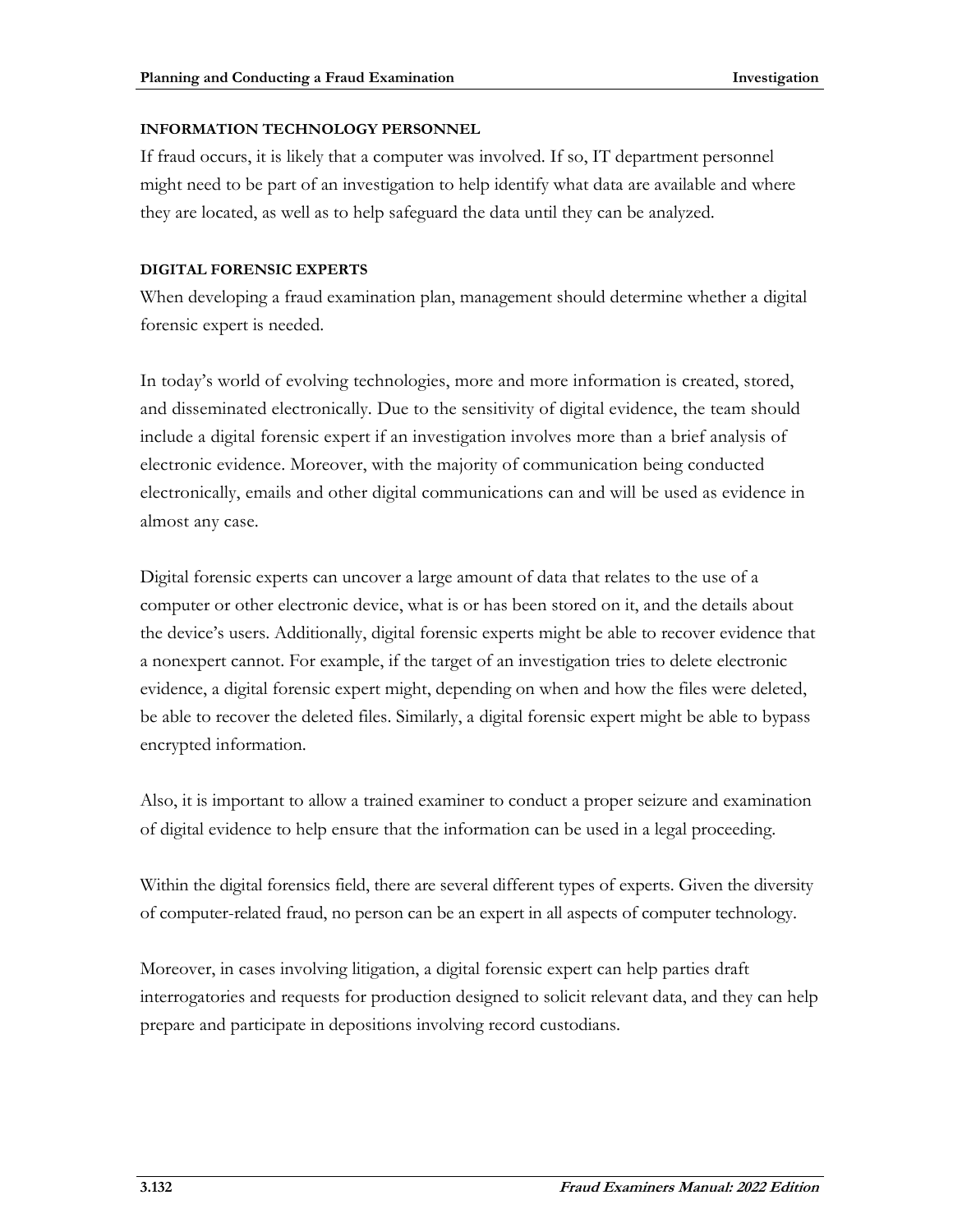#### **DATA ANALYTICS SPECIALISTS**

As the volume of electronic records continues to grow, it is increasingly necessary for investigation teams to include data analytics specialists. These specialists are adept at searching, collecting, extracting, cleansing, analyzing, and modeling data. Thus, data analytics specialists can help manage costs, especially in larger, more complex investigations.

#### **EXTERNAL CONSULTANTS**

When conducting a fraud examination, fraud examiners should determine whether a technical specialist or other subject-matter expert is needed.

Additionally, when the suspect employee is particularly powerful or popular, it might be useful to involve outside specialists who are relatively immune from company politics or threats of reprisals.

#### **INDUSTRY SPECIALISTS**

In some cases, it might be necessary to include an individual with extensive industry knowledge. Industry specialists can help develop the investigation plan, evaluate technical documents, and identify potential misstatements by interviewees.

### **Dos and Don'ts for Selecting Team Members**

The dos for selecting team members include:

- Consider the team's size.
- Check for conflicts of interest between internal and external team members and parties relevant to the investigation.
- Ensure that there are no reporting issues (e.g., a team member feels pressure to report all details of the investigation to their direct manager, even though their manager does not have a need to know). Reporting issues can be prevented by establishing confidentiality rules in the beginning of the investigation.
- Select team members who fit the investigation's demands and objectives.
- Recruit team members with the skills needed to conduct the investigation.
- Recognize the unique knowledge, experience, and skills that each team member can contribute.
- Contemplate the ways that each potential member will fit into the team.
- Select people who will work well with other team members.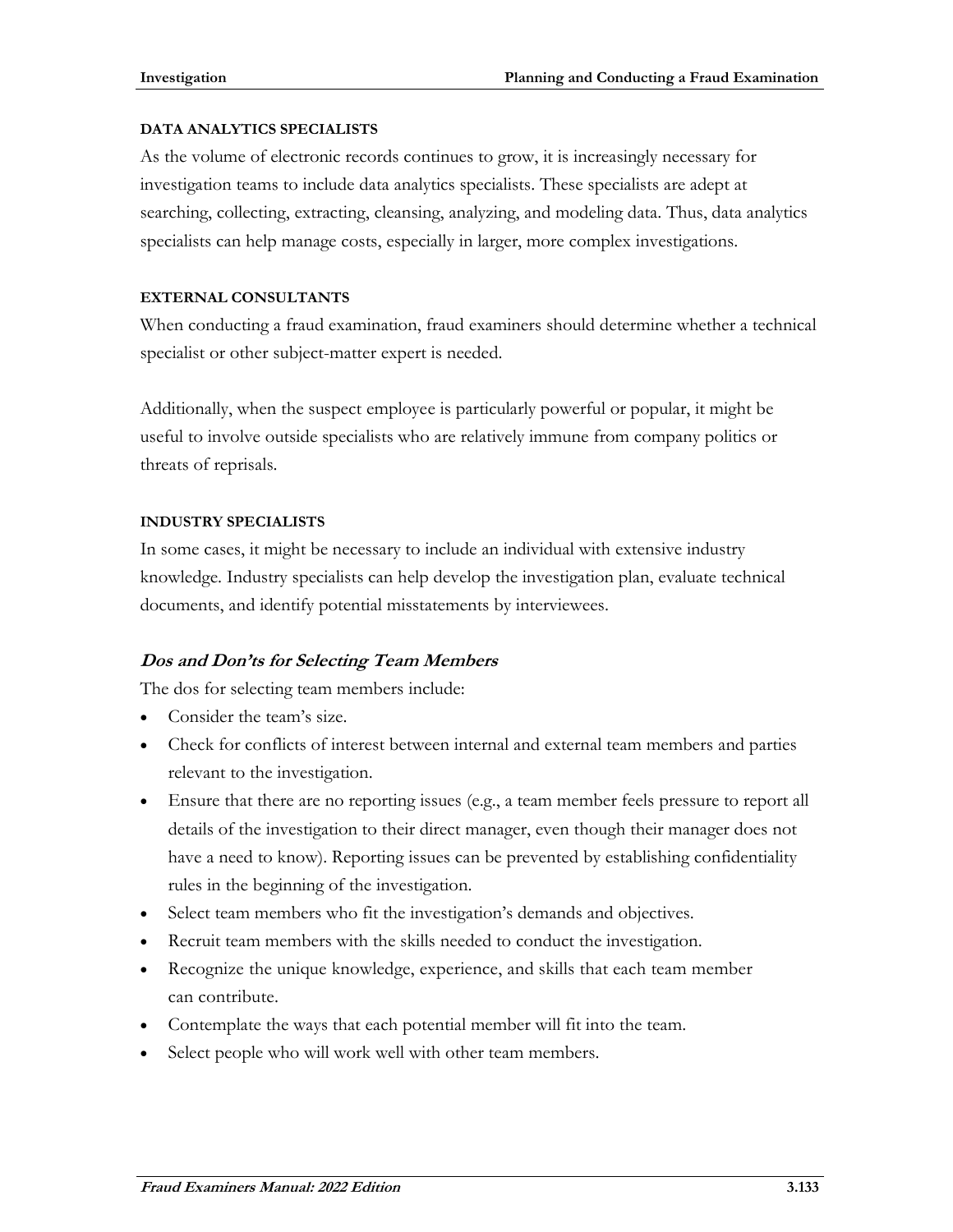The don'ts for selecting team members include:

- Don't select team members based on friendship.
- Don't select team members to repay a favor.
- Don't select team members with negative attitudes.
- Don't overlook team members with untraditional knowledge that can contribute to the investigation (e.g., people with experience in a particular industry).
- Don't select members who might have personality conflicts with other members.
- Don't select members with a vested personal or corporate interest in the matter.
- Don't select members with a close personal or professional relationship with the subject or the complainant.
- Don't select members who lack restraint and a sense of discretion.

# **Identify the Investigation Leader**

When evidence of fraud arises, management must designate someone to lead the investigation. A leader should have investigative experience and knowledge of legal and compliance requirements regarding the specific issues involved.

The investigation leader should be determined based upon the seriousness of the allegation. Management should consider whether to appoint an internal party (if available) or an external third party to lead and oversee the investigation.

The leader should be independent of the activity affected by the alleged fraud and have the means to recruit resources necessary to conduct the investigation, sufficient authority and access to gather any necessary information, and the ability to communicate with senior management.

### **Learning About the Organization at Issue**

When tasked with conducting a fraud examination involving an organization, the team must become familiar, if it is not already, with the organization, as well as its industry, competition, market share, financing structure, vendors (suppliers), customers, receipt (i.e., cash or on account) and disbursement methods, procurement methods, economic climate, recordkeeping system, policies and procedures, employee organization chart, job responsibilities of key employees, and other matters that might be relevant to the fraud examination.

Understanding the entity will enable the team to assess the risks associated with the entity's particular operations.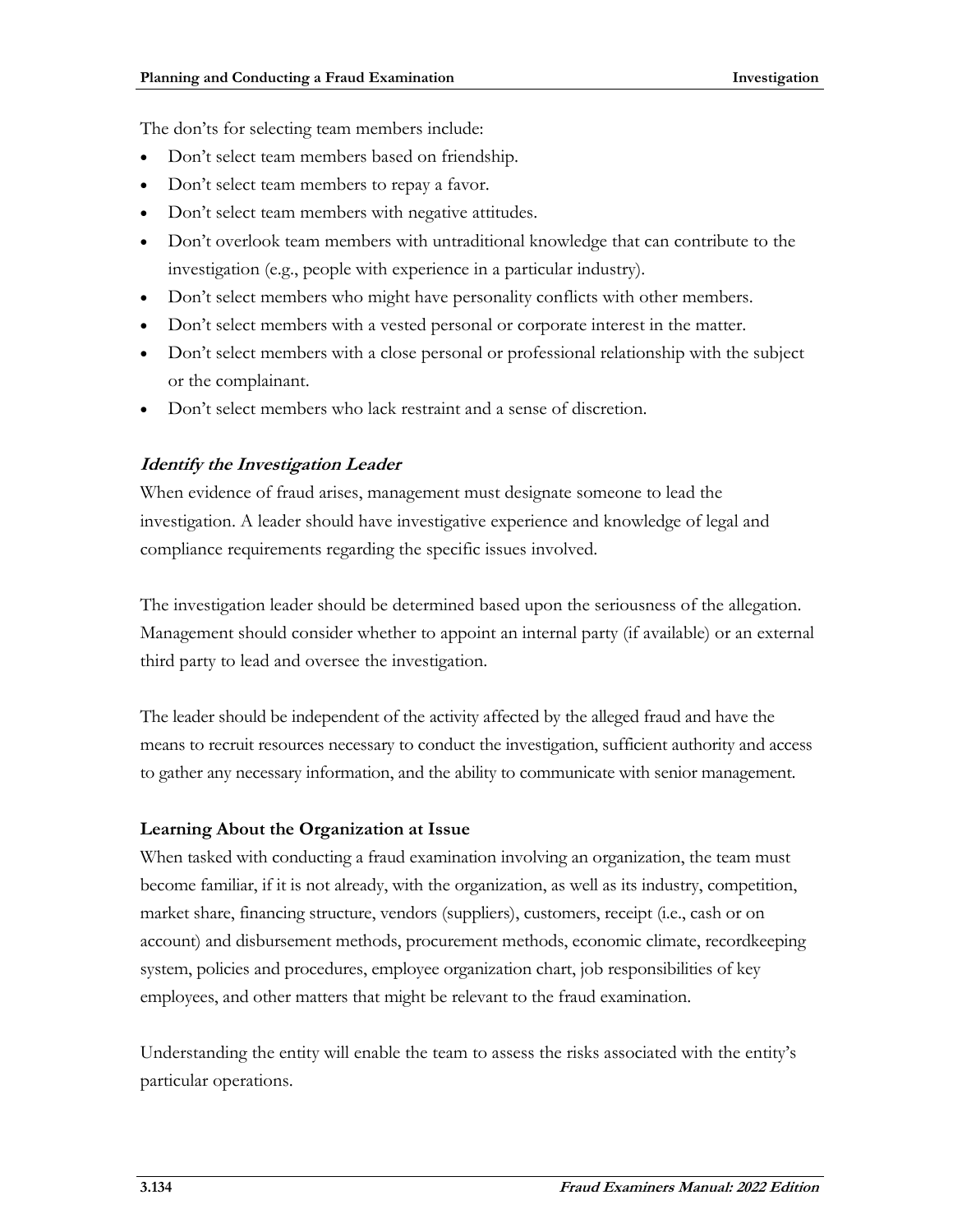### **Developing an Investigation Plan**

Once it is determined that an allegation or issue will be investigated, and the investigation team has been assembled, the team should develop an investigation plan.

Each member of the team should be involved in the planning process. Letting each team member contribute to the planning process increases the likelihood that everyone will accept the plan and results in a team approach that draws on each member's expertise.

The team should start planning early and update the plan throughout the investigation. Planning is not a one-time event; it is an ongoing process that requires constant attention, and the team must refine their plan as the facts and client's (or employer's) needs change.

Each fraud investigation is different, and no single plan can cover every situation. The facts and circumstances of each case should shape how an investigation is structured, what procedures are performed, and how those procedures are carried out. Nevertheless, it helps to have a standard set of items from which to begin the planning process.

In short, when developing an investigation plan, those responsible should:

- Review what is known and gain a basic understanding of key issues.
- Define the goals of the investigation.
- Identify whom to keep informed.
- Determine the scope of the investigation.
- Establish the investigation's time frame.
- Assess the need for law enforcement assistance or notification.
- Define members' roles and assign tasks.
- Address operational issues.
- Outline the course of action.
- Adapt the necessary resources to conduct an investigation.
- Prepare the organization for the investigation.

# **Review What Is Known and Gain a Basic Understanding of Key Issues**

The known information should serve as the basis for the investigation plan. So before writing the plan, the fraud examiner must review what is known and gain a basic understanding of issues that are key to planning the investigation.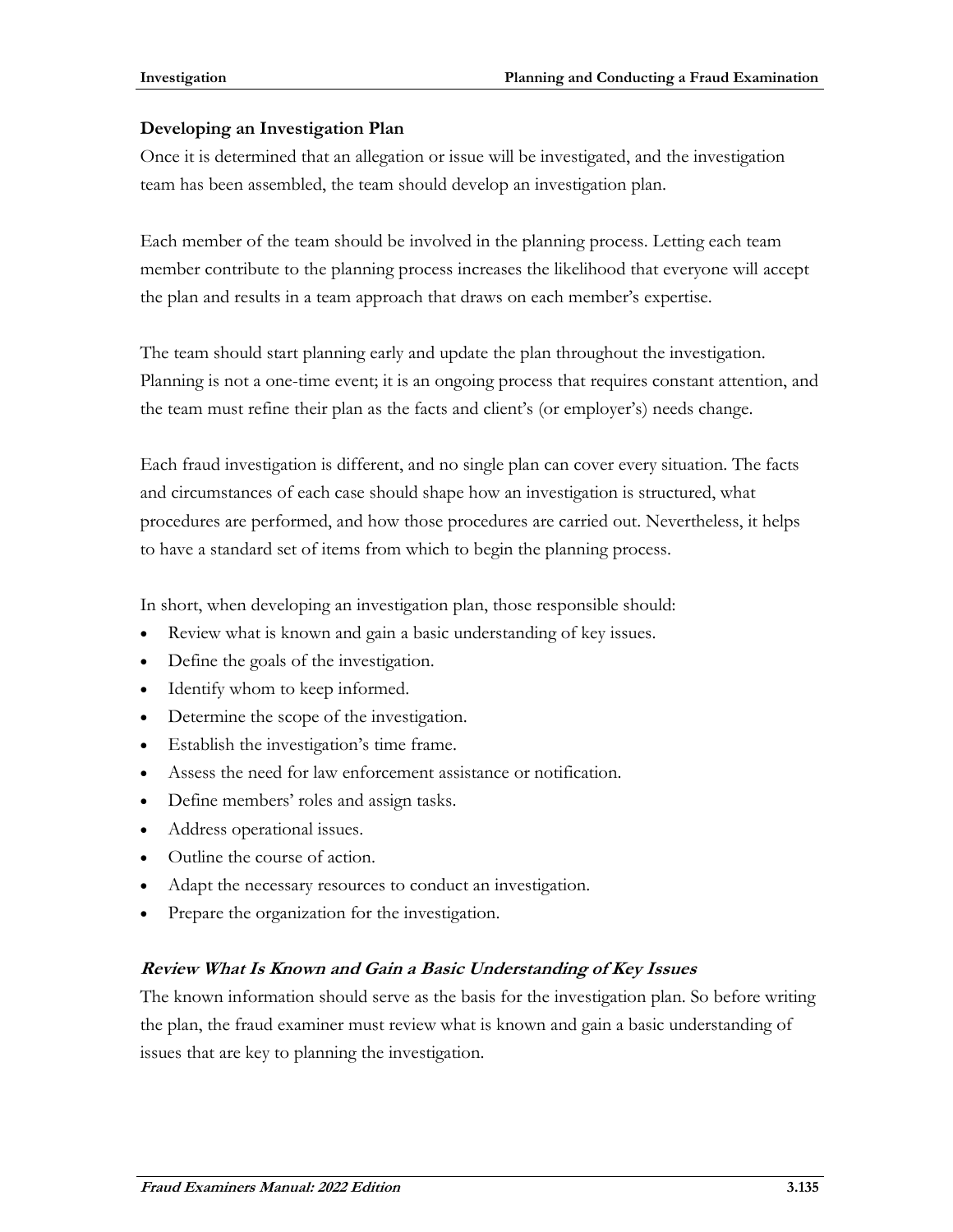Typical questions to answer before beginning a fraud examination include:

- What period is under review?
- What is the time frame?
- What are the deadlines?
- What is the nature of the suspected fraud?
- Where are the relevant locations?
- Who is the contact at the locations?
- Who are the persons of interest?
- Does the issue predate any of the key players?
- Have any related fraud examinations ever been conducted at the relevant location?
- What other entities, departments, or regions might be involved?
- How long has the issue existed?
- What is the culture of the industry or department at issue?
- What other sites might be involved?
- Does the organization perform background checks on employees as a precondition of employment?
- Did the suspected fraud occur in an industry or location that has a history or culture of fraud?
- Has the organization been in compliance with reporting and regulatory requirements?
- What is the profitability of the unit or organization at issue in the investigation?
- Does the organization's level of growth make sense in light of its industry and peers?
- Has there been a recent acquisition, and if so, is former management still in place?
- Does the organization have a fraud policy?
- What type of report (written or oral) does the client expect?
- What is the budget?

After obtaining a basic understanding of the key issues, the fraud examiner can begin developing the investigation plan.

# **Define the Goals of the Investigation**

An investigation must have goals or a purpose, which should be identified at the outset so the team members can achieve them. Goals also help keep the investigation focused and on task, and they can serve as a motivator, as long as they are specific, well defined, and measurable. A specific goal is more likely to be achieved than a general goal. If goals are not well defined, the team cannot expect to reach them, and goals must be realistic within the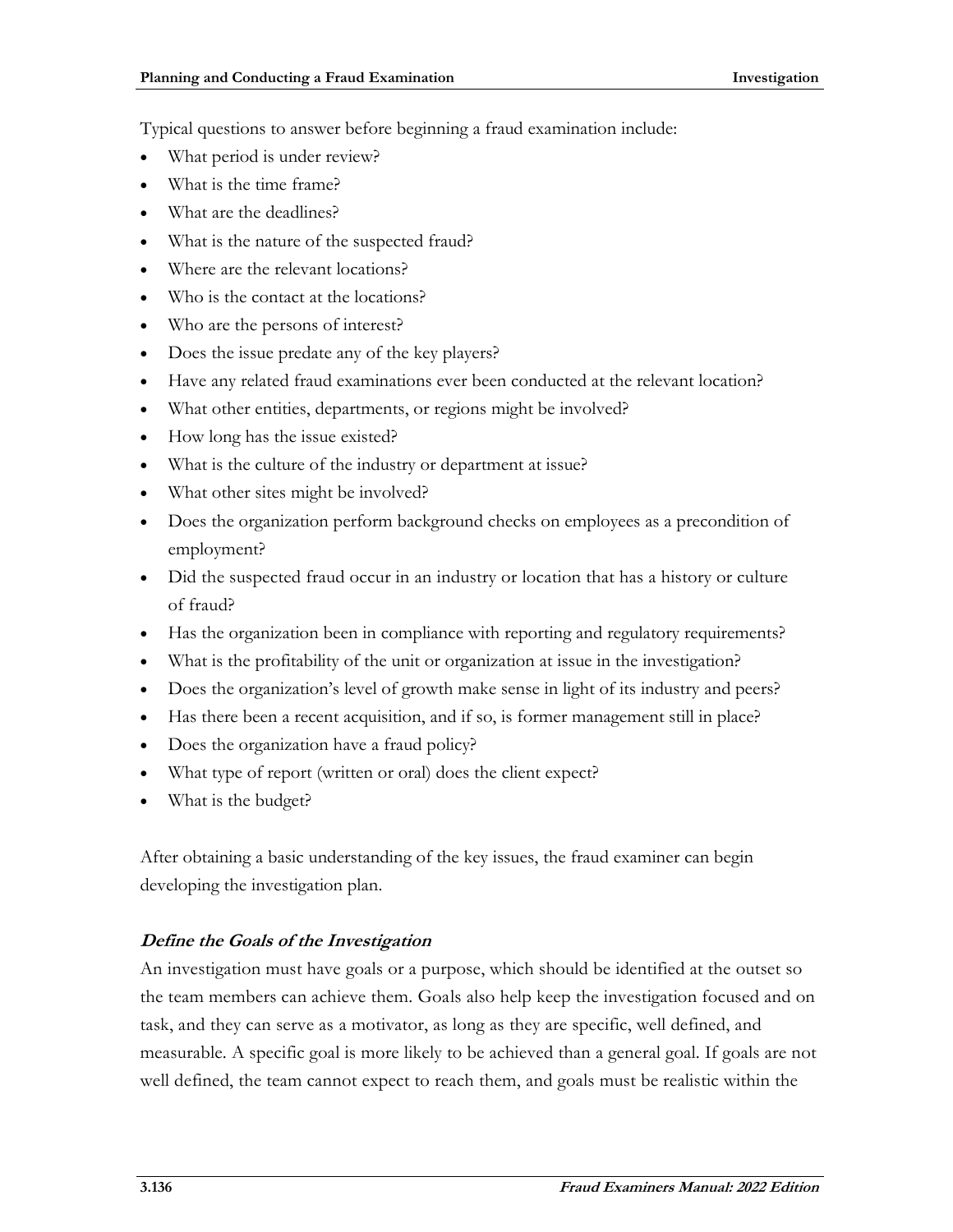availability of resources, knowledge, and time. Measurable goals will allow the team to determine attainability, estimate a timeline, and know when the goals have been achieved.

Although the basic goal for most fraud investigations is to determine whether fraud occurred, and if so, who perpetrated it, fraud investigations might be designed to achieve a number of different goals, such as to:

- Prevent further loss or exposure to risk.
- Determine whether there is any ongoing conduct of concern.
- Establish and secure evidence necessary for criminal or disciplinary action.
- Minimize and recover losses.
- Review the reasons for the incident, assess the measures taken to prevent a recurrence, and determine any action needed to strengthen future responses to fraud.
- Help promote an anti-fraud culture by making it clear to employees and others that management pursues all cases vigorously and takes appropriate legal or disciplinary action where it is justified.
- Protect the company's legal privileges.

### **Identify Whom to Keep Informed**

At the outset of a fraud examination, the investigation team and management must identify whom should be kept informed about the investigation. In general, as few people as necessary should be kept informed.

Factors to consider when determining whom should be kept informed include the severity of the incident under investigation, the main suspect's role in the organization, and the tasks that will be required to conduct the investigation.

# **Determine the Scope of the Investigation**

When planning an investigation, the stakeholders should identify the *scope* (the boundaries or extent of the investigation), which will vary depending on the facts and circumstances. An investigation, for example, might be limited to the subject matter, the department, or the geographic area at issue.

To determine the scope, those responsible should use the following guidelines:

- Consider the ultimate goals of the investigation.
- Develop a list of key issues raised in the initial assessment.
- Determine the level of discretion that is required.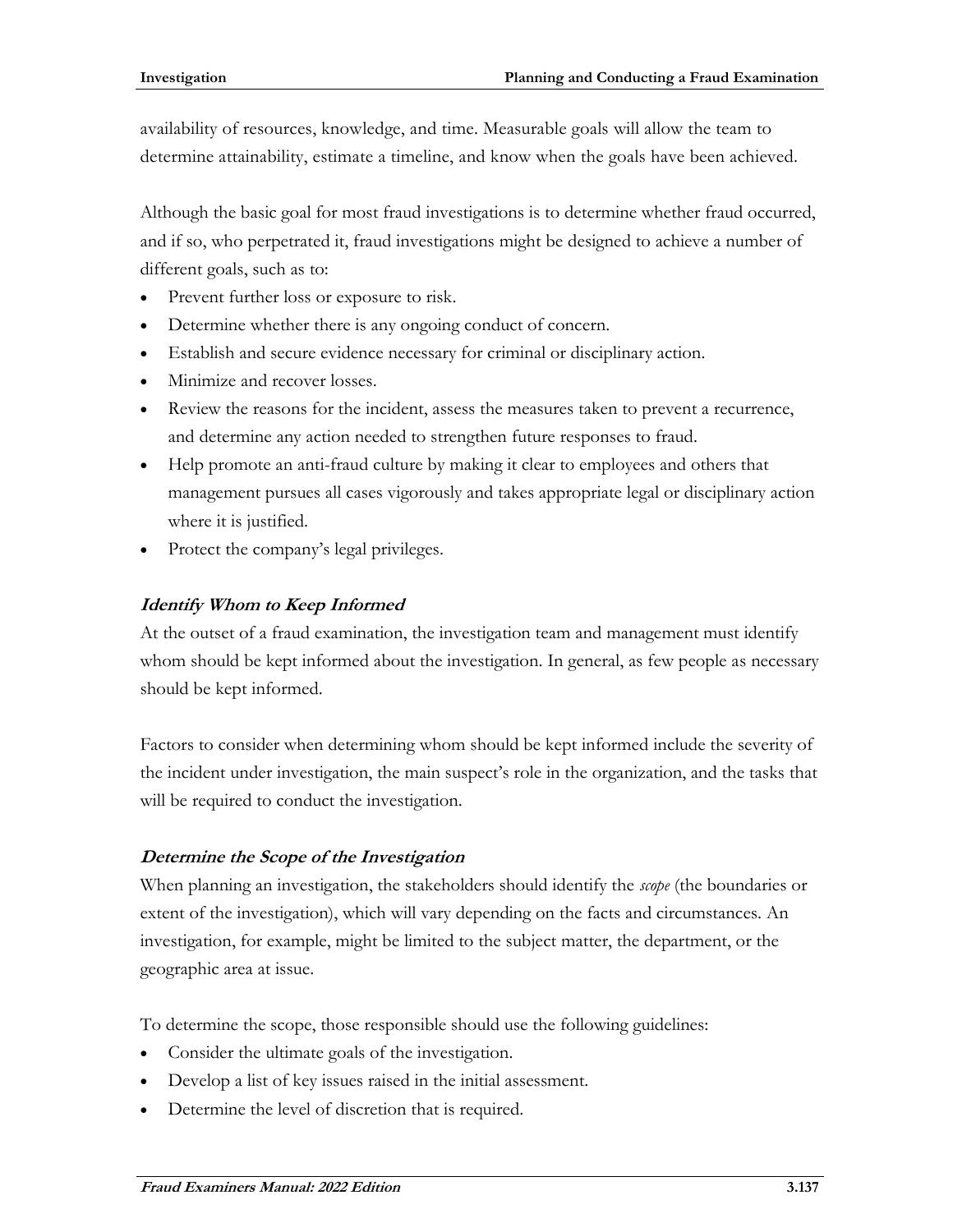- Determine whether there are any constraints (e.g., time, resource, authority, procedural, legal, or practical). Identifying such limitations helps ensure that the team can meet realistic objectives and develop alternative strategies.
- Consider the quality of the organization's anti-fraud program and policies.
- Consider the organization's actual culture of compliance.
- Determine the extent to which mid- and senior-level management is involved in the suspected misconduct.
- Determine whether the issue is widespread or isolated to a particular area.
- Ascertain whether the suspected misconduct was prohibited by the organization's compliance program.
- Consider broadening the scope if the allegations indicate a failure in the organization's compliance program.
- Consider what the government expects or requires.
- Evaluate the feasibility of in-person versus remote investigation processes.

Additionally, to determine the scope, the team and management should consider how the issue became known (i.e., what prompted the investigation). Fraud issues can stem from a number of different sources, and different sources prompt different responses. If, for example, the issue arose out of a government investigation, the company's investigation should closely examine the government's actions.

### **Establish the Investigation's Time Frame**

When planning the investigation, the team must establish proper time parameters with start dates and due dates for tasks and deliverables. Also, the team should obtain the dates of upcoming earnings releases and audit committee meetings.

An established time frame helps the team provide a quick and appropriate response, which can help the subject organization avoid future legal disputes and minimize adverse impact on employee morale. Some circumstances might not allow for a quick response, such as situations requiring extensive investigations of multiple allegations; therefore, the time parameters set must be realistic, taking into consideration the time required to accomplish necessary tasks.

Time parameters, when realistic and appropriate, help the team members structure their plans, providing information to help develop concrete, short-range actions to reach the investigation's goals.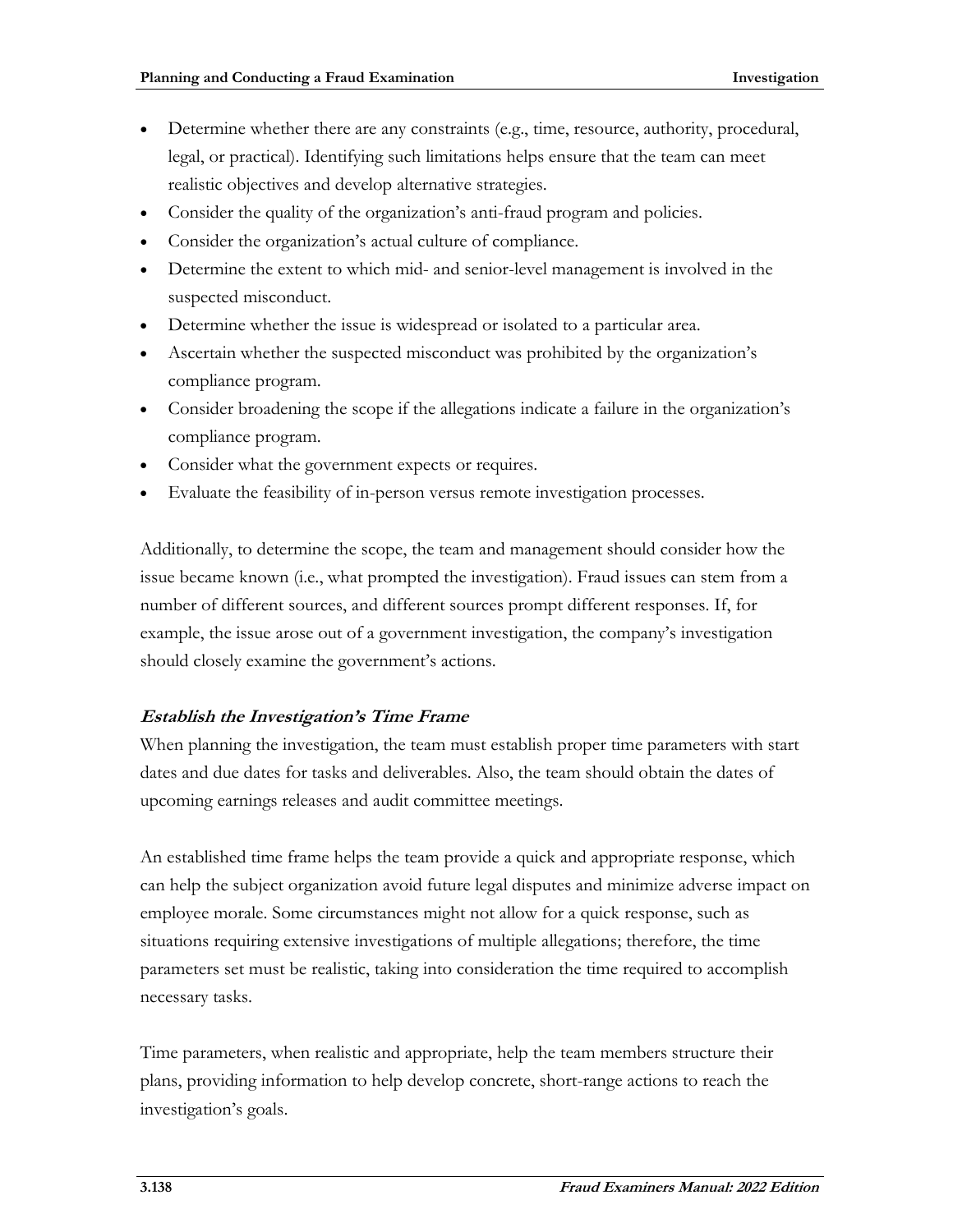#### **Assess the Need for Law Enforcement Assistance or Notification**

The planning stage of the investigation should also include efforts to consider the need for law enforcement assistance or notification. That is, management must decide whether the matter at issue is serious enough to call in the police or other law enforcement entities. Whether to seek assistance from law enforcement can be a difficult decision for organizations to make. Some situations require that law enforcement be notified, depending on the nature of misconduct and the jurisdiction in which it occurs.

If, at the beginning of the investigation, management determines that it will make a formal referral to law enforcement or a prosecuting agency, then it must notify the authorities before the investigation commences to determine whether law enforcement personnel should participate in the examination.

### **Define Members' Roles and Assign Tasks**

If the organization at the center of the investigation does not have a pre-established line of authority in its fraud policy or investigative protocols, the team members' authority levels, responsibilities for action, and reporting lines should be defined during the investigation planning process. For efficient and effective coordination, all team members must be clear about their roles and responsibilities and how they relate to the investigation's goals. Also, defining the members' roles and responsibilities gives them purpose and checkpoints for measuring success.

Conversely, failure to define roles and responsibilities can have an adverse impact on an investigation. Without clear roles, the team might waste time and money, gaps in the investigation process might appear, or the investigation might lead to incomplete or faulty results.

That said, delineating the team members' roles is difficult because fraud investigations often are conducted in an unstable and high-pressure atmosphere that disrupts communication. Nevertheless, it needs to be a priority for management and individuals on the team.

In general, team members should understand:

- Their expected roles and responsibilities
- The expected roles and responsibilities of other team members
- The degree and source of any outside scrutiny
- Timing issues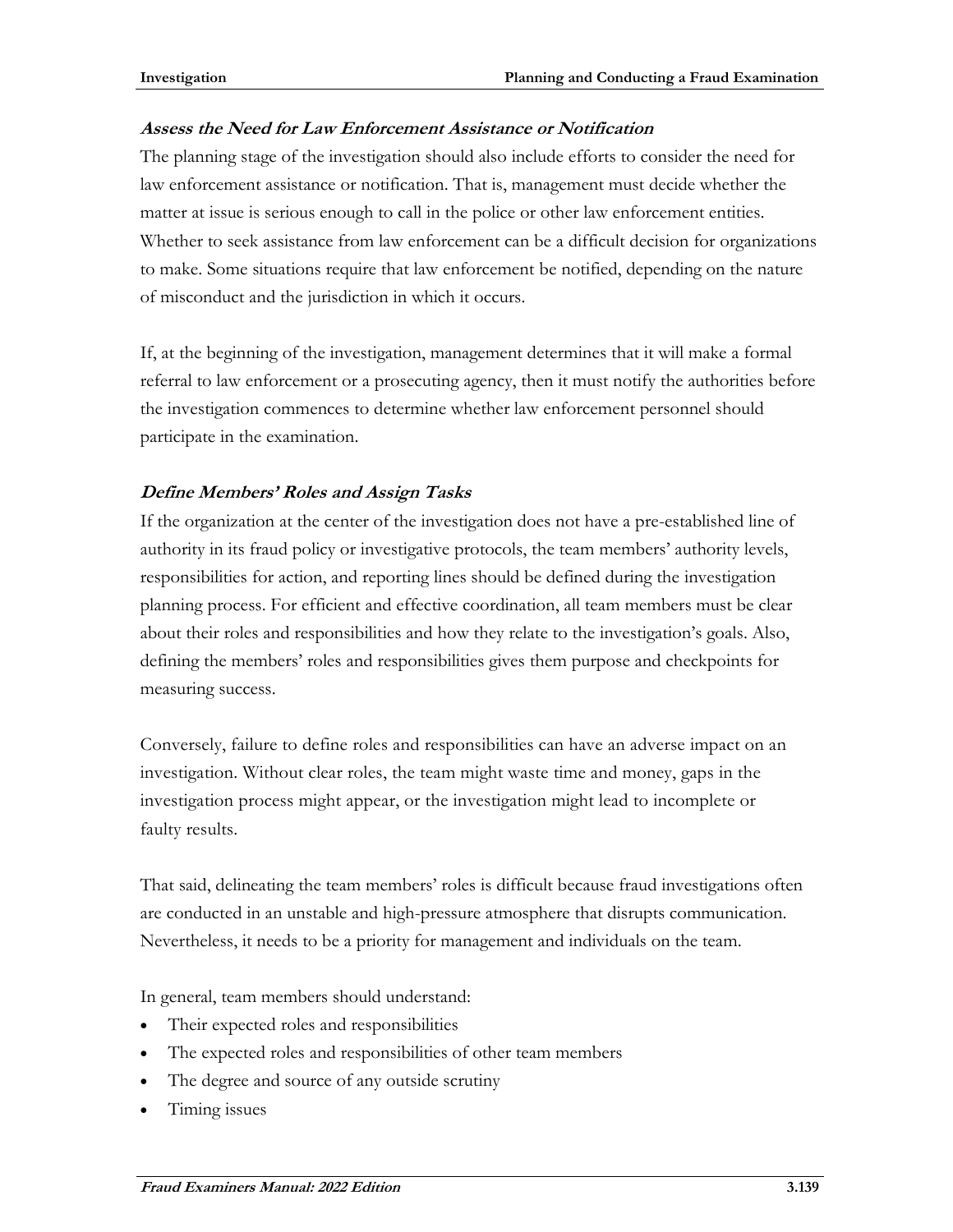- Expected form and timing of interim deliverables or final product
- Specific facts of the matter at issue
- Limitations on who can be involved in the investigation or informed of its specifics

Management should designate a primary contact person with whom the team can communicate on all matters that arise during the investigation. It is essential that the team reports to someone who will take action pursuant to the investigation's findings.

# **Address Operational Issues**

During the planning process, management must consider any operational issues, which might include:

- Gathering facts abroad
- Recordkeeping practices abroad
- Record content and format differences
- Remote work considerations
- Language translation
- Cultural differences
- International data privacy issues
- Differing conceptions of privacy and discovery
- Immigration regulations
- Safety concerns, especially for global assignments

Among the issues listed, international data privacy laws are of particular concern. Many foreign countries—and those in the European Union (EU) in particular—restrict or prohibit processing and transferring personal data. For example, the EU's General Data Protection Regulation (GDPR) requires notice and consent before collecting or processing personal data and, in most cases, limits the transmission of personal data to non-EU countries. For more information on the GDPR, see the "Individual Rights During Examinations" chapter in the Law section of the *Fraud Examiners Manual*.

Similarly, because recordkeeping practices in other countries differ, difficulties can arise when attempting to obtain information in foreign countries.

Additionally, with more organizations embracing remote work for their employees and decreasing travel budgets, the multi-jurisdictional nature of many organizations' operations has caused fraud examiners to be tasked with conducting their engagements remotely.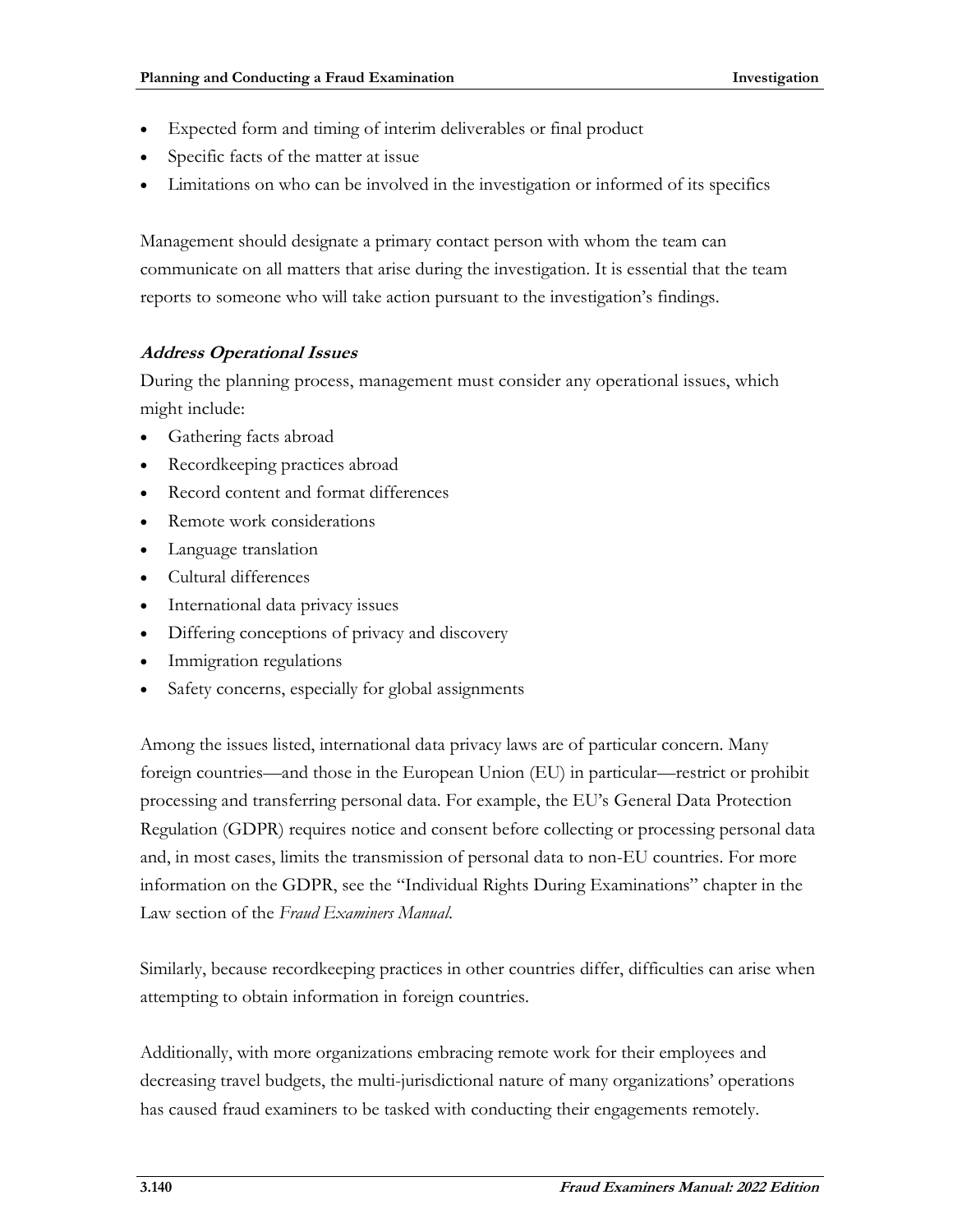Determining which functions can or cannot be performed remotely and adapting the investigative plan accordingly is increasingly common. Fraud examiners might need to engage local professionals to execute tasks that cannot be performed remotely, such as conducting interviews or gathering physical copies of documents.

### **Outline the Course of Action (Case Plan)**

Before the evidence-collection phase of a fraud examination begins, the investigation team should develop a case plan to make sure it addresses every relevant issue identified thus far. A case plan outlines the course of action the team members expect to take throughout the investigation, and establishing a case plan helps the team stay on track and focus on the key issues.

The case plan can encompass matters such as:

- The scope of the investigation
- The goals of the investigation
- Time parameters
- Resources needed
- Task assignments
- The overall approach to conducting the investigation

Also, the case plan should, among other things, outline how and in what order the team will proceed. Team members should organize an investigation by breaking it down into smaller, more manageable components. It is important, however, to avoid excessively breaking down an investigation because doing so can lead to micromanagement or inefficient work management.

There are many ways to organize an investigation's components, but often, investigations are organized in the following ways:

- *Chronologically*: A chronological investigation is divided into time-based phases that, when completed, are marked as milestones. The phases are the broad steps needed to complete the investigation, and each phase contains tasks that define the actions needed to reach each milestone. The tasks within each phase should be assigned based on who is best suited to perform them. Milestones indicate the investigation's overall progress. This structure is best suited for investigations where time sequence is essential in organizing tasks.
- *By functional area*: This approach organizes investigations by functional areas needed to accomplish the investigation's goals. Thus, this approach focuses on the type of activities and processes that must be done under each functional area.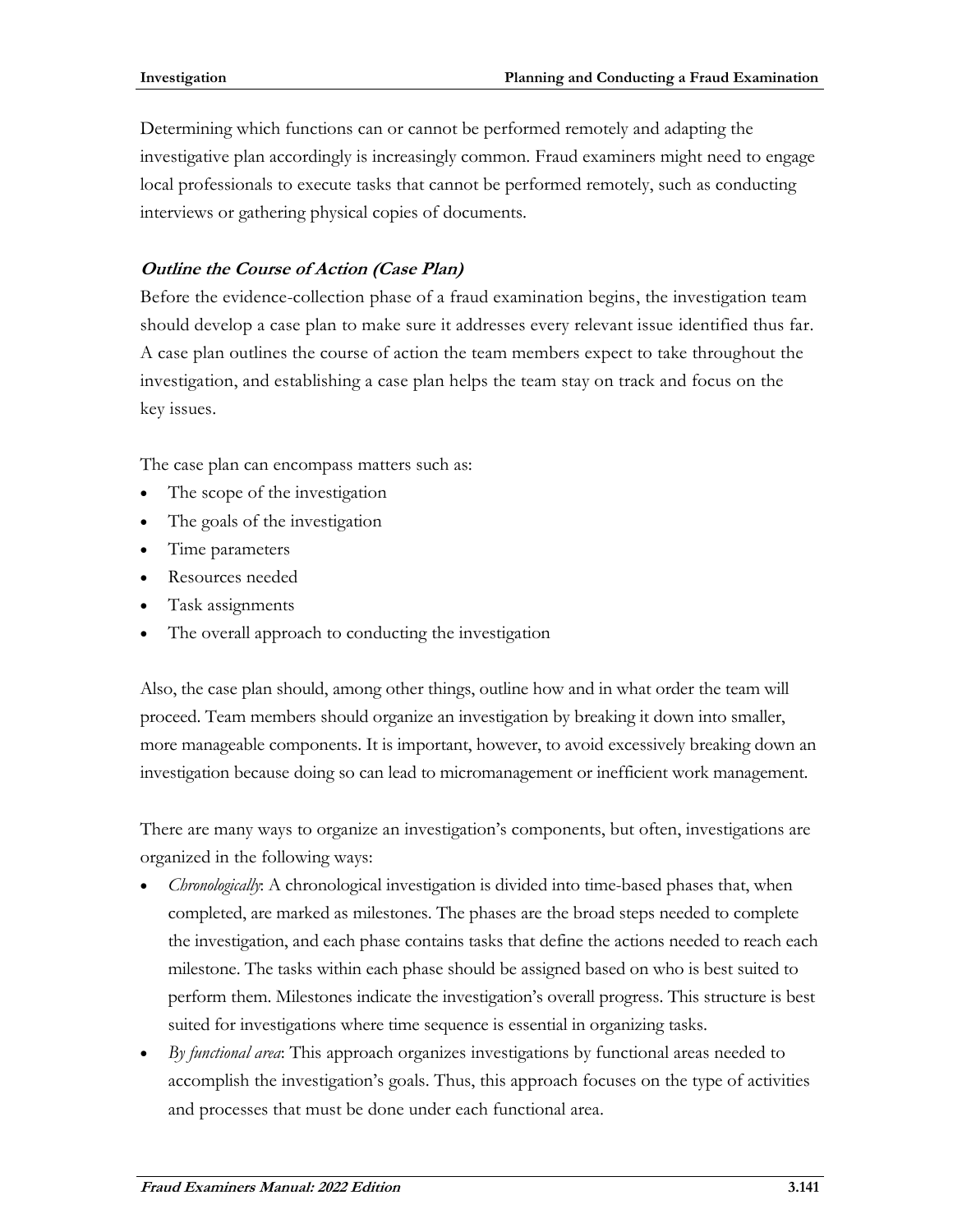- *By team member*: This method of organization involves organizing the investigation's work by each team member's area of expertise.
- *Hierarchically*: This approach organizes the team members' roles and tasks hierarchically, from major undertakings to minor undertakings. Thus, the components are organized based on their relationship to each other and assigned based on pre-established lines of authority or reporting.

Also, because the case plan should outline how and in what order the team will proceed, it should identify the information that is necessary to complete the investigation and include the investigative activities to be performed, such as:

- Documents and evidence that should be located, obtained, and examined
- A list of witnesses and subjects to interview and the preferred order of the interviews
- The date that a report of the investigation should be presented
- Matters that need supervisory review and approval

When developing the case plan, the team should consider:

- How to most efficiently achieve the goals of the investigation
- How to accomplish the goals of the investigation on a timely basis, with appropriate confidentiality and fairness to all parties
- How to ensure that the investigation's results are thorough, accurate, and documented appropriately
- How to ensure compliance with the law and the organization's policies and procedures

As circumstances change and new information emerges throughout the course of an investigation, the team and management should continually refine and modify the plan, so the plan must be adaptable, rather than rigid or inflexible.

Each stage of the investigation should be documented. Documenting the planning process demonstrates advance thought and preparation, and it will show thoroughness and help counter challenges that the investigation was inadequate or inappropriate.

It is helpful to prepare to-do lists or checklists for an investigation. For reference, a sample checklist is located in Appendix B. The sample checklist, however, is not intended to cover all aspects of the examination, but rather to provide the investigation team with planning assistance.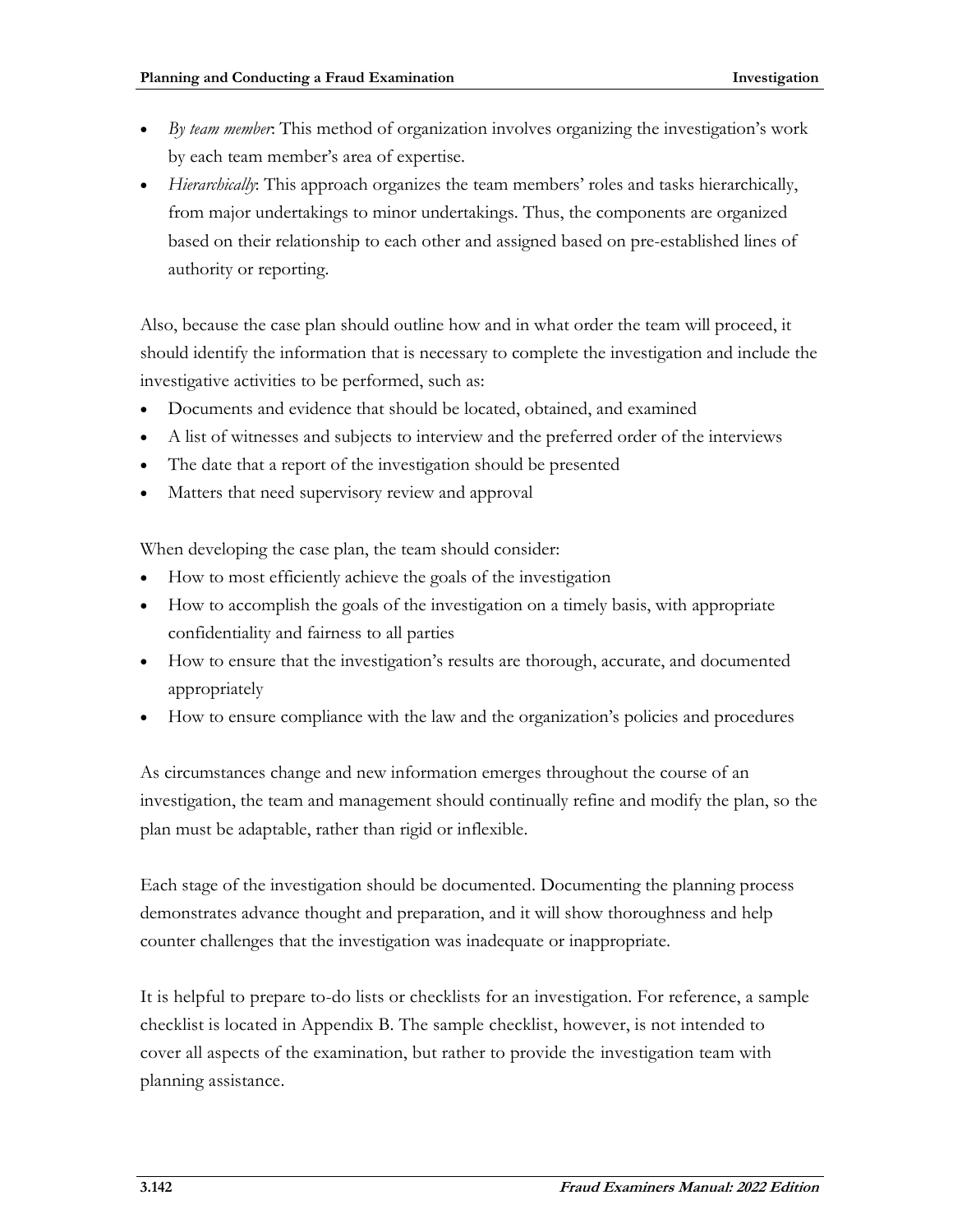### **Adapt the Necessary Resources to Conduct an Investigation**

As with any special investigation or operation that requires advance preparation, the planning process in a fraud investigation must include efforts to adapt the resources needed to deal with the variety of issues that might occur during the course of the investigation. A successful fraud investigation requires support from management, the right supplies, adequate funding, and any other identified resources.

That is, the investigation team needs to have the tools necessary to complete the investigation. This is especially true if the relevant operations are in developing economies, remote locations, or areas with a higher risk of security-related incidents.

The necessary resources might include:

- Outside specialists
- Case management software
- Digital forensics tools (e.g., EnCase or Forensics Toolkit)
- Access to a commercial database
- Security arrangements

Also, every team member should have the contact information of all others involved in the investigation.

### **Prepare the Organization for the Investigation**

Before commencing a formal investigation (and especially before starting the evidencecollection process), it might be necessary to prepare the subject organization for the investigation. Preparing an organization for an investigation involves such things as:

- Prepare the managers of the employees who will be involved in the investigation, especially if they do not know about the issue. Let them know that the subject and witnesses might be busy at times during the investigation. The amount of information to share with a manager will depend on the circumstances.
- Notify key decision-makers when the investigation is about to begin.
- Notify the organization's in-house or outside counsel when the investigation is about to commence.

Generally, it is not good practice to alert all of an organization's employees that an investigation will be taking place, nor should the investigation's purpose be explained to all employees.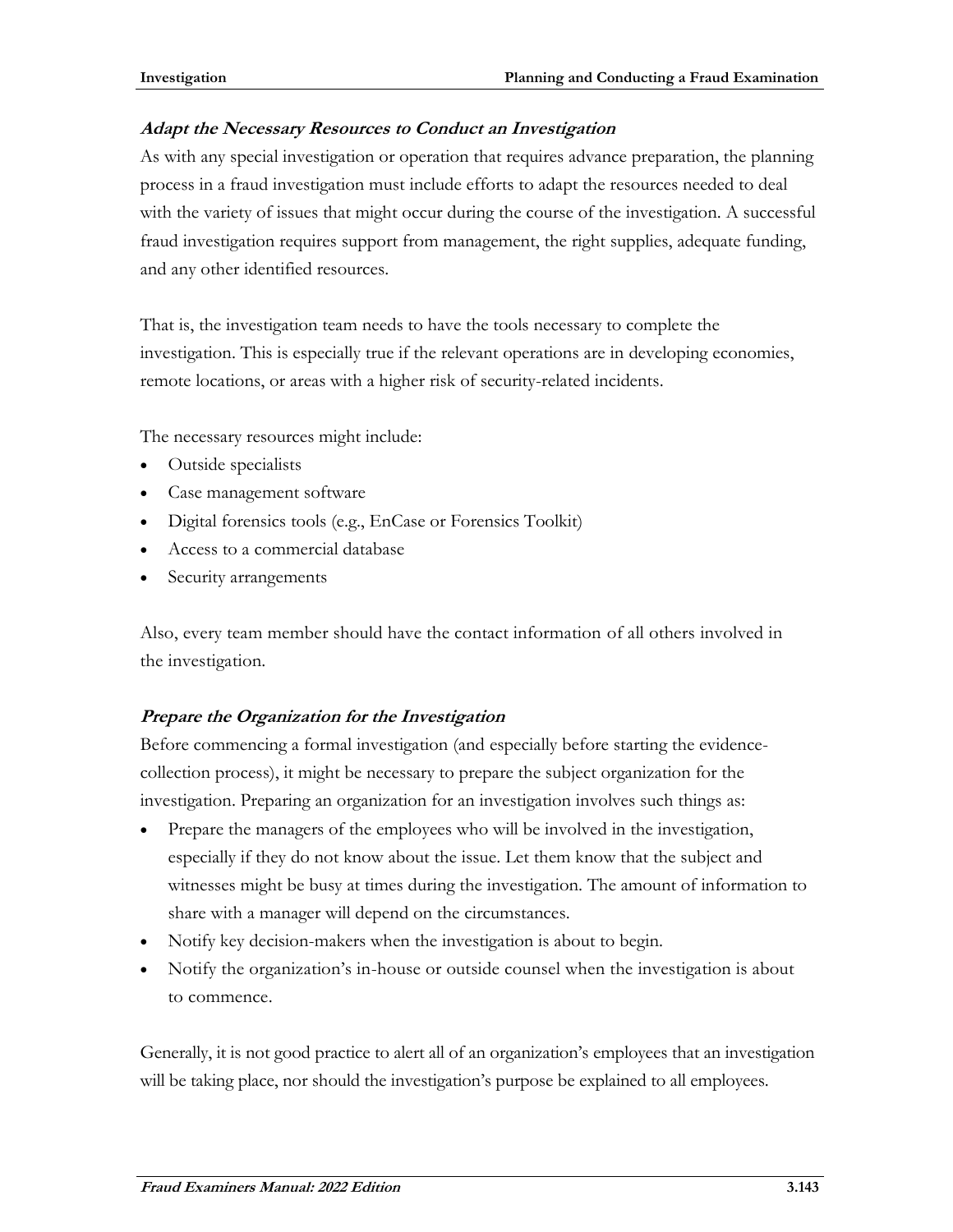#### **Structure the Investigation to Preserve Confidentiality**

Fraud investigations must be structured to preserve confidentiality. If confidentiality issues are not given attention from the outset of the investigation, the details of the investigation might become public, compromising the entire investigation. Additionally, if the details of the investigation do not remain confidential, employees might be reluctant to report future incidents, and if the suspicions that prompted the investigation prove unsupported, the reputations of those suspected of misconduct might be irreparably damaged. Moreover, if an investigation stems from a complaint and the complaint becomes known, it is possible that the complainant could be retaliated against.

Accordingly, those responsible must structure the investigation to preserve confidentiality. Among other things, the team members should:

- Avoid alerting the suspected fraudster(s).
- Request participants' confidentiality.
- Guard case information.
- Consider conducting the investigation under any applicable evidentiary privileges or protections.

### **Avoid Alerting the Suspected Fraudster(s)**

When responding to a sign or allegation of fraud, those responsible must work to avoid alerting those suspected of fraud.

If the suspect is informed of the investigation, inadvertently or otherwise, a number of different adverse events might occur. For instance, the fraudster might attempt to destroy or alter evidence, making it more difficult to conduct the investigation. When investigation details are leaked, concealment and destruction of evidence typically occurs at a faster rate.

Additionally, a forewarned suspect might attempt to flee, cut off contact with associates, make the proceeds of the fraud more difficult to find or recover, or try to place the blame on somebody else.

Since unintentionally notifying the fraudster is a key concern in any investigation, the confidentiality of an internal investigation is critical. To avoid alerting those suspected of misconduct, it is important to have information about the person who is being investigated and what that individual can access. Also, to maintain confidentiality, determine in advance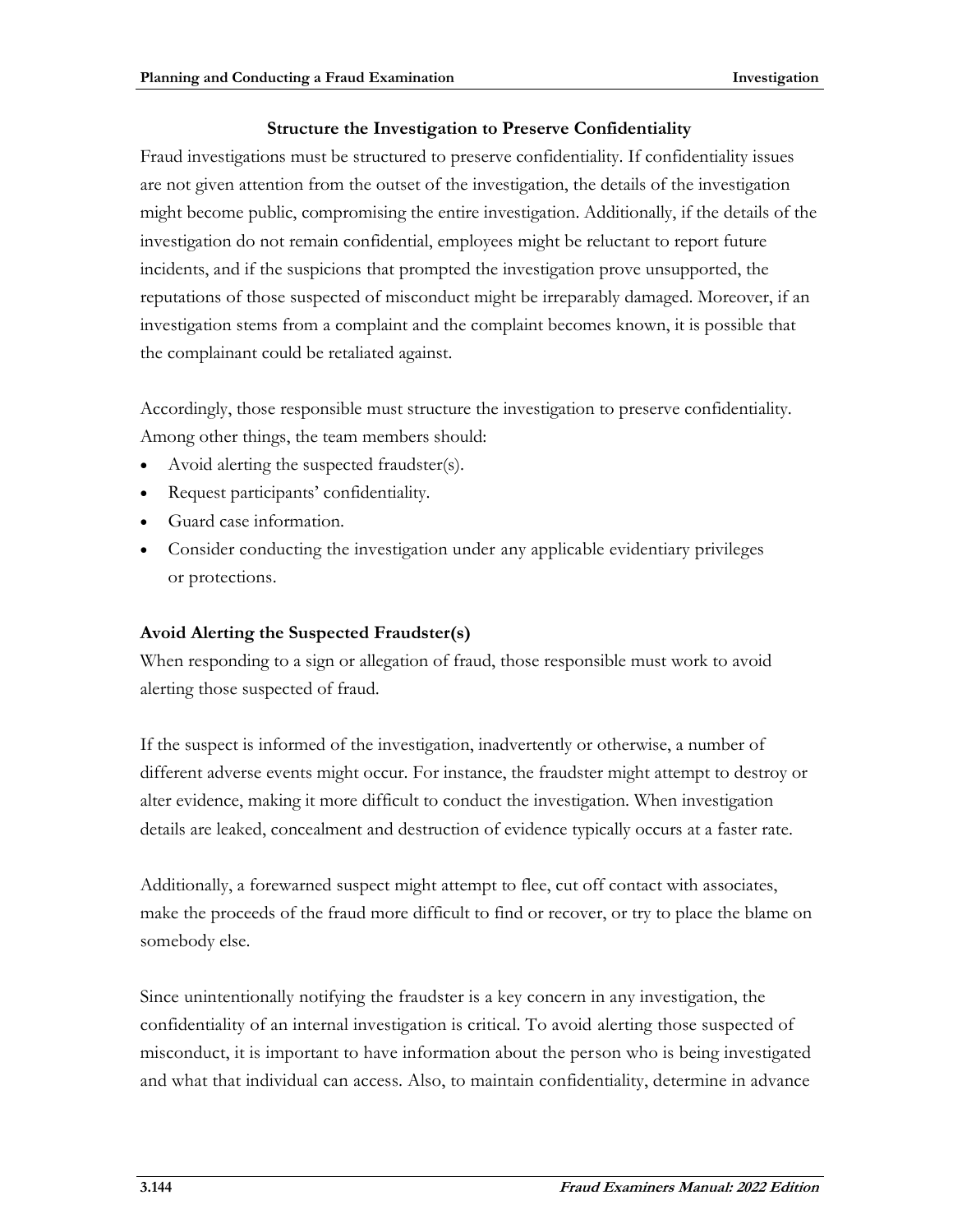who should receive information about the investigation and reevaluate who should receive information as the investigation proceeds.

The following are some basic measures that organizations and fraud examiners can take to avoid notifying suspected perpetrators who are under investigation:

- Know who is being investigated and what they can access.
- Limit the extent of any discussions.
- Inform only those who need to know.
- Inform employees of the consequences of a confidentiality breach.
- Work discreetly without disrupting the office's normal course of business so that employees do not know that an investigation is being performed.
- Work fast.
- Investigate during nonbusiness hours.

Moreover, it is important for fraud examiners to be knowledgeable about the subject organization's guidelines or policies. Do the applicable guidelines or policies have a need-toknow clause and an all-access clause? Such clauses allow the team to keep the details of the investigation confidential, and provide access to all the company systems so the fraud examiner can gather as much system evidence as possible without notifying any internal parties.

Finally, if the suspect is alerted, management should adjust the investigation and its timeline accordingly. This might mean interviewing the fraudster out of sequence from a normal investigation.

### **Request Participants' Confidentiality**

To preserve the confidentiality of an investigation, management might (if legally permissible) remind participants to refrain from discussing investigation information with anyone or require participants to sign a confidentiality oath vowing not to divulge any information regarding the investigation.

Generally, an employer can ask employees to keep an investigation confidential when there are legitimate business justifications for making such requests. However, it is usually not wise for management to implement a blanket policy prohibiting employees from discussing employee investigations because doing so could violate certain employee rights. Some countries, such as the United States, guarantee private-sector employees the right to organize and engage in other concerted activities for the purpose of collective bargaining or other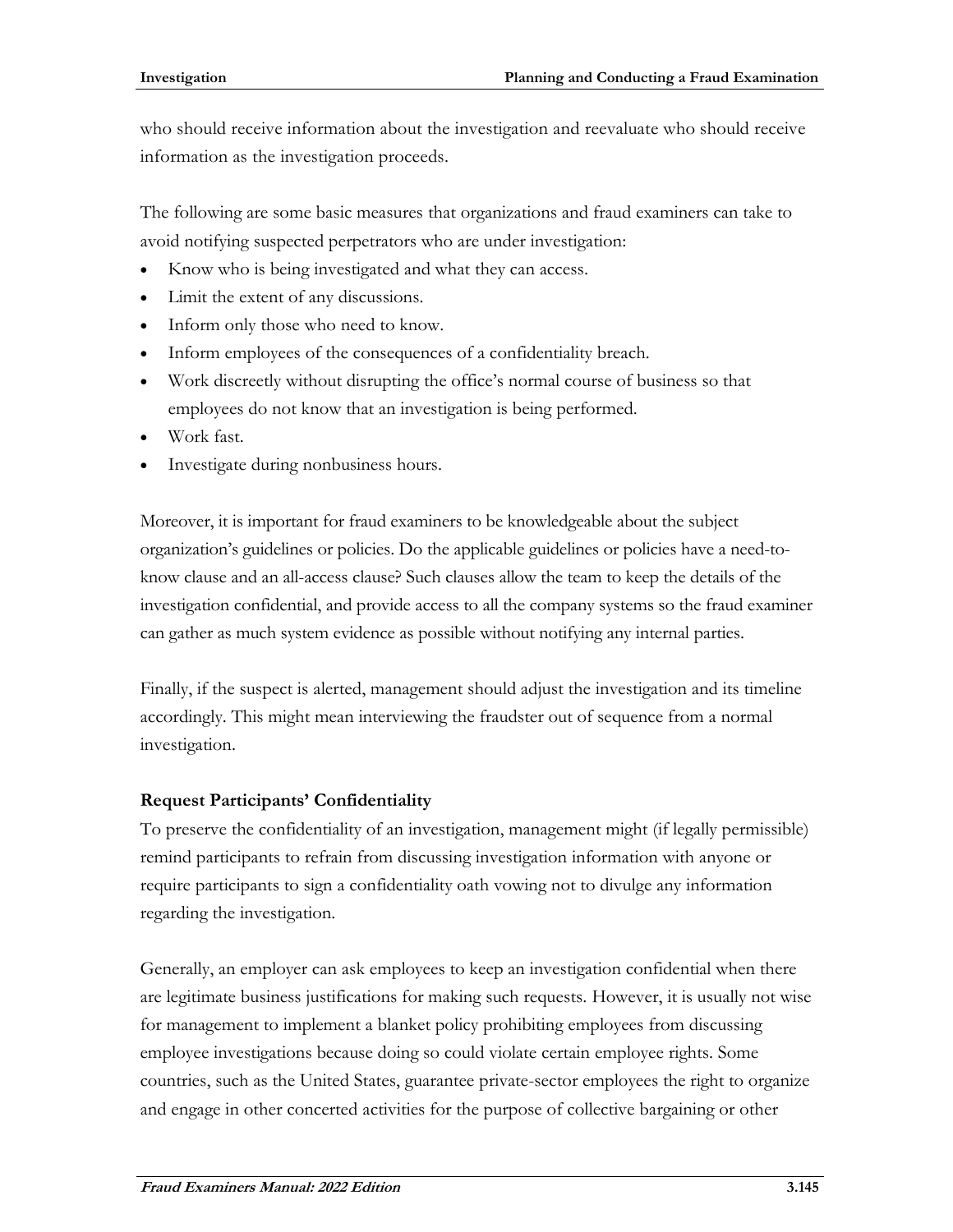mutual aid or protection. If an employer in such a jurisdiction has a routine policy or practice of asking employees not to discuss matters that are under investigation, the policy or practice might violate the employees' right to organize and engage in other concerted activities.

To illustrate, consider the law in the United States. The National Labor Relations Act (NLRA) is the primary labor law in the United States, and it affects an employer's ability to ask employees not to discuss matters that are under investigation.

On June 16, 2015, the National Labor Relations Board (NLRB), the entity that enforces the NLRA, expanded its interpretation of what constitutes protected "concerted activity" under Section 7 of the NLRA. Section 7 guarantees most private-sector employees the right to organize and "engage in other concerted activities for the purpose of collective bargaining or other mutual aid or protection." In its decision, the NLRB ruled that an employer's routine policy or practice of asking employees not to discuss matters that are under investigation violates the NLRA, even where the employer did not threaten to take disciplinary action if employees breach confidentiality.

According to the NLRB, employee discussions may be restricted if the employer can show that it has "objectively reasonable grounds" for requiring confidentiality. The decision states that employers must proceed on a case-by-cases basis, determining whether confidentiality is necessary based on the circumstances of each case.

The NLRB provided the following suggestions for cases that would justify a legitimate business justification:

- Witnesses needed protection.
- Evidence was in danger of being destroyed.
- Testimony was in danger of being fabricated.
- There was a need to prevent a cover-up.

It is likely that the second, third, and fourth suggestions would apply to most fraud investigations, so fraud examiners in the United States could probably request that employees keep their investigations confidential. Still, it appears that before making a request for confidentiality, fraud examiners should document the need for confidentiality.

Based on the NLRB's decision, U.S. employers should no longer have a blanket policy prohibiting employees from discussing employee investigations.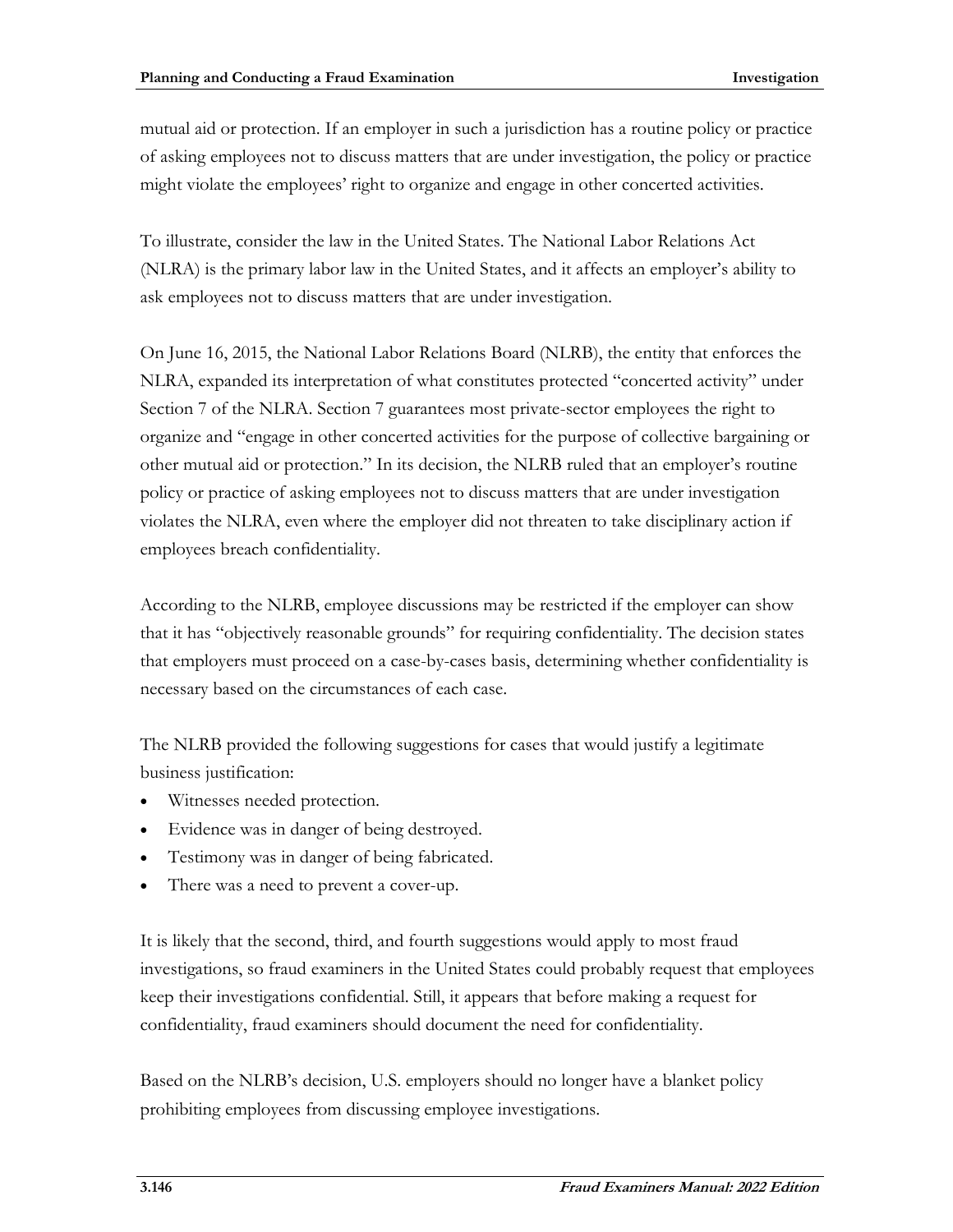### **Guard Case Information**

To help preserve confidentiality, the investigation team members should closely guard case information. The following are some recommended procedures for protecting case information:

- Store all confidential documents in locked file cabinets or rooms accessible only to those who have a need to know.
- Protect all electronic information via firewalls, encryption, and passwords.
- Clear desks of any case information before stepping away.
- Lock computers when leaving workstations.
- Mark all case information, whether tangible or electronic, as confidential.
- Avoid talking about the investigation in public or in any place where other employees can hear the communications.
- Avoid using email or other electronic means (e.g., text messages or instant messages) to transmit confidential case information.

# **Consider Implementing Any Applicable Evidentiary Privileges or Protections**

To prevent third parties, including the subject of the investigation, from having access to the investigative materials, management should consider conducting the investigation under any applicable evidentiary privilege that provides the right to keep certain information from being disclosed without permission.

If an evidentiary privilege applies to information, the general rule is that the court and the party seeking the information will be denied access to it, and the triers of fact must disregard any evidence they do actually hear if it is deemed privileged afterward; however, legal jurisdictions vary on which communications are protected by such privileges.

Typically, the most relevant types of evidentiary privileges for keeping investigations confidential are legal professional privileges. These privileges protect the communications between professional legal advisors (e.g., solicitor, barrister, or attorney) and their clients, and in some situations, fraud investigations can be structured so that they are afforded protection under such privileges. Generally, to receive protection under a legal professional privilege, an investigation must be conducted at the direction of, or under the supervision of, a legal professional.

In most common law countries, the legal professional privilege is known as the attorney-client privilege, and it protects against involuntary disclosure of communications between clients and their attorneys. The general rule is that the attorney-client privilege only applies to confidential